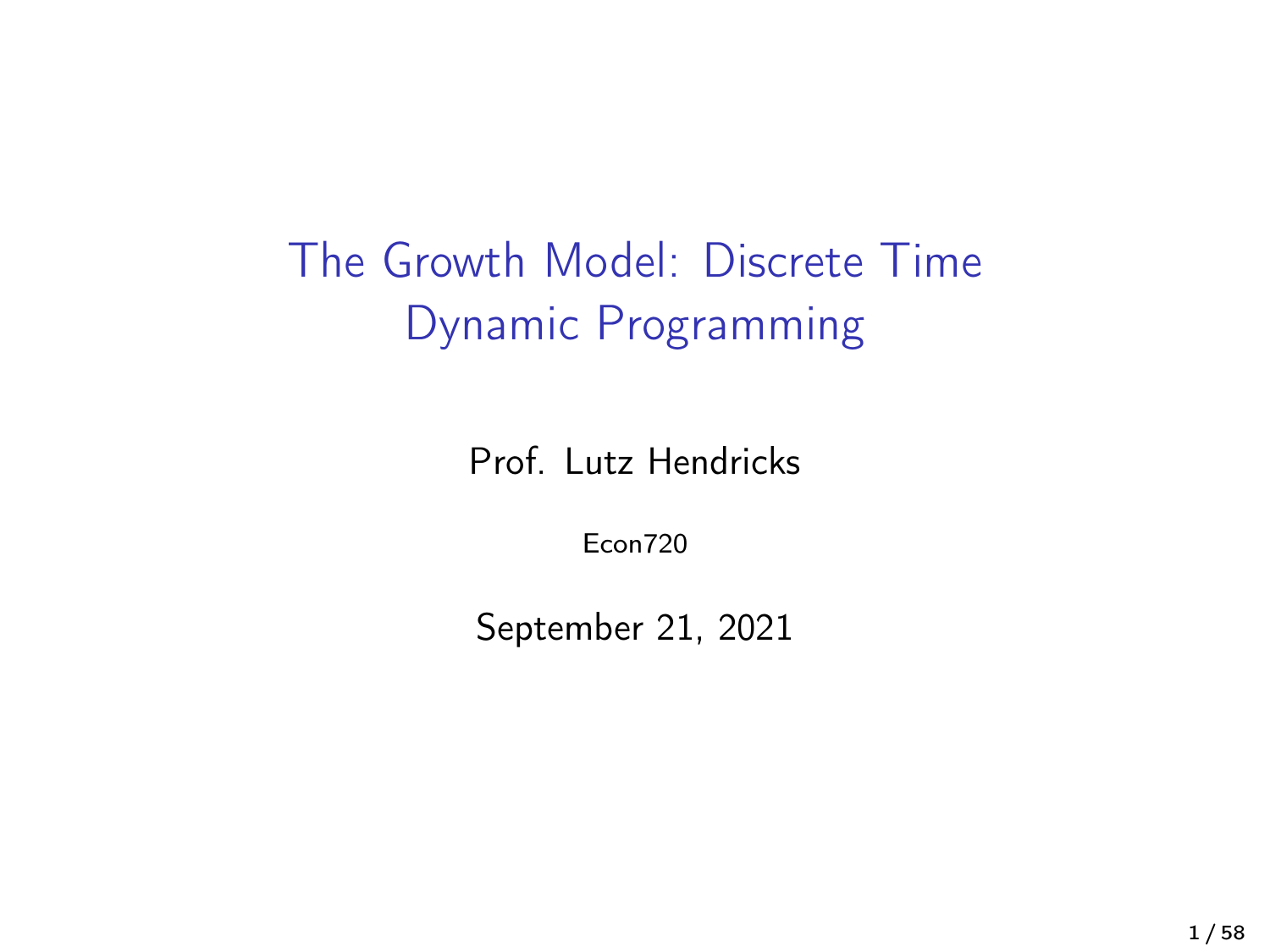#### The Issue

We solved the growth model in sequence language.

 $\triangleright$  the solution is a sequence of objects that satisfies a bunch of difference equations

An alternative: recursive formulation.

- $\blacktriangleright$  dynamic programming
- $\blacktriangleright$  the solution is a set of functions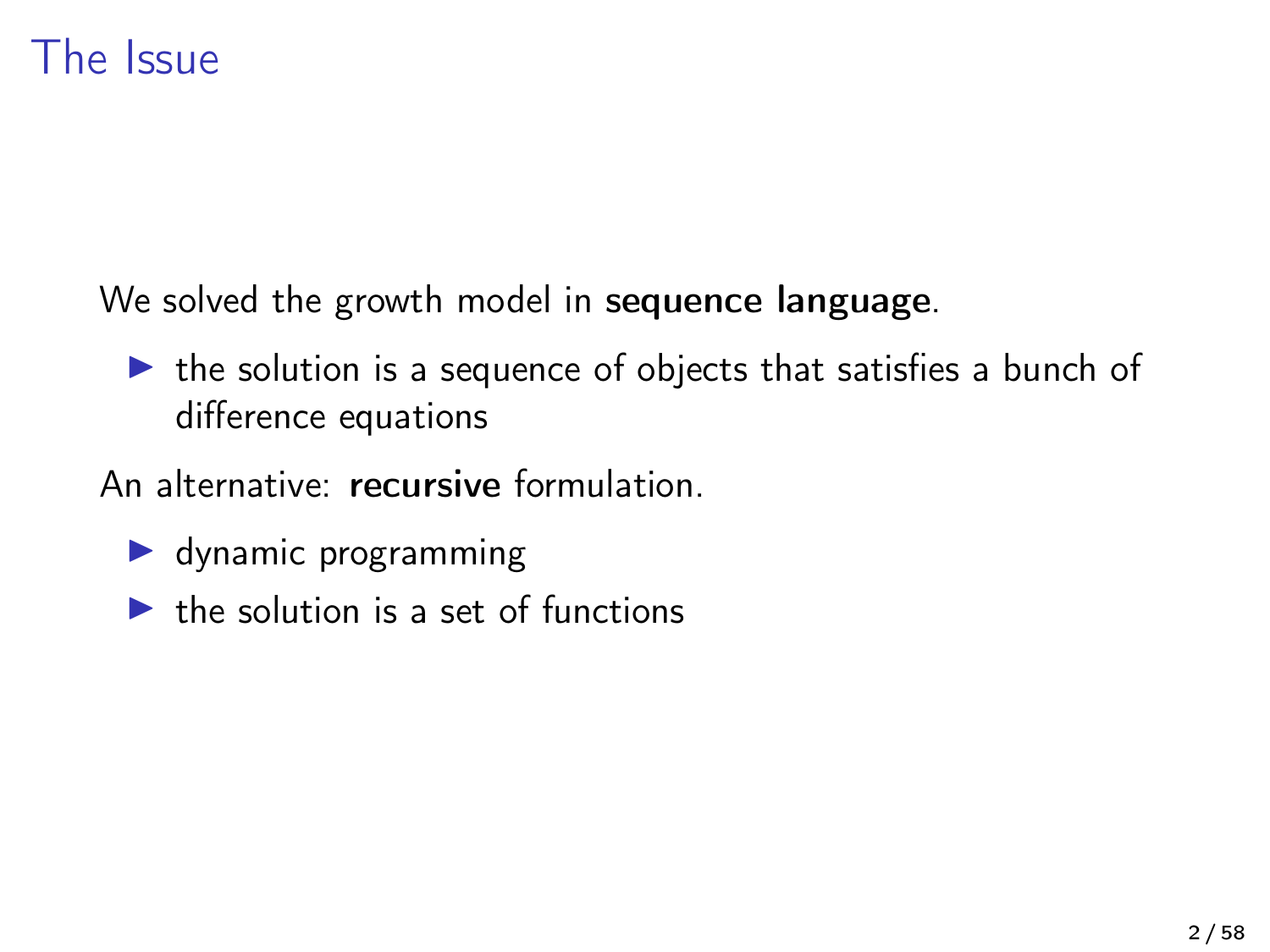The basic idea of DP is to transform a many period optimization problem into a static problem.

To do so, we summarize the entire future by a value function. The value function

- $\blacktriangleright$  tells us the maximum utility obtainable from tomorrow onwards for any value of the state variables.
- $\blacktriangleright$  an indirect utility function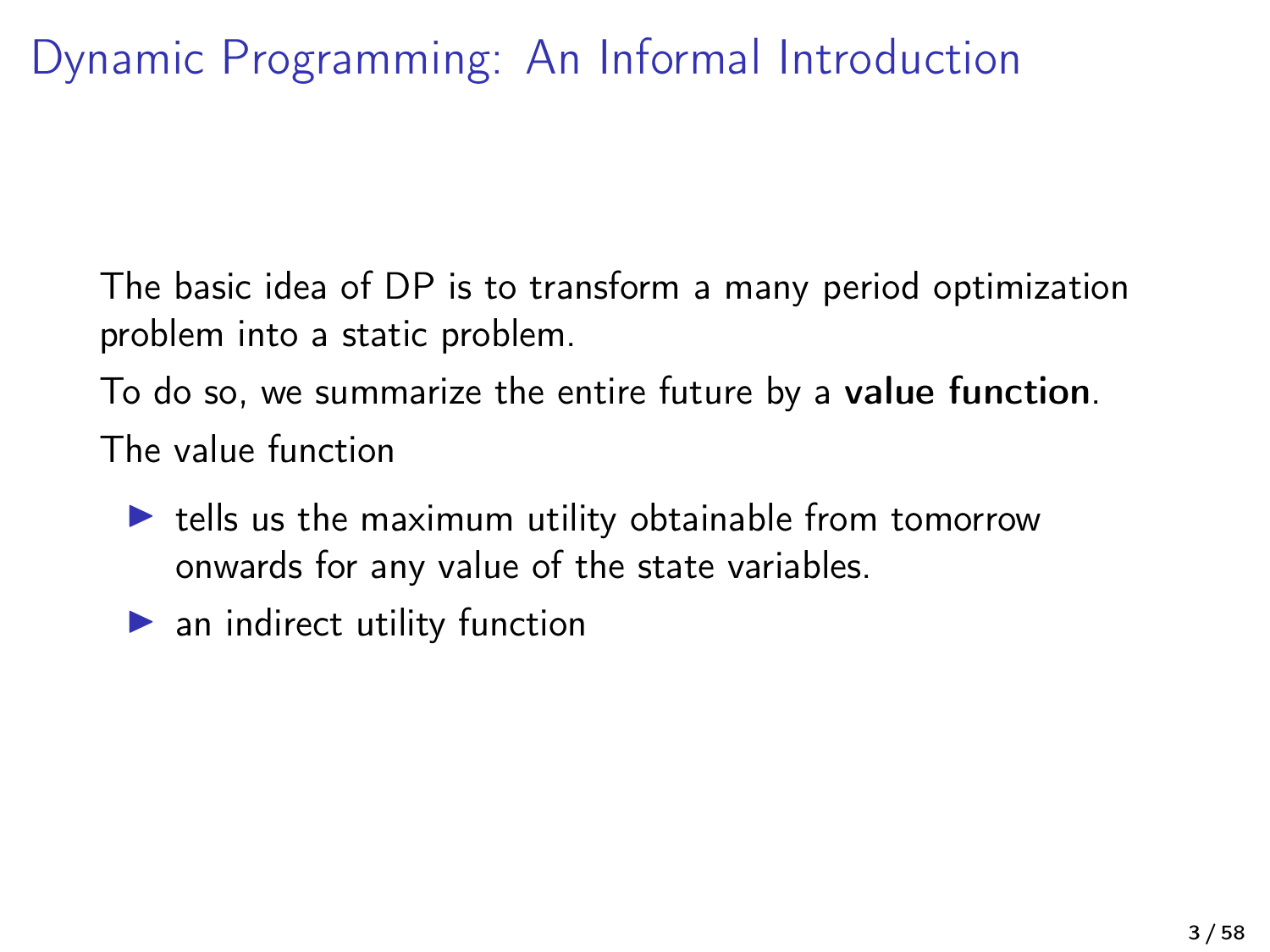#### Simplest example

A household lives for two periods.

$$
\max u(c) + \beta v(c'_1, c'_2) \tag{1}
$$

subject to

$$
s' = e + Rs - c \tag{2}
$$

$$
c'_1 + pc'_2 = Rs' \tag{3}
$$

Notational convention: prime means tomorrow.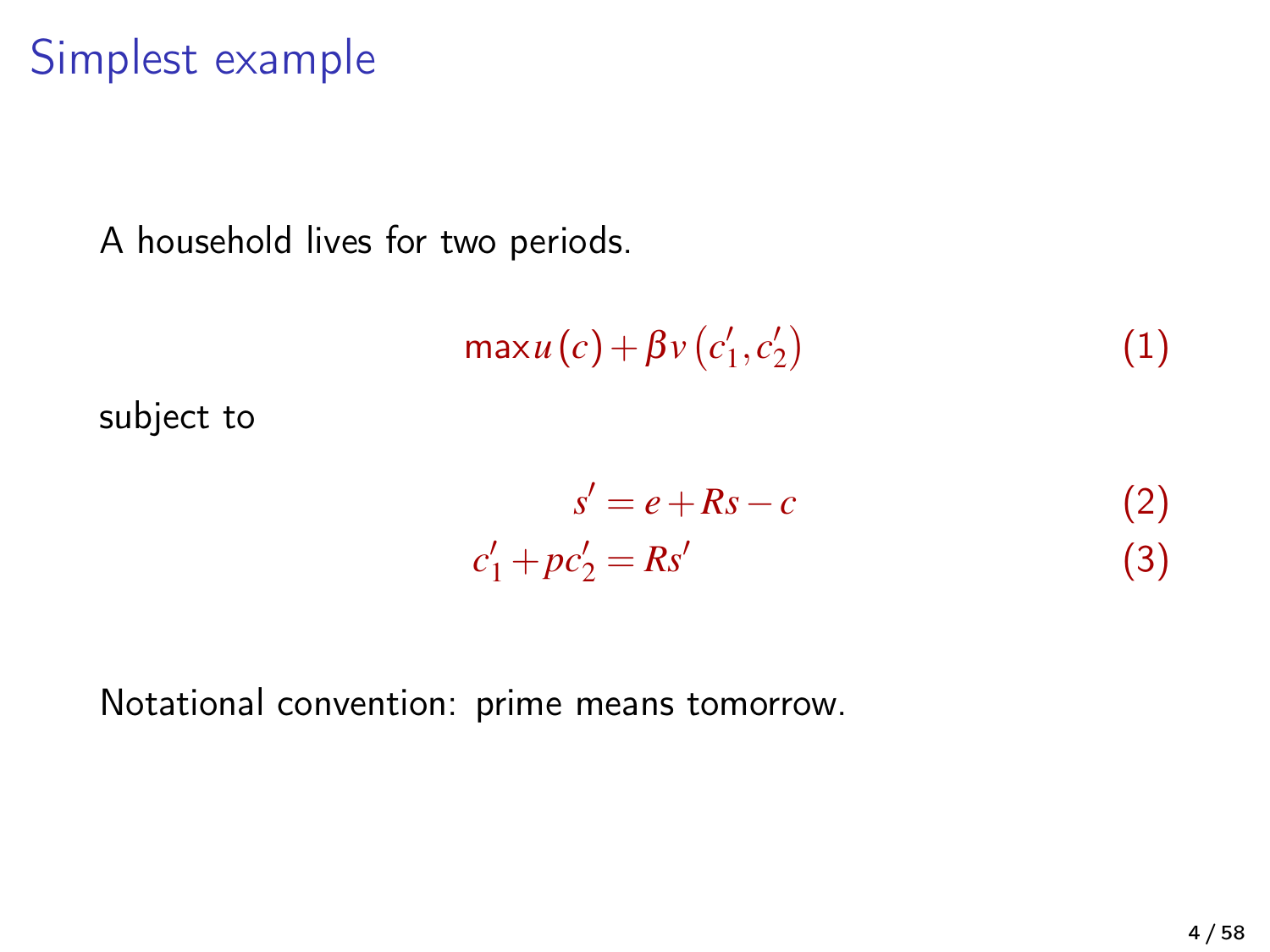### Lagrangian

$$
\mathcal{L} = u\left(e + Rs - s'\right) + \beta v\left(Rs' - pc'_2, c'_2\right) \tag{4}
$$

#### FOC:

$$
u'(c) = \beta v_1 \, (.) \, R \tag{5}
$$
  

$$
v_1 \, (.) \, p = v_2 \, (.) \tag{6}
$$

Solution:  $c, c'_1, c'_2, s'$  that solve

- $\triangleright$  2 FOCs
- $\blacktriangleright$  2 budget constraints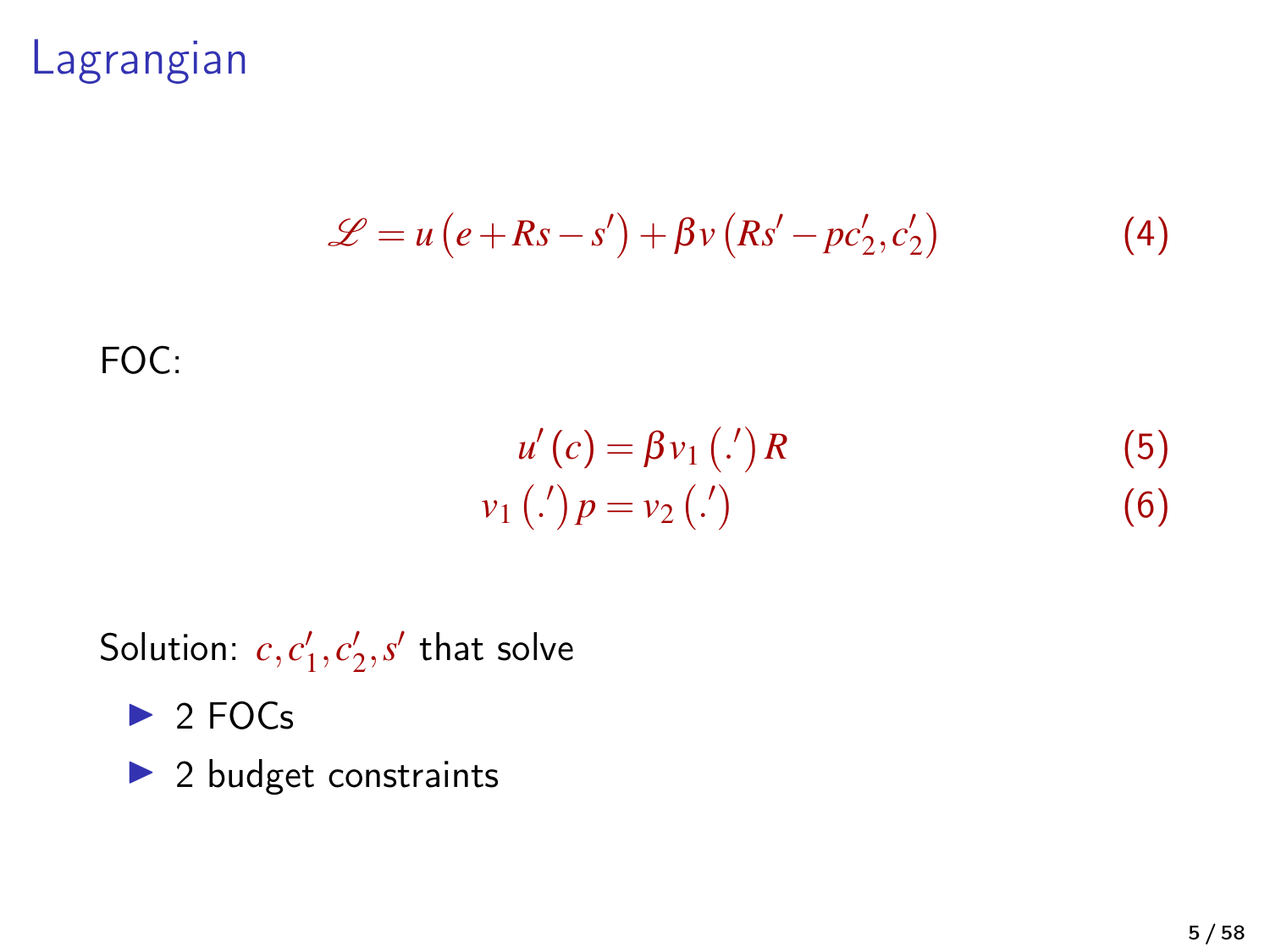# Dynamic Programming

The idea:

- $\triangleright$  solve one period at a time
- $\blacktriangleright$  summarize the entire future with a "value function" (an indirect utility function)

If I know the value of saving, I can solve the first period problem.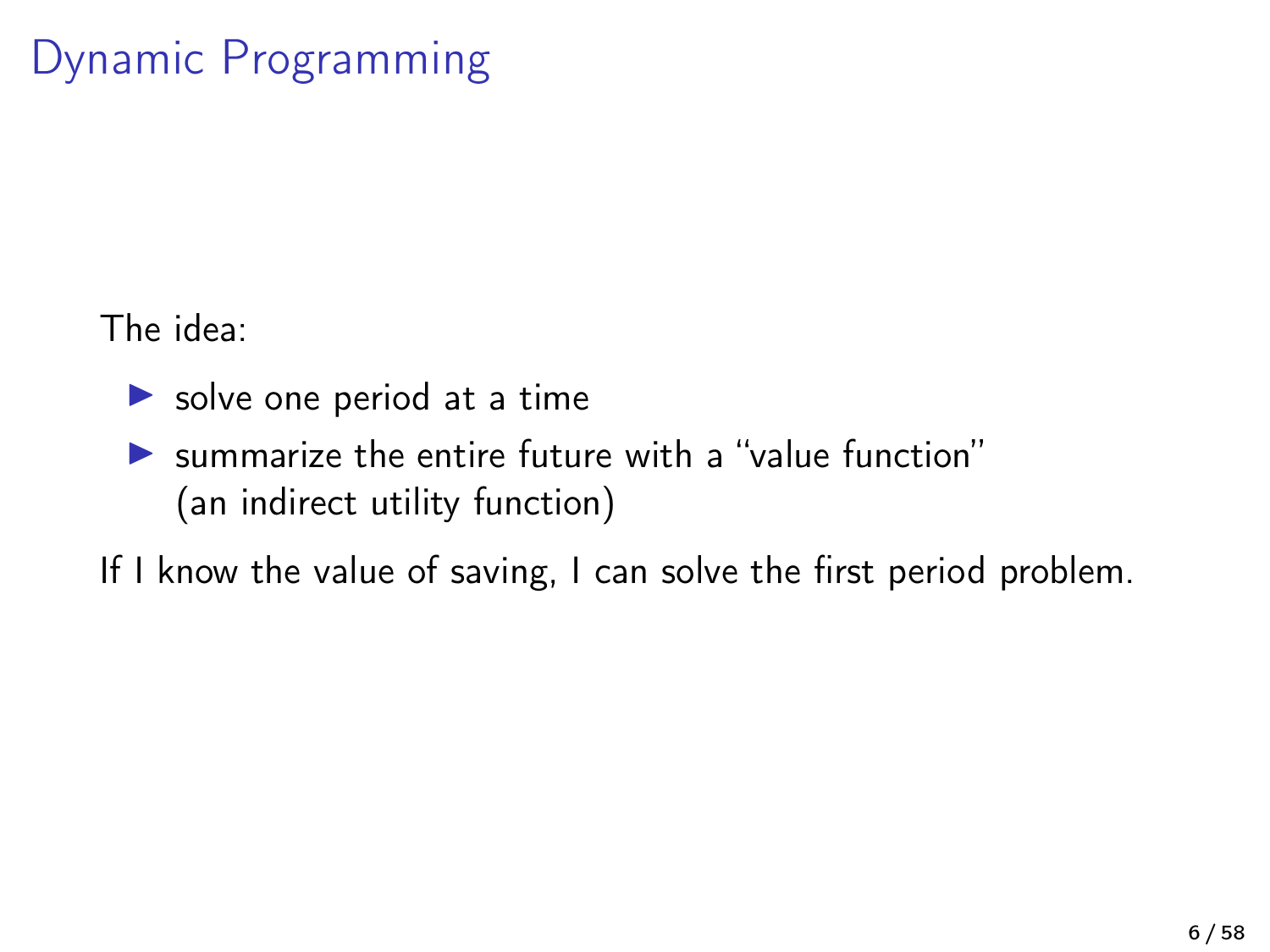# Backward Induction

We solve this backwards, starting from the last period ("backwards induction").

The last period problem is a simple static one:

$$
\max v(Rs - pc_2, c_2) \tag{7}
$$

▶ All we need to know about the past is saving *s* (assets at the start of this period)

FOC:

 $\blacktriangleright$  The same as the static condition from the Lagrangian

$$
v_1(c_1,c_2)p = v_2(c_1,c_2)
$$
 (8)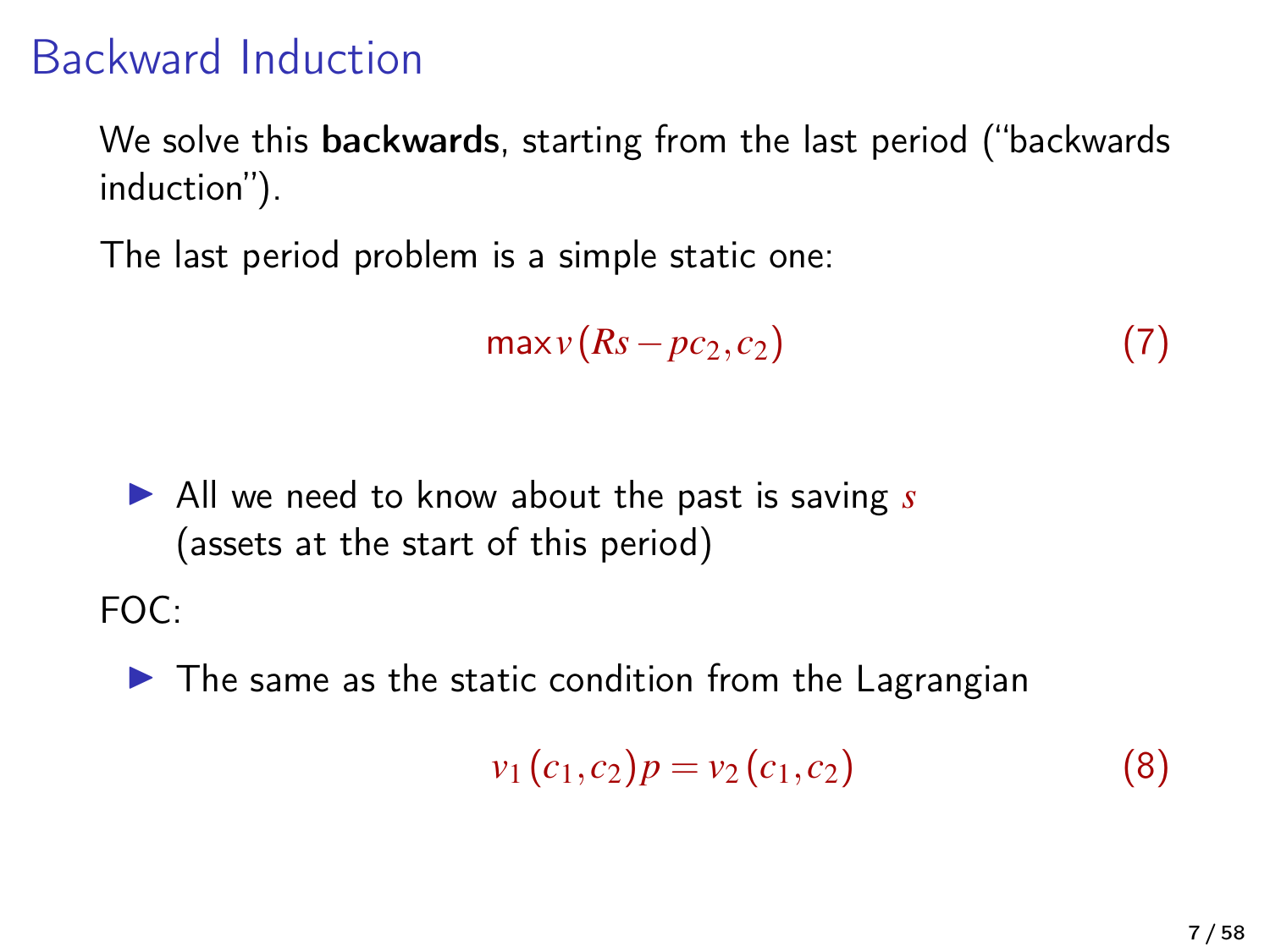The FOC implicitly defines two decision rules of the form *cj*(*s*) Indirect utility is then also just a function of *s*:

$$
W(s) = v(c_1(s), c_2(s))
$$
  
= 
$$
\max_{c_2} v(Rs - pc_2, c_2)
$$
 (9)

We call *s* the state variable and *W* the value function.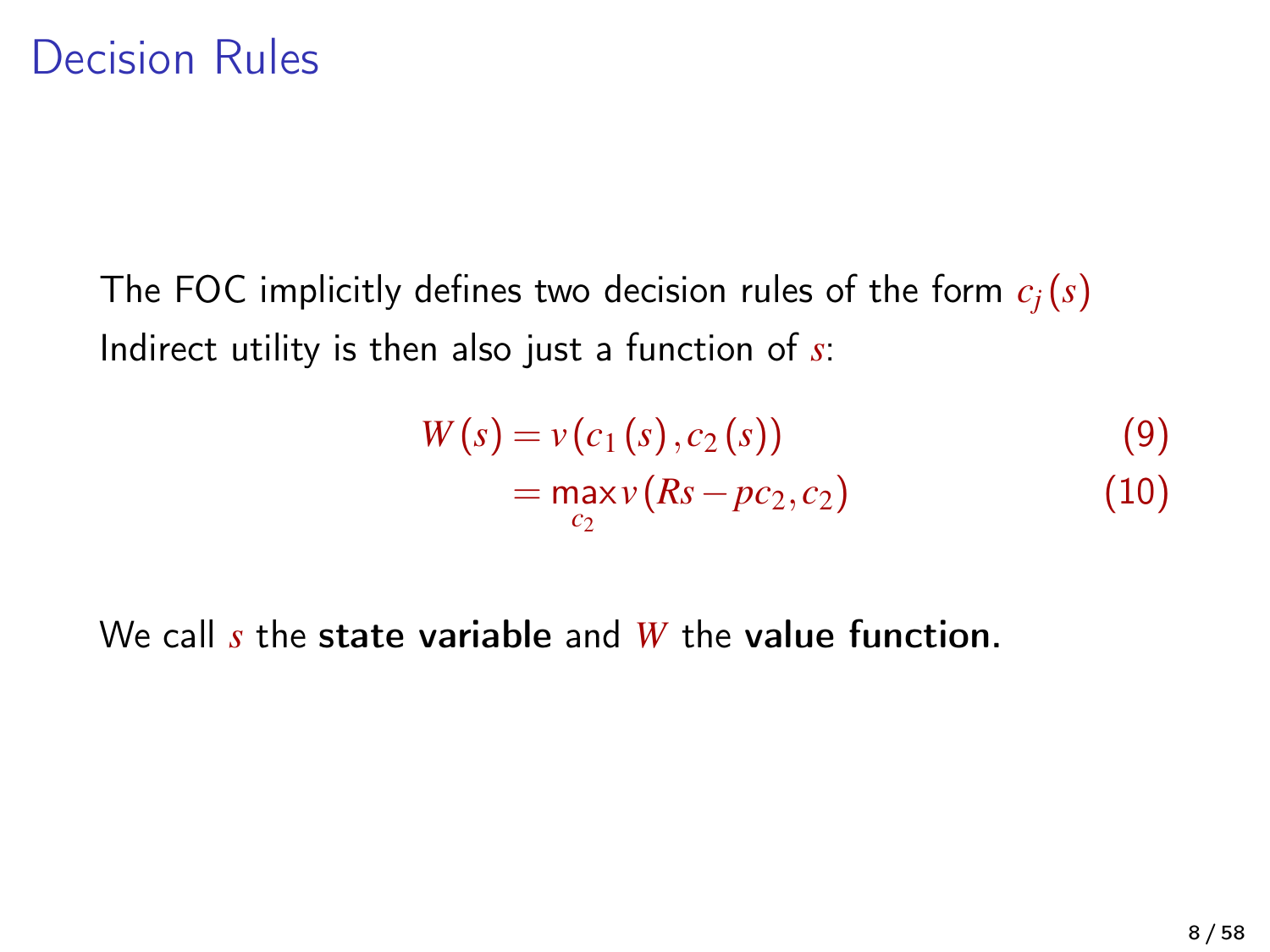Log utility

Assume log utility tomorrow:

$$
v(c_1, c_2) = \alpha \ln c_1 + (1 - \alpha) \ln (c_2)
$$
 (11)

Then the static condition becomes

$$
p\alpha/c_1 = (1 - \alpha)/c_2 \tag{12}
$$

or

$$
pc_2 = \frac{1-\alpha}{\alpha}c_1\tag{13}
$$

With log utility, expenditure shares are constant ( $\alpha$  for  $c_1$  and  $1-\alpha$  for  $c_2$ ).

Consumption levels:

$$
c_1 = \alpha R s \tag{14}
$$
  
\n
$$
c_2 = (1 - \alpha) R s / p \tag{15}
$$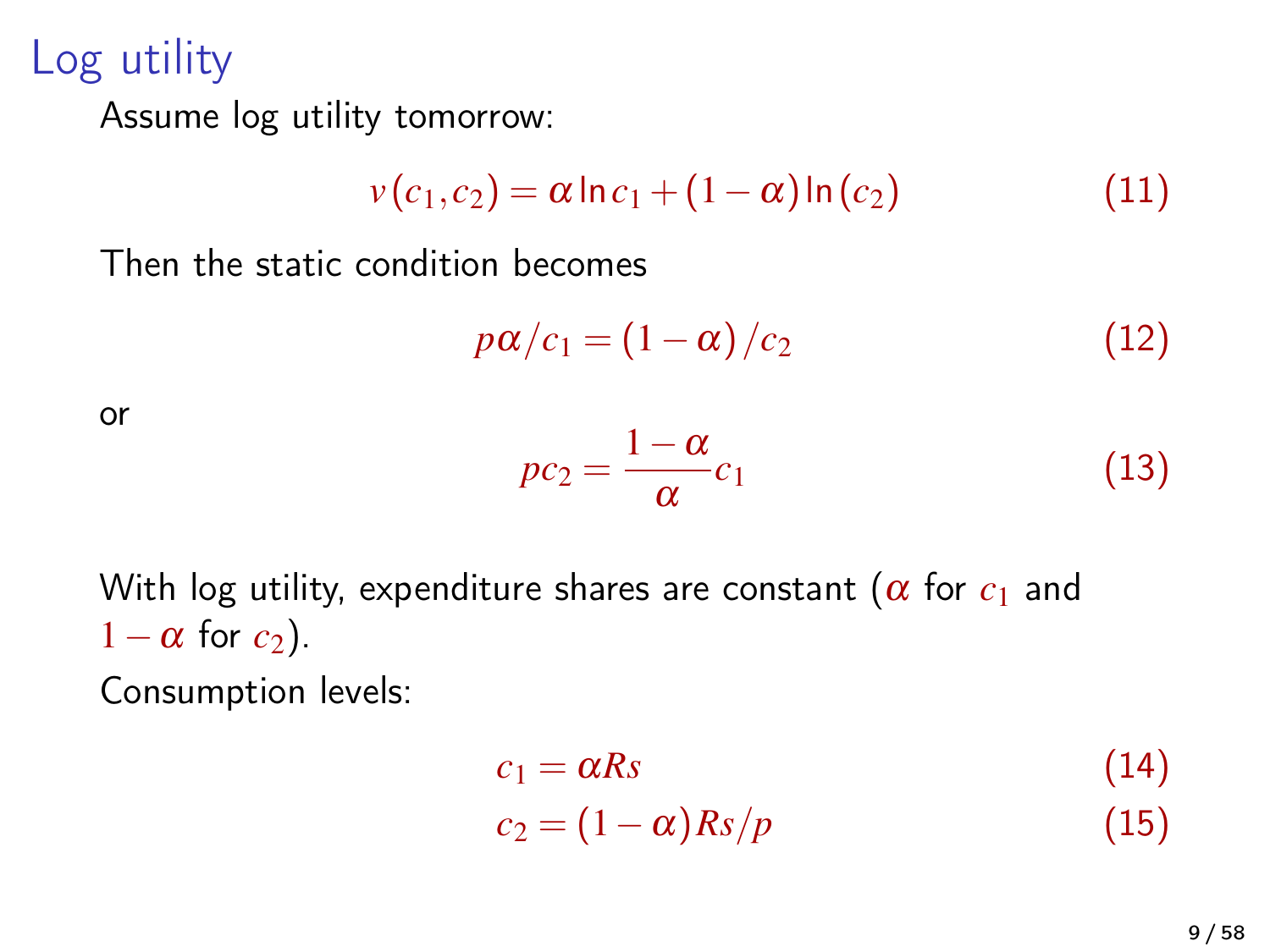# Value function

Then we can compute tomorrow's value function:

$$
W(s) = \alpha \ln(\alpha R s) + (1 - \alpha) \ln((1 - \alpha) R s/p) \tag{16}
$$

with marginal utility of wealth

$$
W'(s) = \alpha/s + (1 - \alpha)/s = 1/s \tag{17}
$$

Solution:

- $\triangleright$  value function  $W(s)$  and policy functions  $c_j = f_j(s)$
- $\triangleright$  policy functions maximize  $W(s)$  point by point
- $\blacktriangleright$  *W* is the max of the RHS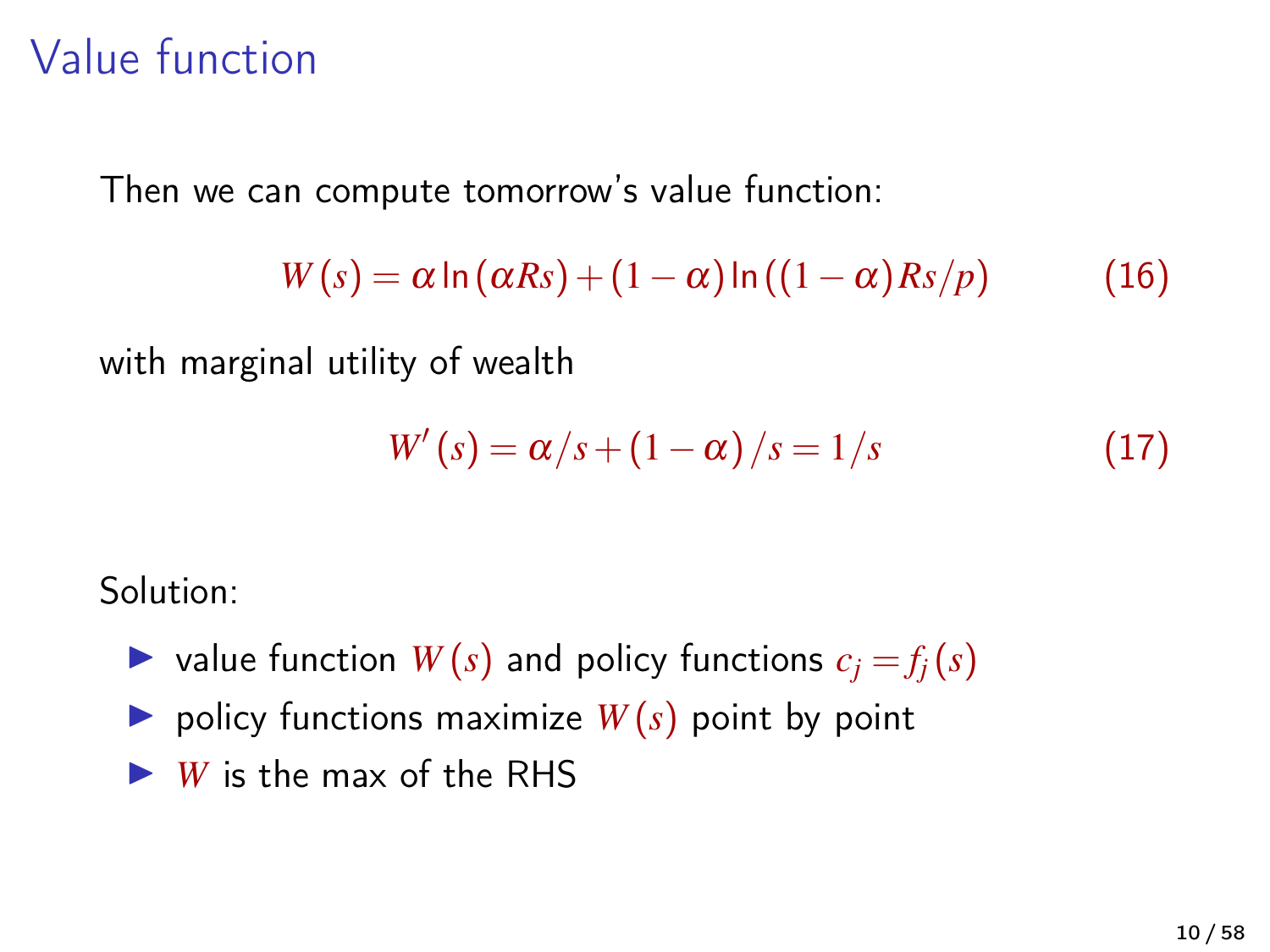# Today's problem

We can now write today's problem as

$$
V(s) = \max_{s'} u(s'-e) + \beta \underbrace{\left[\alpha \ln \left(\alpha R s'\right) + (1-\alpha) \ln \left((1-\alpha) R s'/p\right)\right]}_{W(s')}
$$
\nwith FOC

\n
$$
(18)
$$

 $u'(c) = \beta W'(s') = \beta/s'$ (19)

Solution:

- $\triangleright$  value function  $V(s)$  and policy function  $s' = g(s)$
- ▶ *g* maximizes Bellman equation given *W*
- $\blacktriangleright$  *V* is the max of the RHS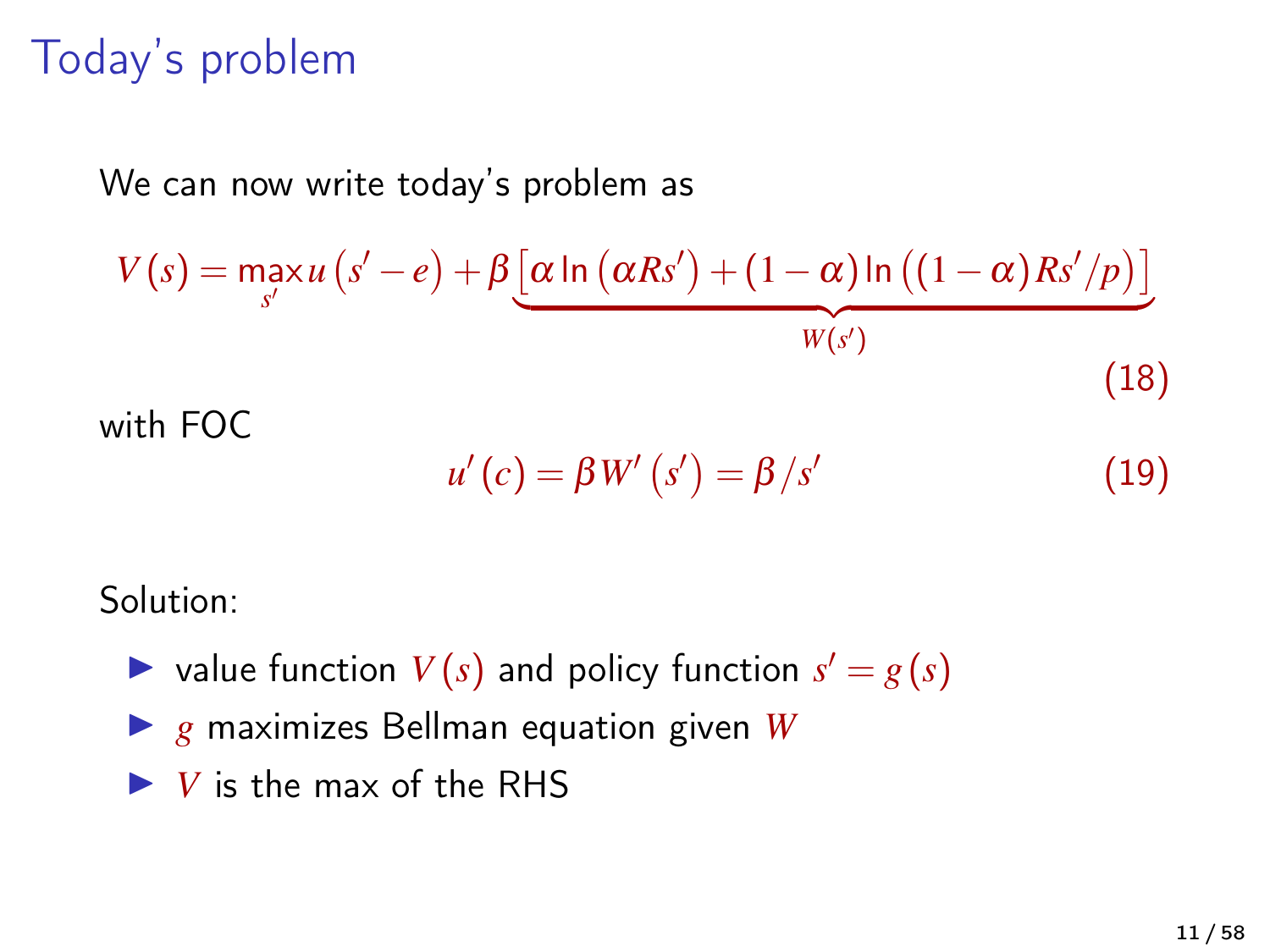#### Cross check

Check against the Euler equation:

$$
u'(c) = \beta v_1 \left( \frac{c}{c} \right) R
$$
  
=  $\beta R \frac{\alpha}{\alpha R s'} = \beta / s'$  (20)

Both solutions given (of course) the same result.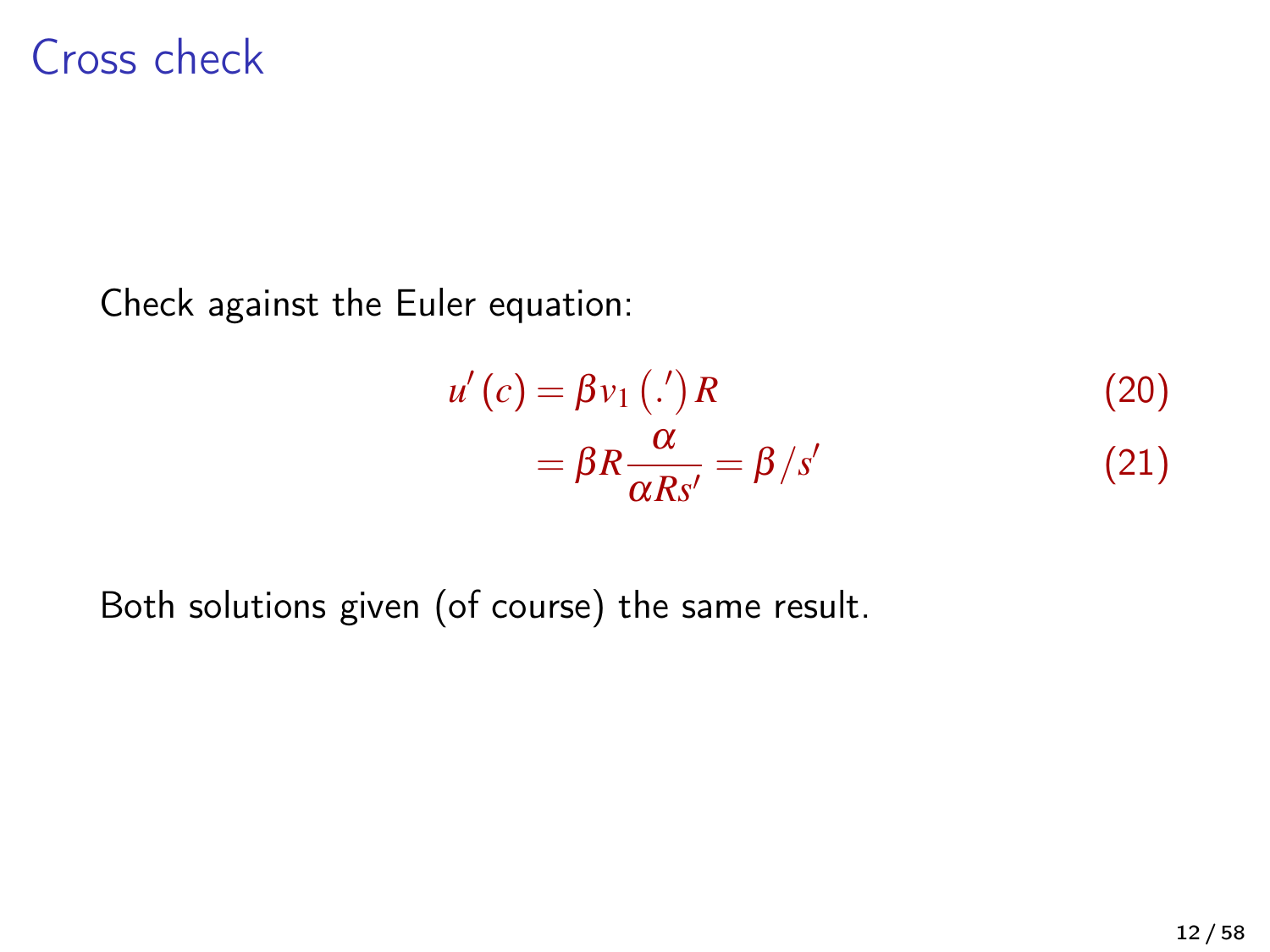Now consider a more general finite horizon problem

$$
\max \sum_{t=1}^{T} u(c_t) \tag{22}
$$

subject to  $k_{t+1} = Rk_t - c_t$  and  $k_{T+1} \geq 0$ .

We again solve it backwards, starting from the last period.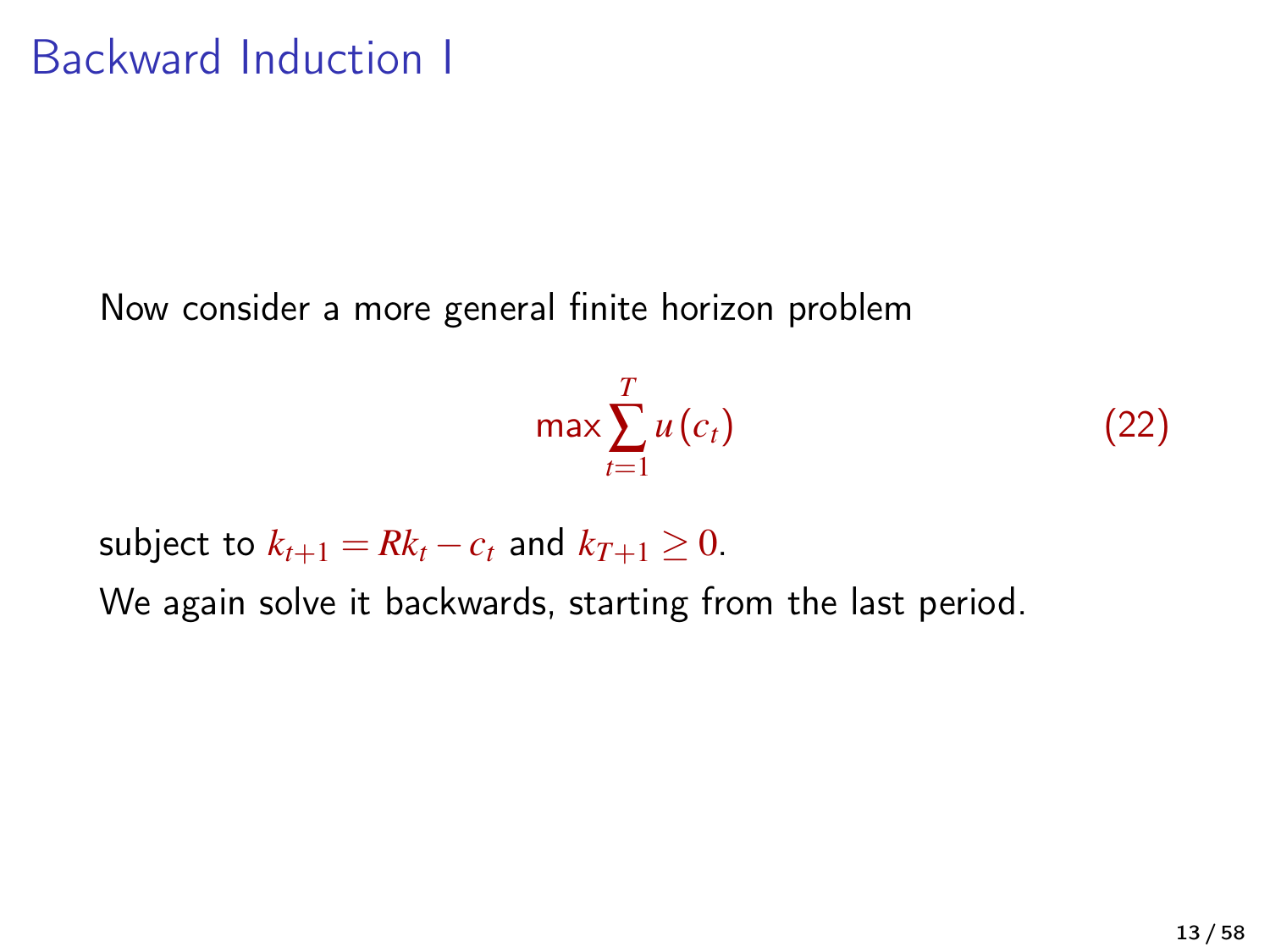#### Last Period

Consider the last date  $t = T$ . The household cannot save:  $k_{T+1} = 0$ Continuation value:  $V(k, T + 1) = 0$ 

 $\blacktriangleright$  The problem is static: just eat all income

Terminal value:

$$
V(k,T) = u(Rk)
$$
\n(23)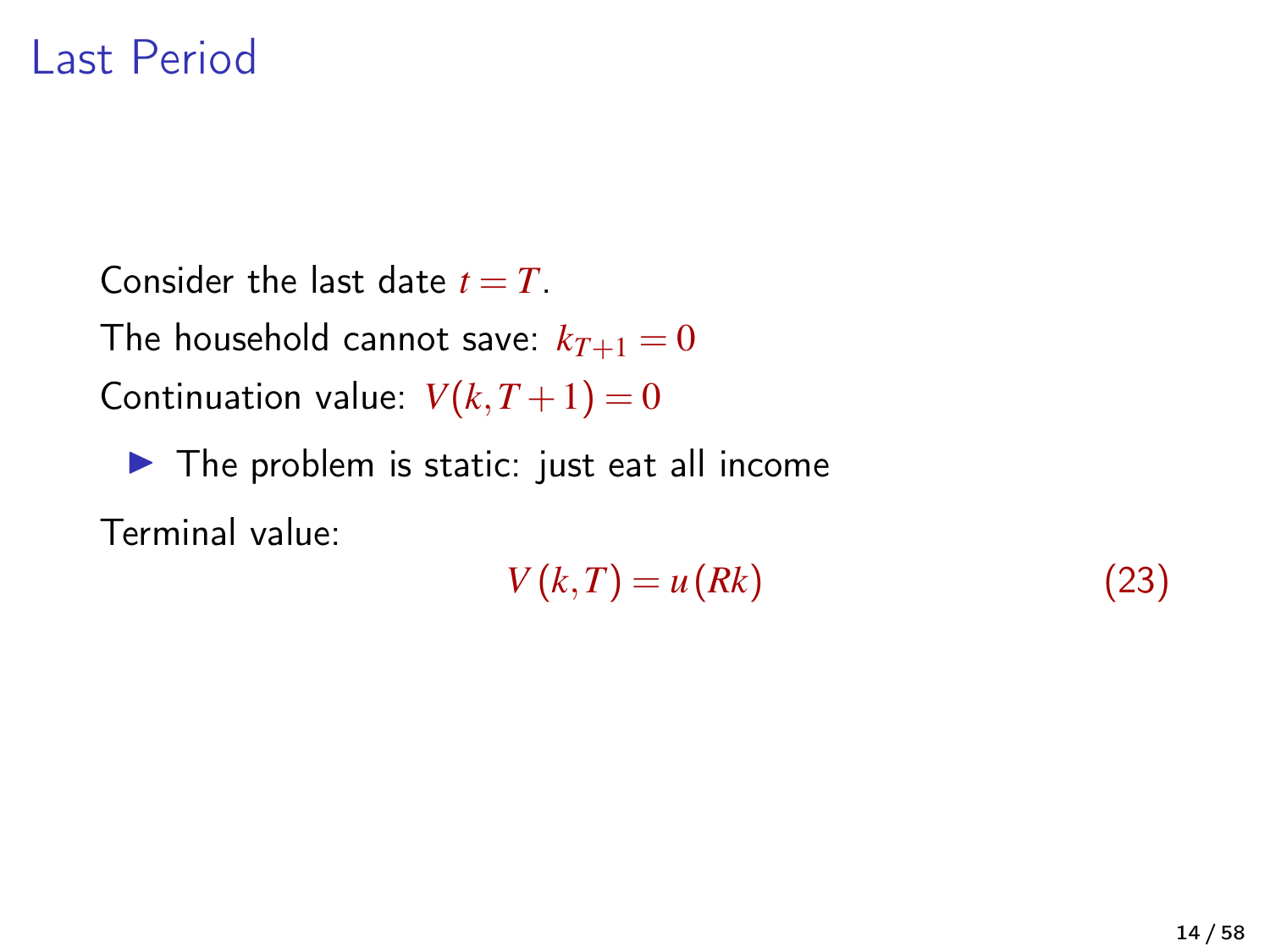#### Backward Induction

Now step back to  $t = T - 1$ 

$$
V(k, T-1) = \max u\left(Rk - k'\right) + \beta \underbrace{u\left(Rk'\right)}_{V(k',T)}
$$
(24)

We can (in principle) solve for  $V(k, T-1)$ Now step back to  $t = T - 2$ , etc.

Bellman equation for any period:

$$
V(k,t) = \max u\left(Rk - k'\right) + \beta V\left(k', t+1\right) \tag{25}
$$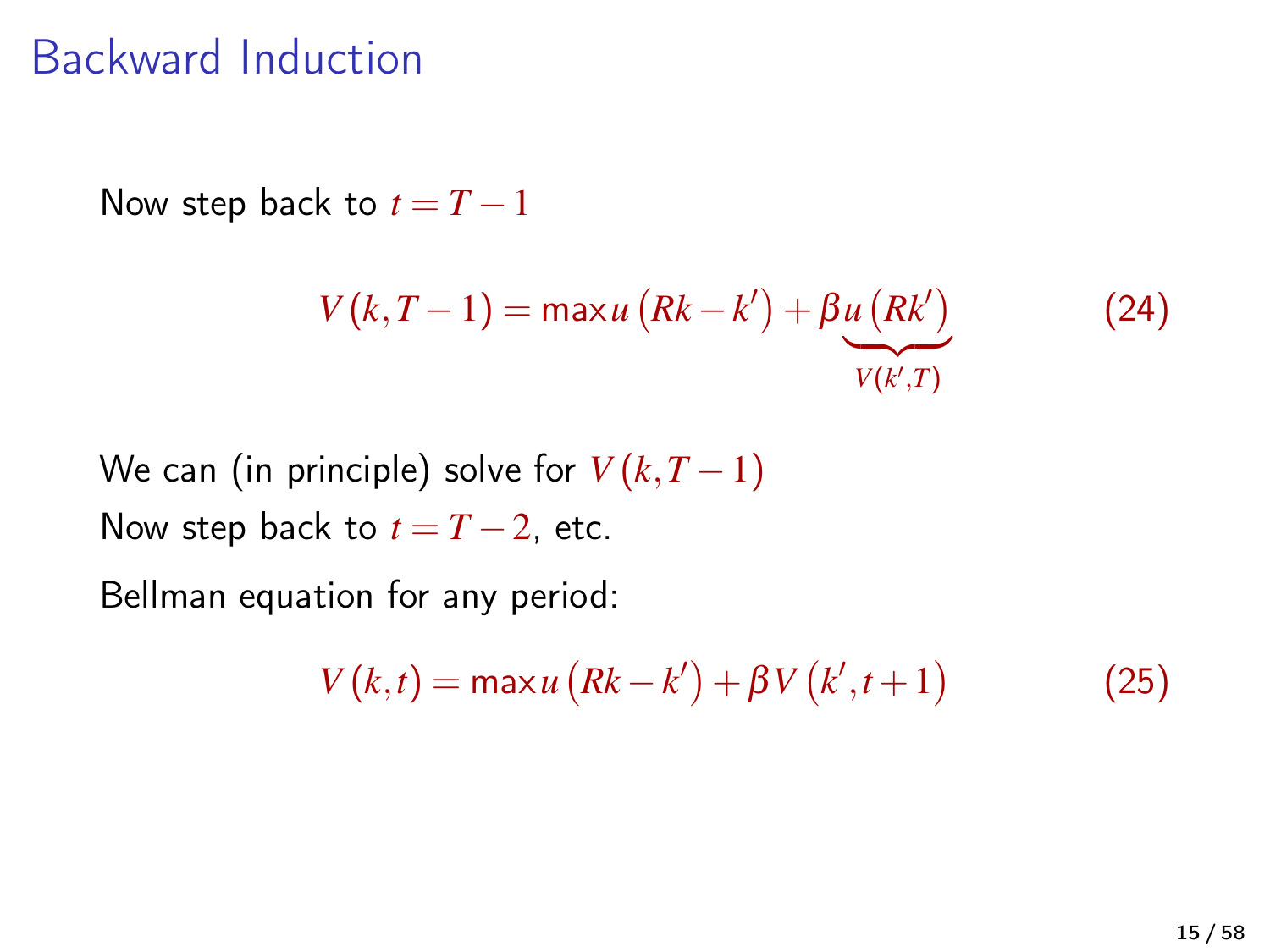This is mainly useful for numerically solving the problem. Sometimes, one can solve finite horizon problems analytically (see [Huggett et al. \(2006\)](#page-57-0) for an example).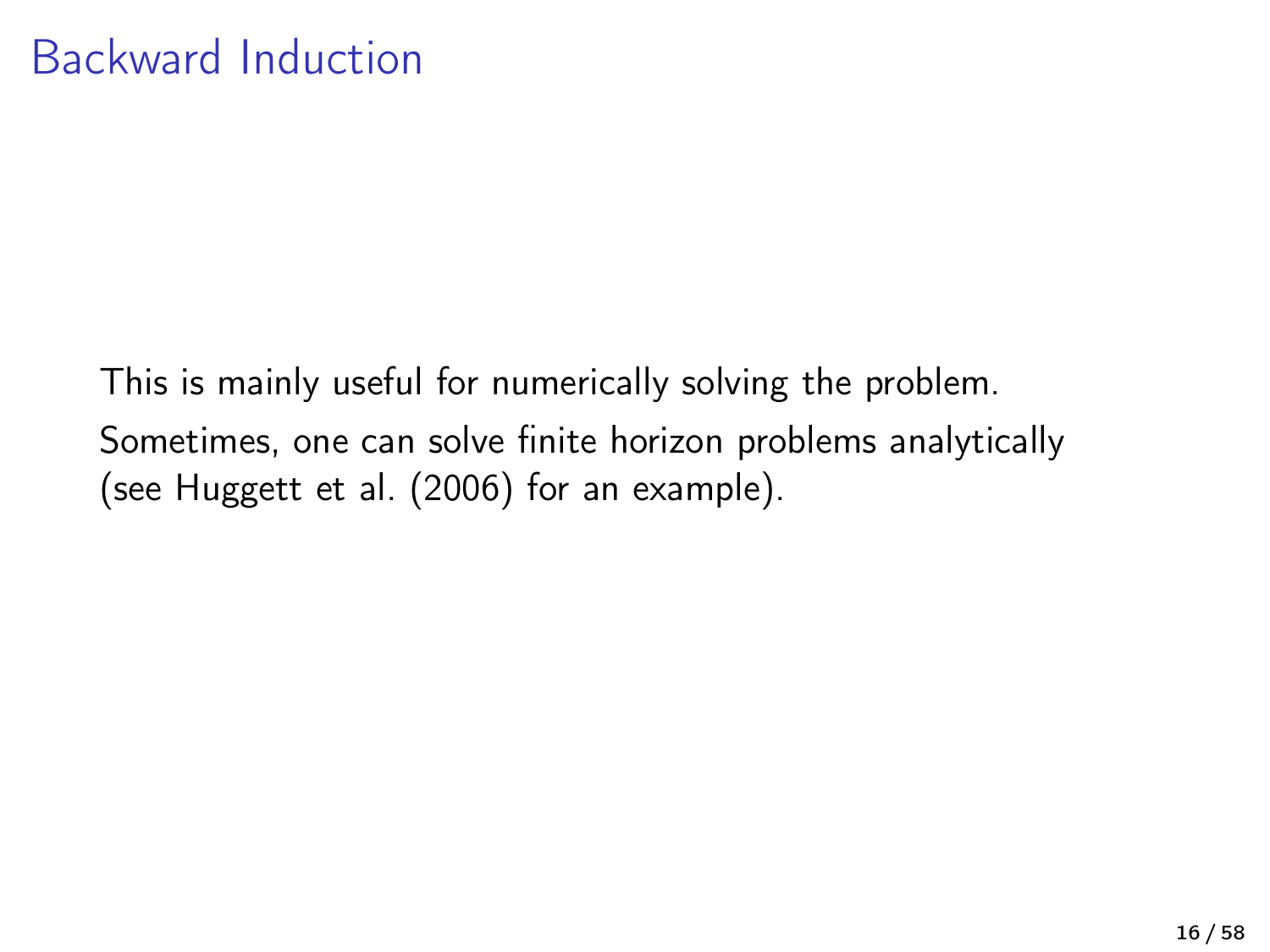Conceptually, we do exactly the same thing.

But now we don't have a last period that would solve for  $W(s')$  on the RHS of the Bellman equation.

Instead, we impose that tomorrow's value function is the same as today's:

$$
V(s) = W(s) \tag{26}
$$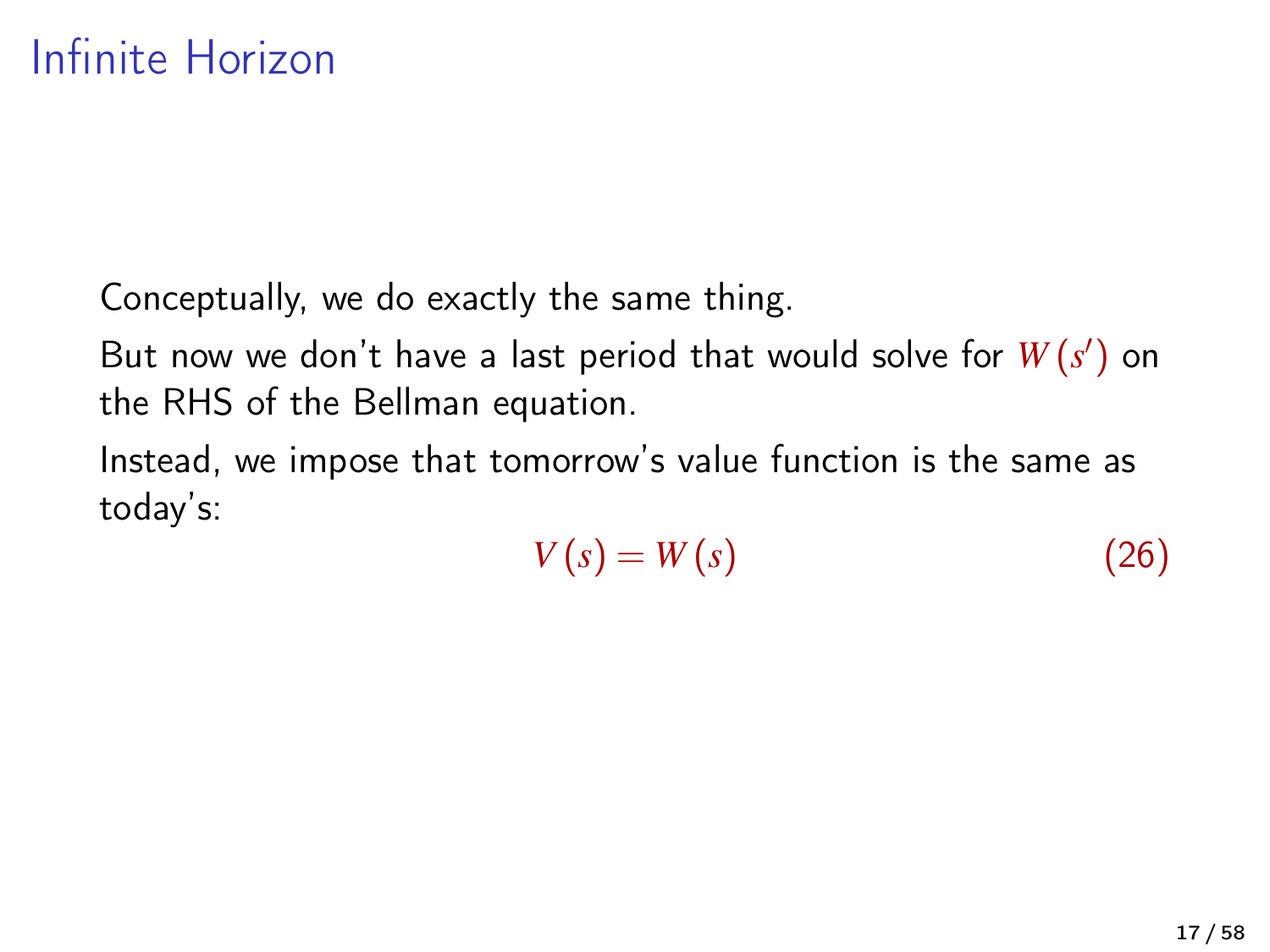Suppose we solve the planner's problem with starting date *t* ∗ :

$$
V = \max_{\{c_t, k_t\}} \sum_{t=t^*}^{\infty} \beta^{t-t^*} u(c_t)
$$
 (27)

subject to  $k_{t+1} = f(k_t) - c_t \ \forall t$ . Call the optimal solution  $c_t^*, k_t^*$  and the implied lifetime utility *V*.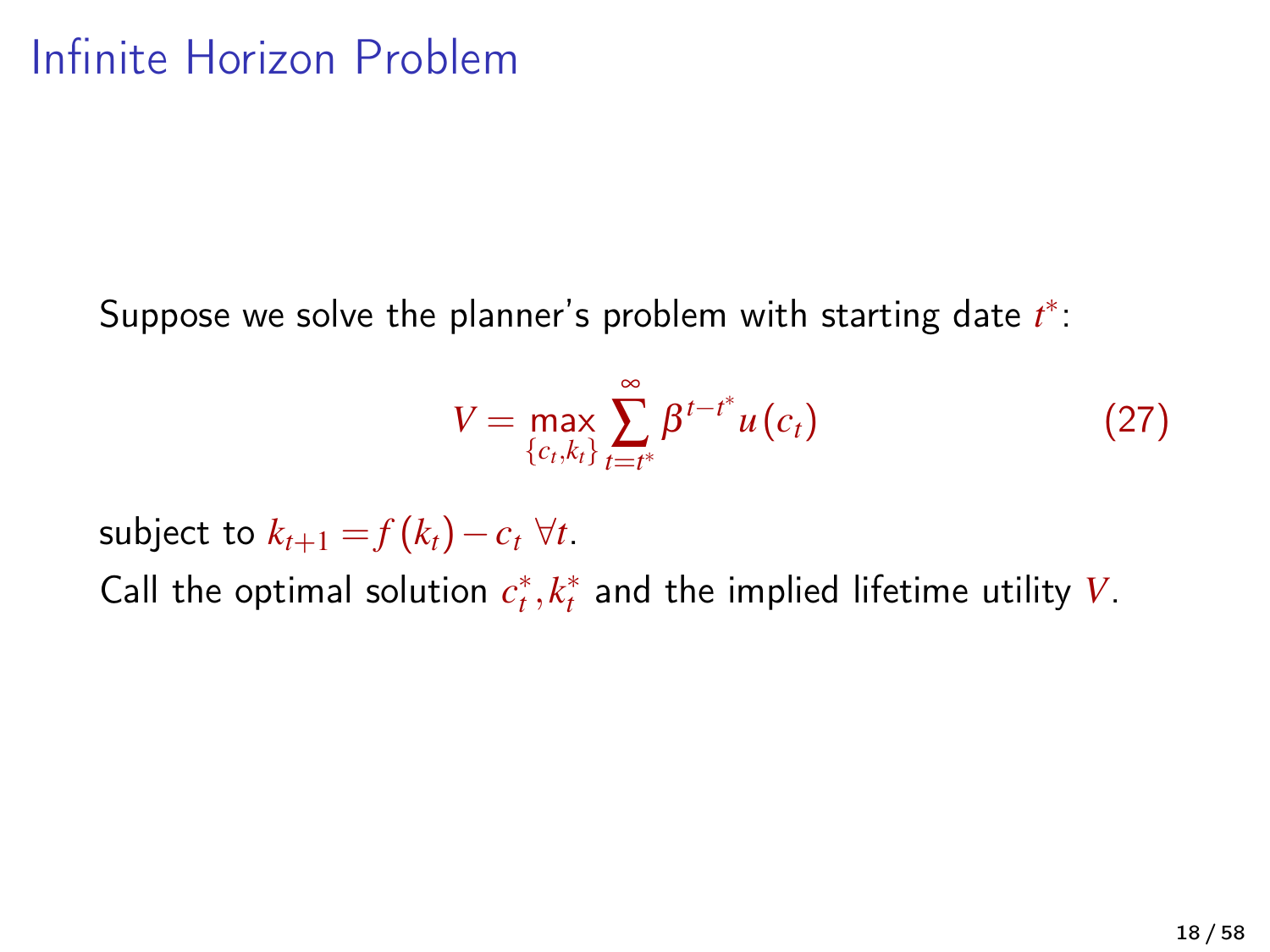# Value function

Claim: The only fact that we need to know to figure out  $V$  is  $k_{t^*}$ 

- $\triangleright$  other past choices do not show up in preferences or constraints
- $\blacktriangleright k_{t^*}$  is the state variable of the problem.

Therefore, we can define the value function (indirect utility function)

$$
V(k_{t^*}) = \sum_{t=t^*}^{\infty} \beta^{t-t^*} u(c_{t^*})
$$
\n
$$
= \max \sum_{t=t^*}^{\infty} \beta^{t-t^*} u(f(k_t) - k_{t+1})
$$
\n(29)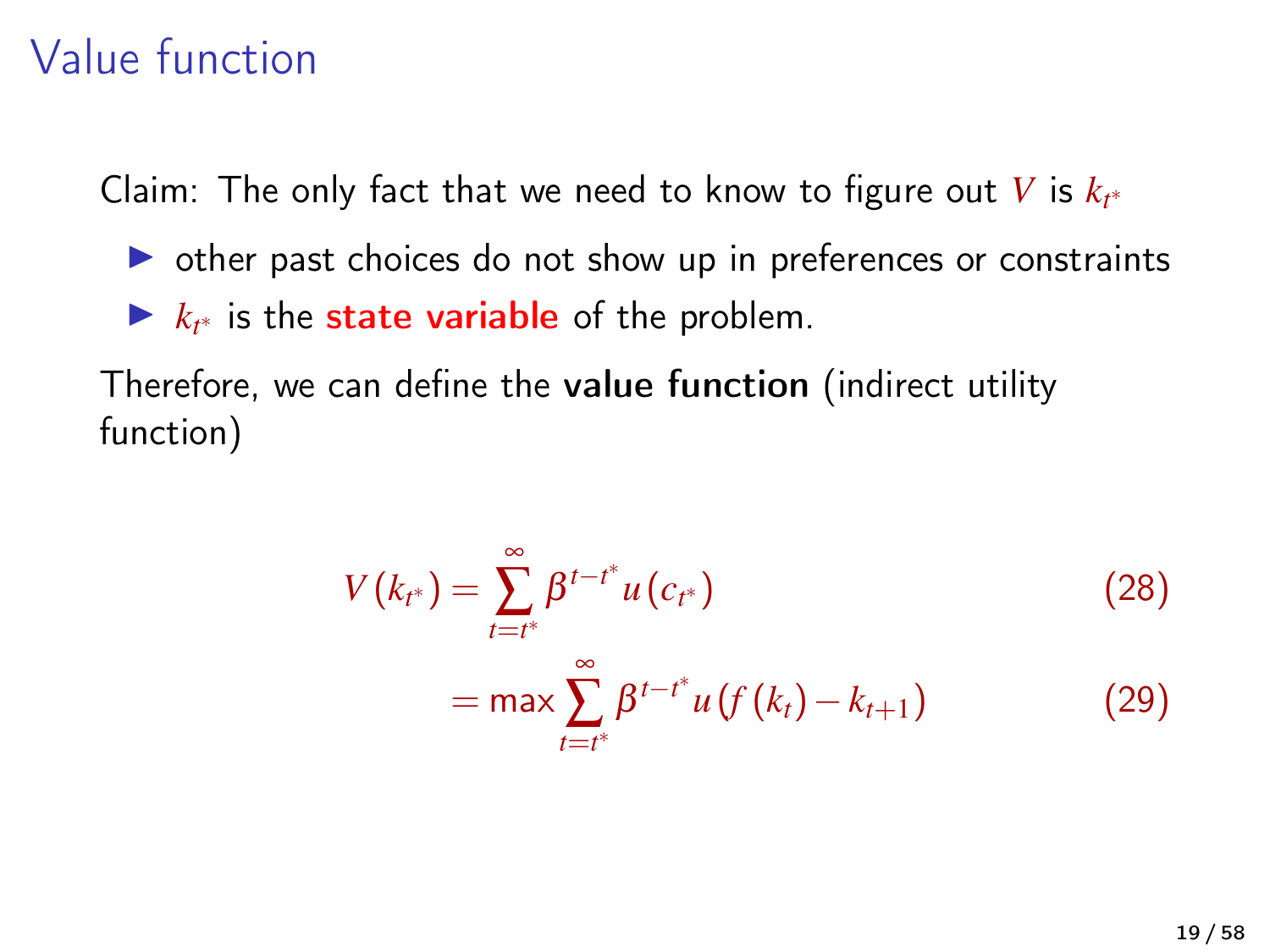# **Stationarity**

 $V(k_{t*})$  does not depend on  $t^*$ .

Compare the value functions obtained from the problems starting at  $t^*$  and at  $t^*+1$ .

They are the same functions.

That is, solving the problem yields the same value function regardless of the starting date.

Such a problem is called **stationary**.

Not all optimization problems have this property.

For example, if the world ended at some finite date, then the problem at *t* ∗+1 looks different from the problem at *t*∗.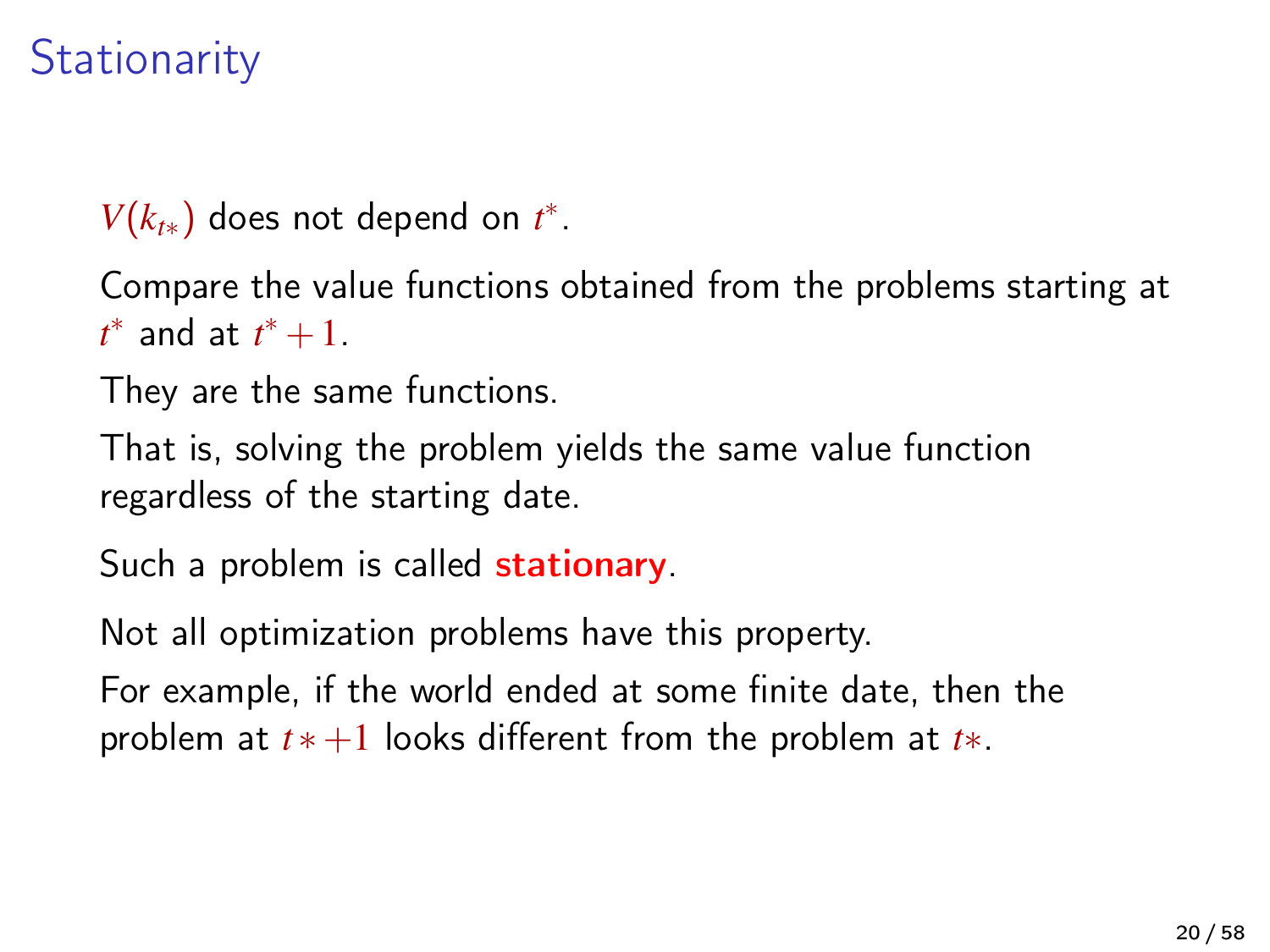### Time consistency

- ► What if we start the problem at  $t^* + 1$ ?
- $\triangleright$  Would the planner want to change his optimal choices of  $k_{t^*+2}, k_{t^*+3}$ , and so on?
- $\triangleright$  The answer is obviously "no," ... although I won't prove this just yet.
- $\triangleright$  A problem with this property is known as time consistent:
	- $\triangleright$  Give the decision maker a choice to change his mind at a later date and he will choose the same actions again.
- $\triangleright$  Not all optimization problems have this property.
	- $\triangleright$  For example, changing the specification of discounting easily destroys time consistency (self-control problems arise).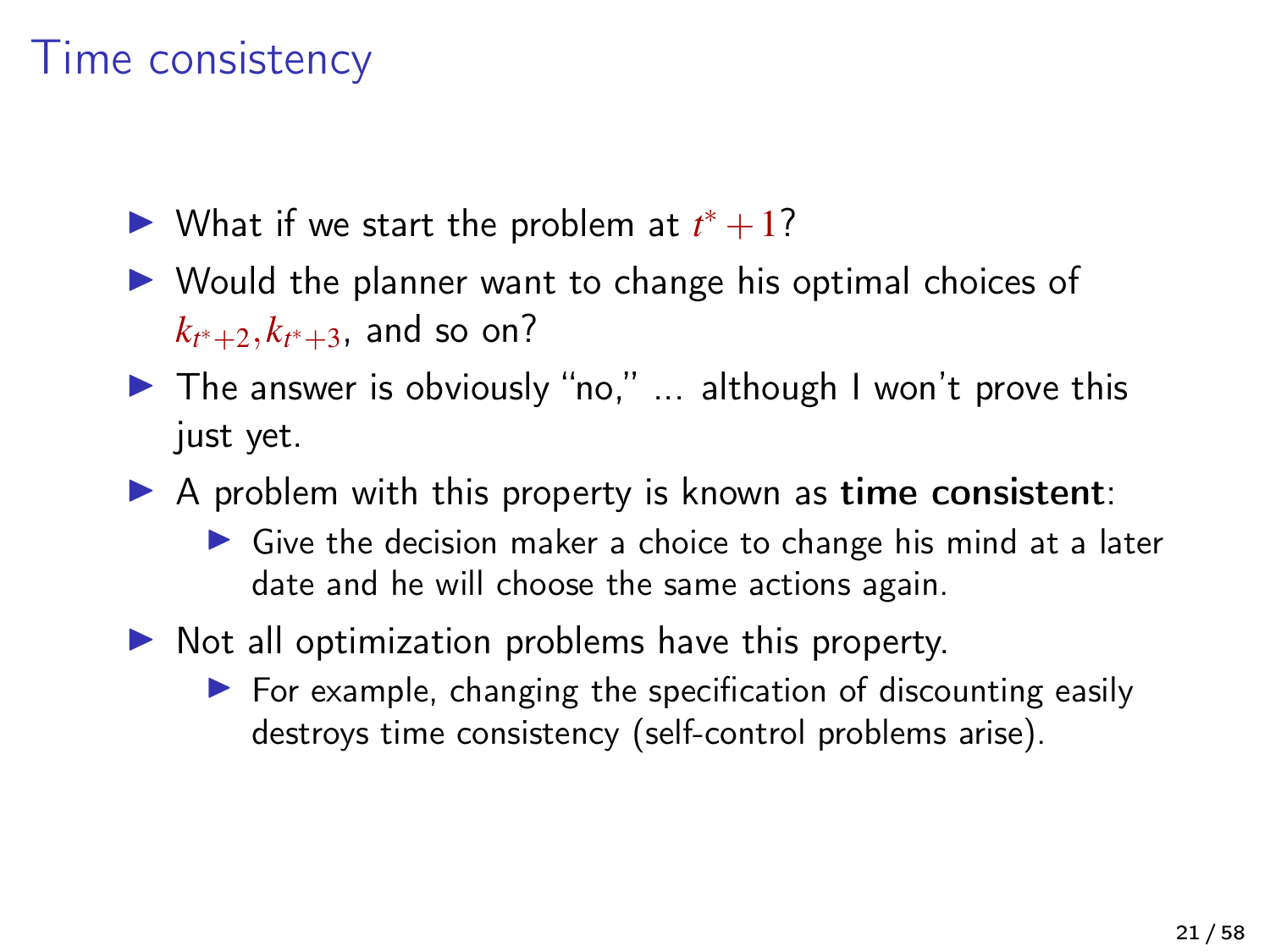#### Recursive structure

Now comes the key insight:

$$
V(k_{t^*}) = u(c_t^*) + \beta \left[ \sum_{t=t^*+1}^{\infty} \beta^{t-(t^*+1)} u(c_{t^*}) \right]
$$
(30)

$$
= u(ct*) + \beta V(kt*+1)
$$
\n(31)

$$
= \max_{k_{r^*+1}} u(f(k_{r^*}) - k_{r^*+1}) + \beta V(k_{r^*+1})
$$
\n(32)

#### We have

- $\triangleright$  one term reflecting current period utility
- $\triangleright$  a second term summarizing everything that happens in the future, given optimal behavior, as a function of  $k_{t^*+1}.$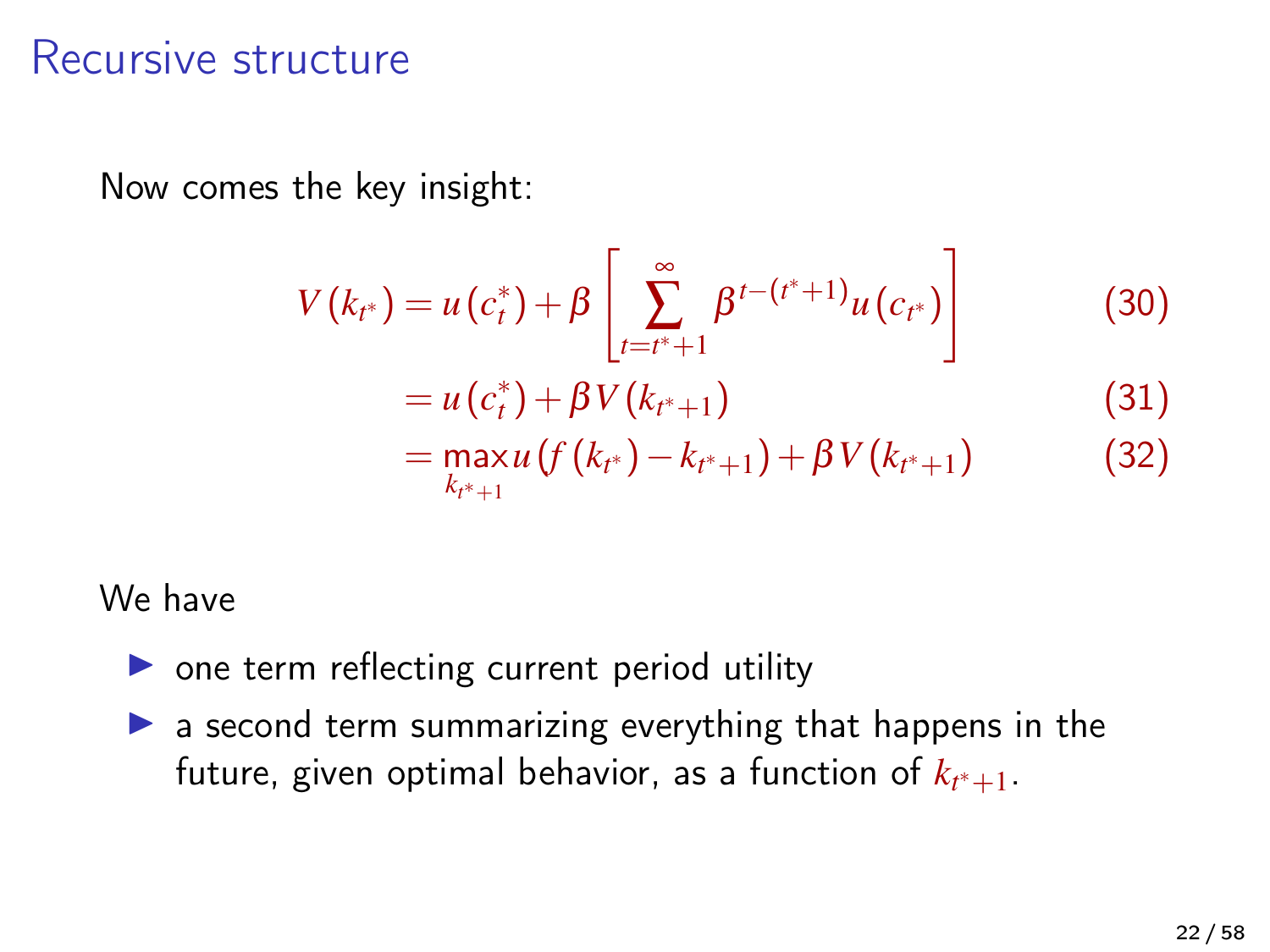#### Recursive structure

Since this equation holds for any arbitrary start date, we may drop date subscripts.

Unfortunate convention in macro:

- $\triangleright$  no subscript = today
- **P** prime = tomorrow:  $k' = k_{t+1}$

This yields a Bellman equation:

$$
V(k) = \max_{k'} u\left(f(k) - k'\right) + \beta V(k')
$$

Claim: Solving the DP is equivalent to solving the original problem (the Lagrangian).

 $\triangleright$  We will see conditions when this is true later.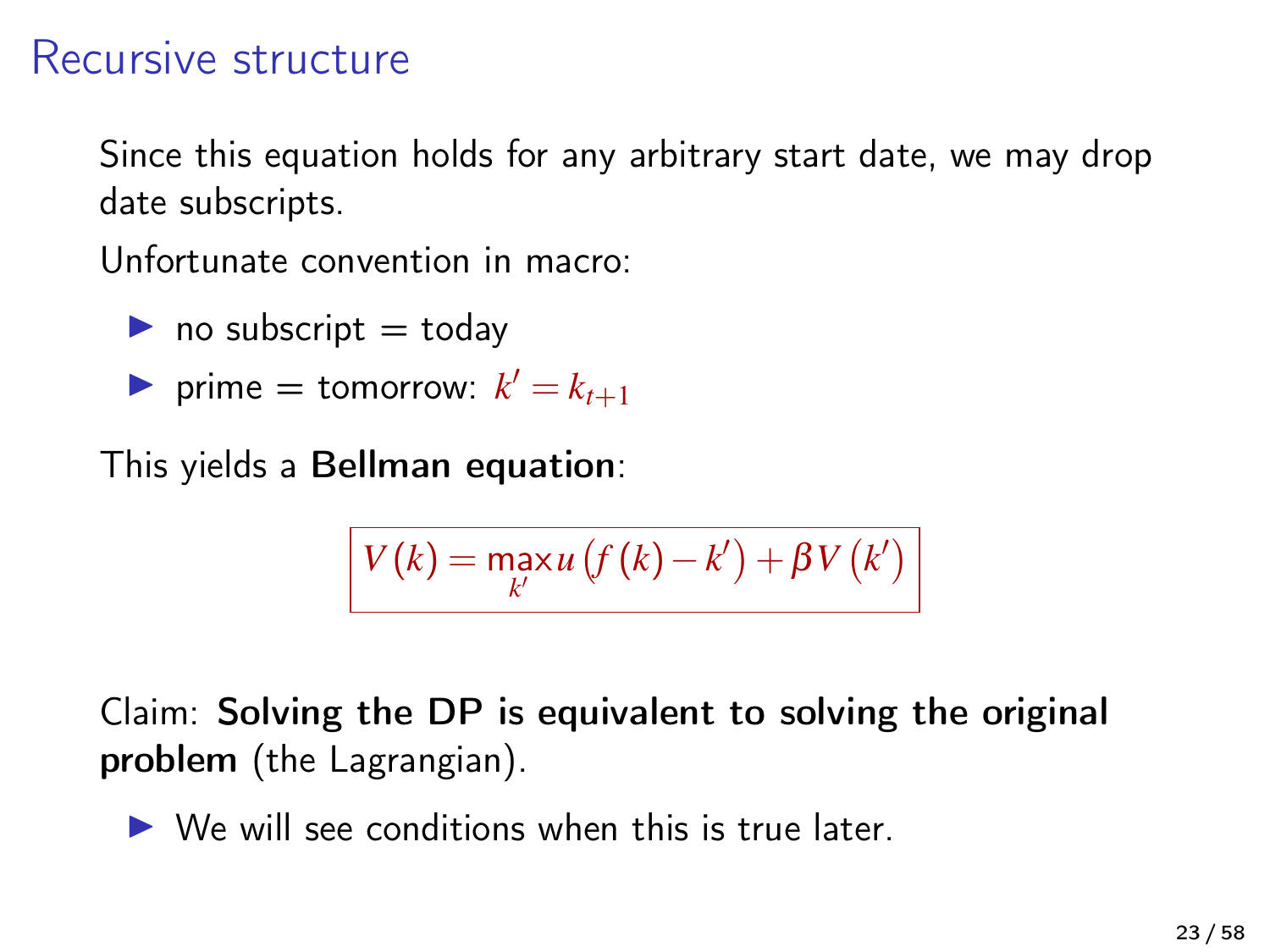#### Recursive structure

The convenient part of this is: we have transformed a multiperiod optimization problem into a two period (almost static) one.

- If we knew the value function, solving this problem would be trivial.
- The bad news is that we have transformed an algebraic equation into a functional equation.
- The solution of the problem is a value function *V* and an optimal policy function

 $c = \phi(k)$ 

Note that *c* cannot depend on anything other than *k*, in particular not on *k*'s at other dates, because these don't appear in the Bellman equation.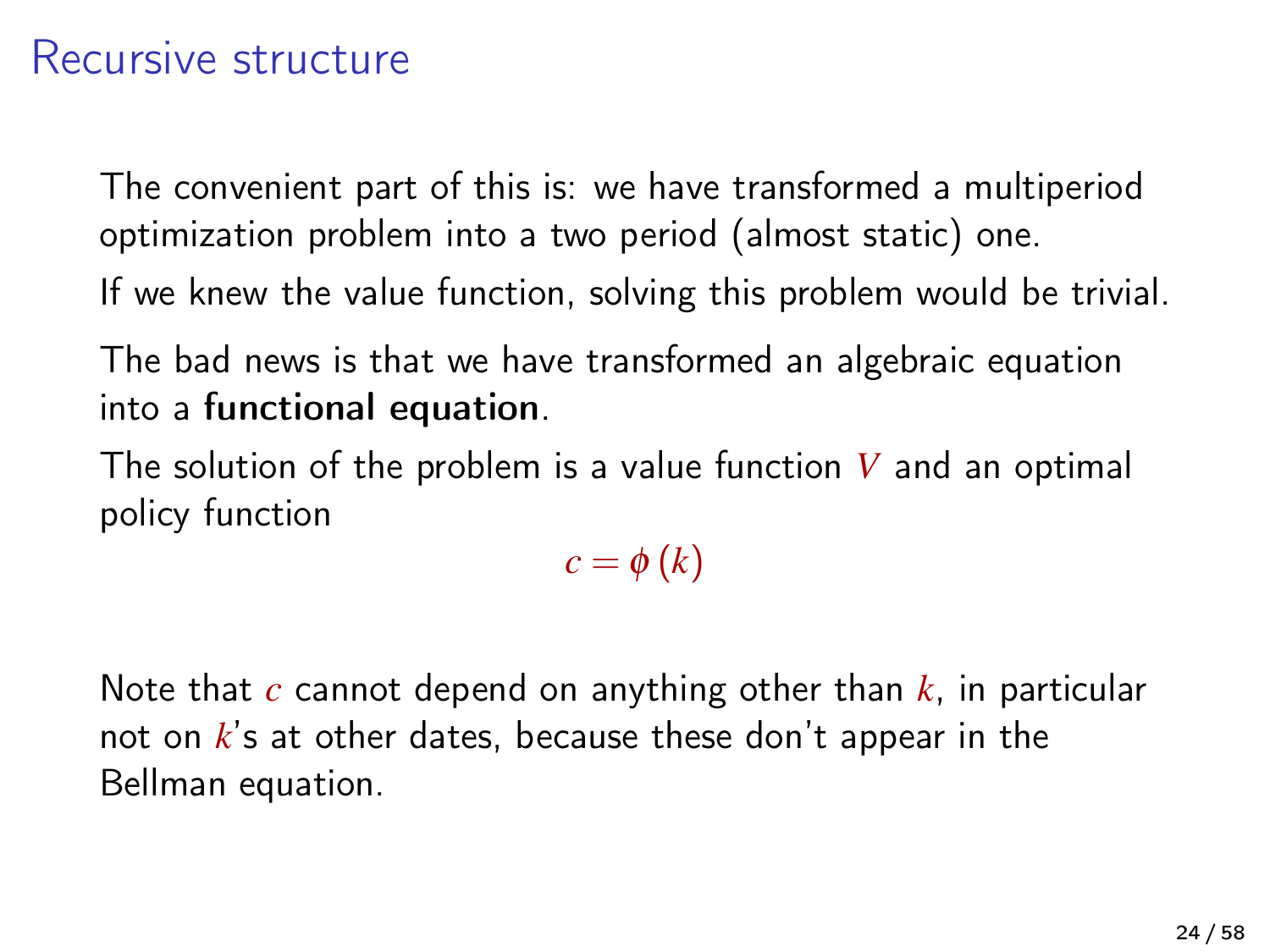#### Solution

A solution to the planner's problem is now a pair of functions

 $[V(k), \phi(k)]$ 

that solve the Bellman equation in the following sense.

- 1. Given  $V(k)$ , setting  $c = \phi(k)$  solves the max part of the Bellman equation.
- 2. Given that  $c = \phi(k)$ , the value function solves

 $V(k) = u(\phi(k)) + \beta V(f(k) - \phi(k))$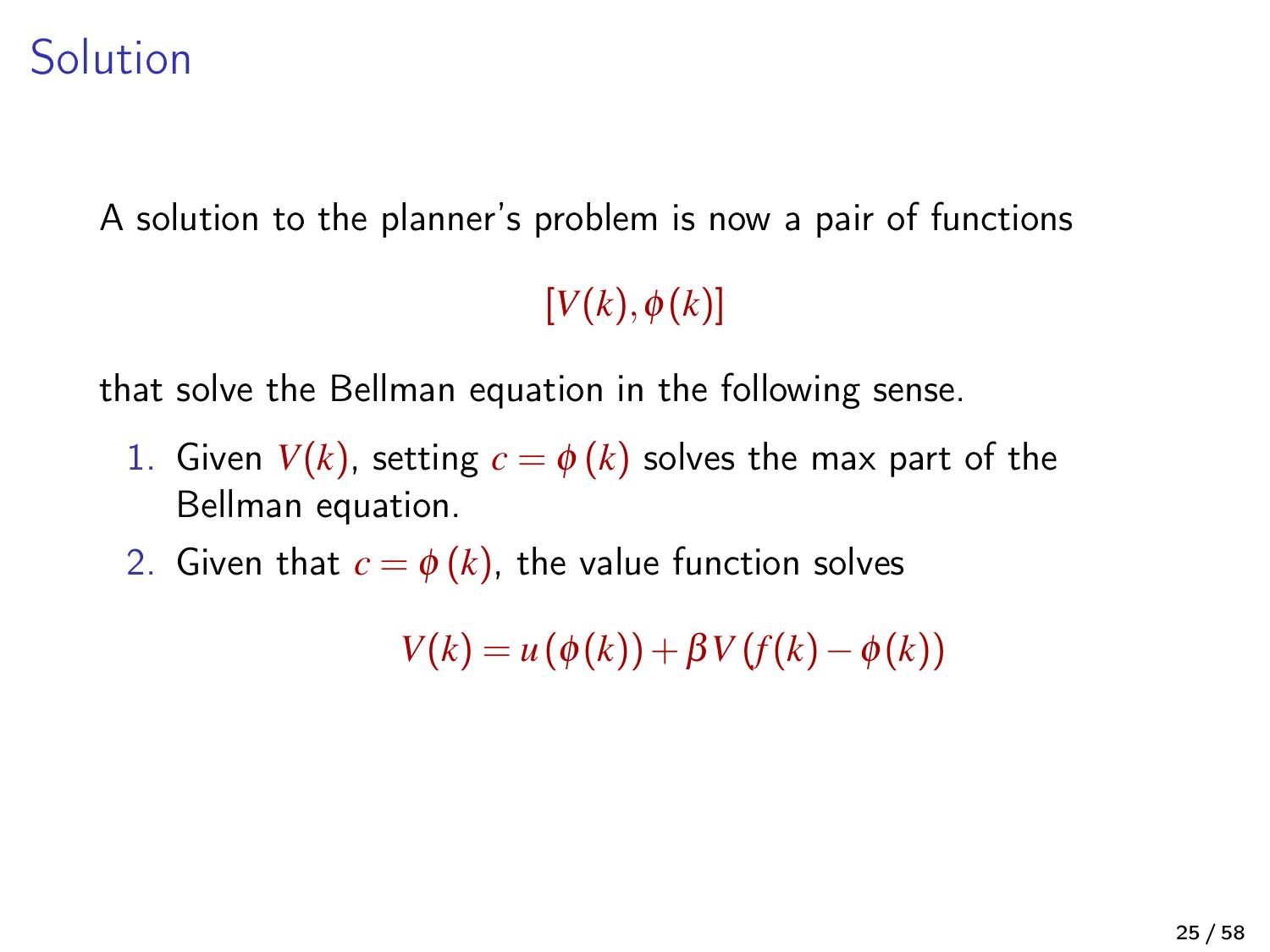## Solution: Intuition

Given  $V(k)$ , setting  $c = \phi(k)$  solves the max part of the Bellman equation.

This means:

Point by point, for each *k*:

$$
\phi(k) = \arg\max_{c} u(c) + \beta V(f(k) - c)
$$
\n(33)

 $\phi(k)$  simply collects all the optimal  $c's$  – one for each *k*.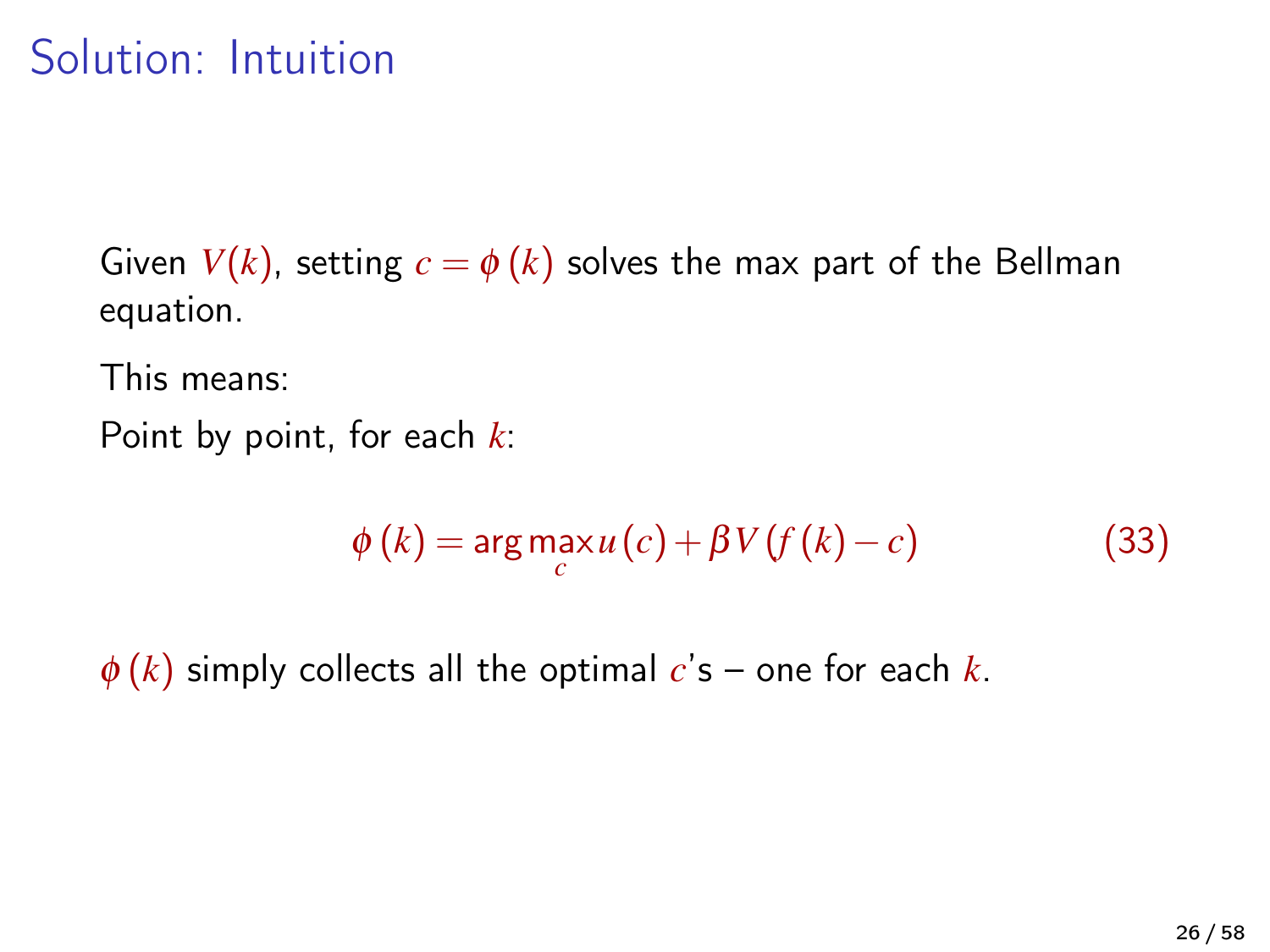#### Solution: Intuition

 $V(k) = u(\phi(k)) + \beta V(f(k) - \phi(k))$ 

Note that this uses the optimal policy function for *c*.

Think of the Bellman equation as a mapping in a function space:

 $V^{n+1} = T(V^n) = \max u(c) + \beta V^n (f(k) - c)$ 

Given an input argument  $V^n$  the mapping produces an output arguments  $V^{n+1}$ .

The solution to the Bellman equation is the *V* that satisfies  $V = T(V)$ .

 $\blacktriangleright$  a fixed point.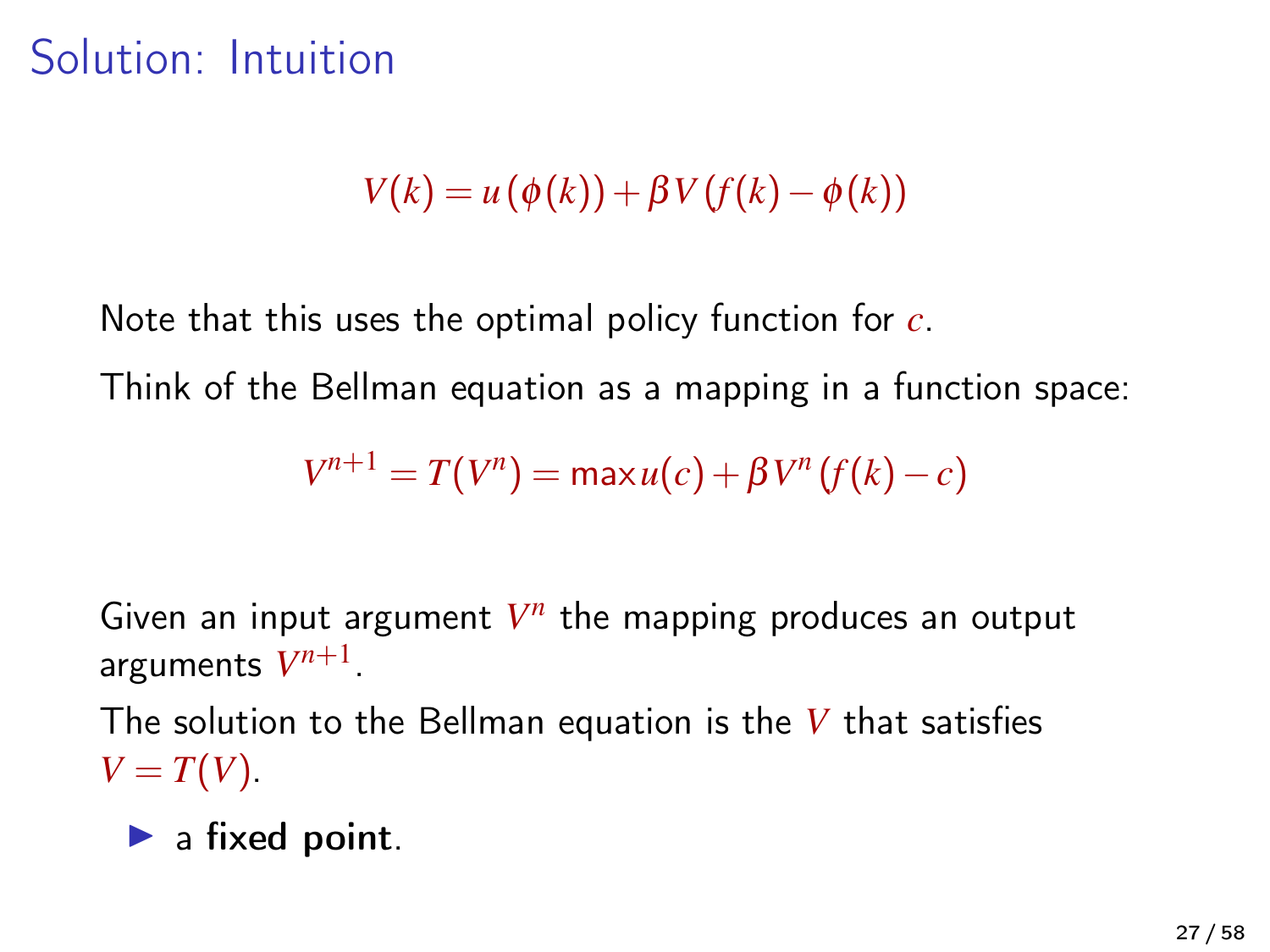# The Planner's Problem with DP

The Planner's Bellman equation is

$$
V(k) = \max_{c} u(c) + \beta V(f(k) - c)
$$

with state *k* and control *c*.

The FOC for *c* is

 $u'(c) = \beta V'(k')$ 

Problem: we do not know V'.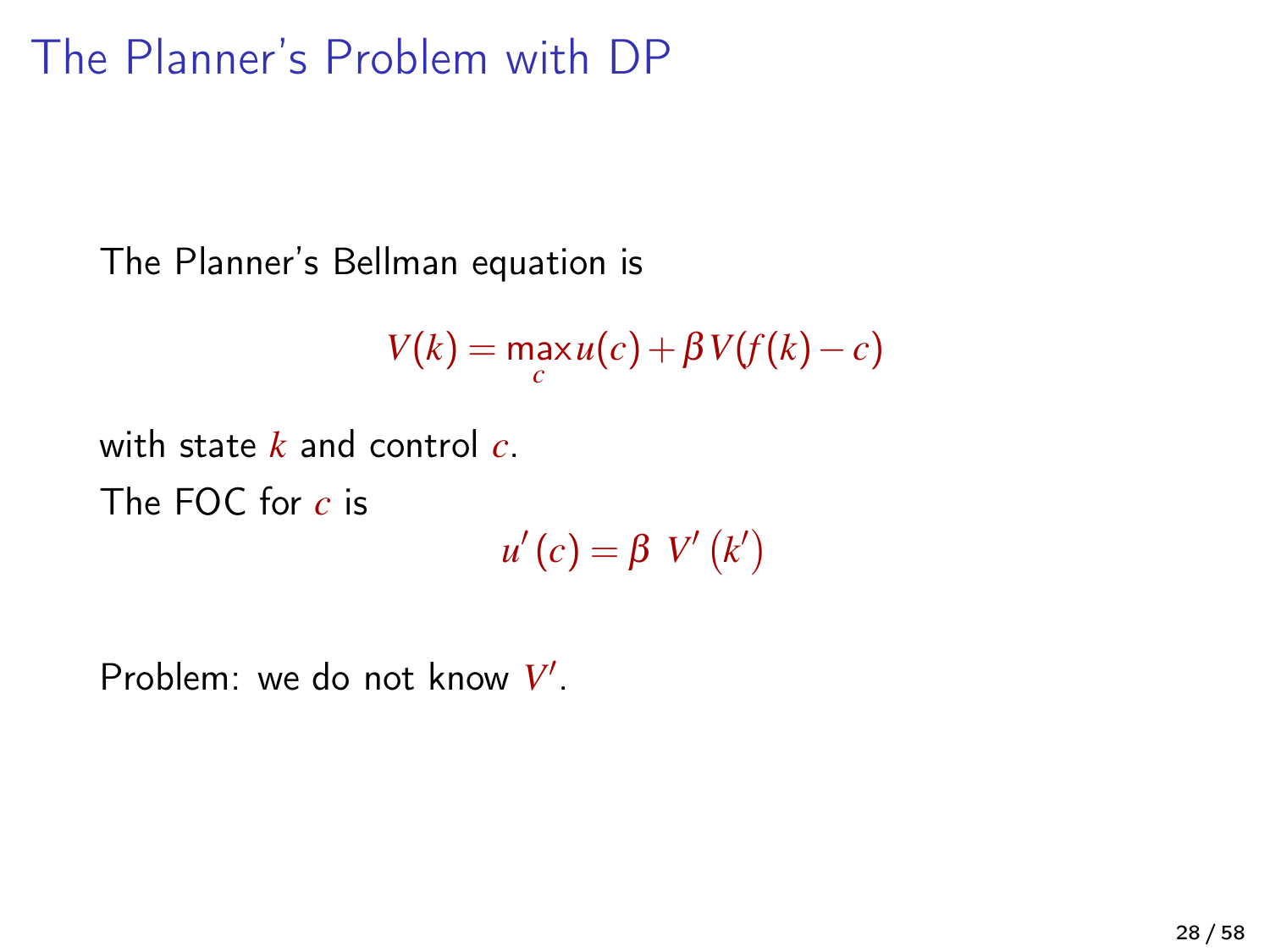# The Planner's Problem with DP

Differentiate the Bellman equation to obtain the envelope condition

(aka Benveniste-Scheinkman equation):

$$
V'(k) = \beta V'(k')f'(k) + \frac{\partial c}{\partial k} \underbrace{[u'(c) - \beta V'(k')]}_{=0}
$$

#### Key point:

in the envelope condition, we can always ignore that changing the state (*k*) affects the controls (*c*).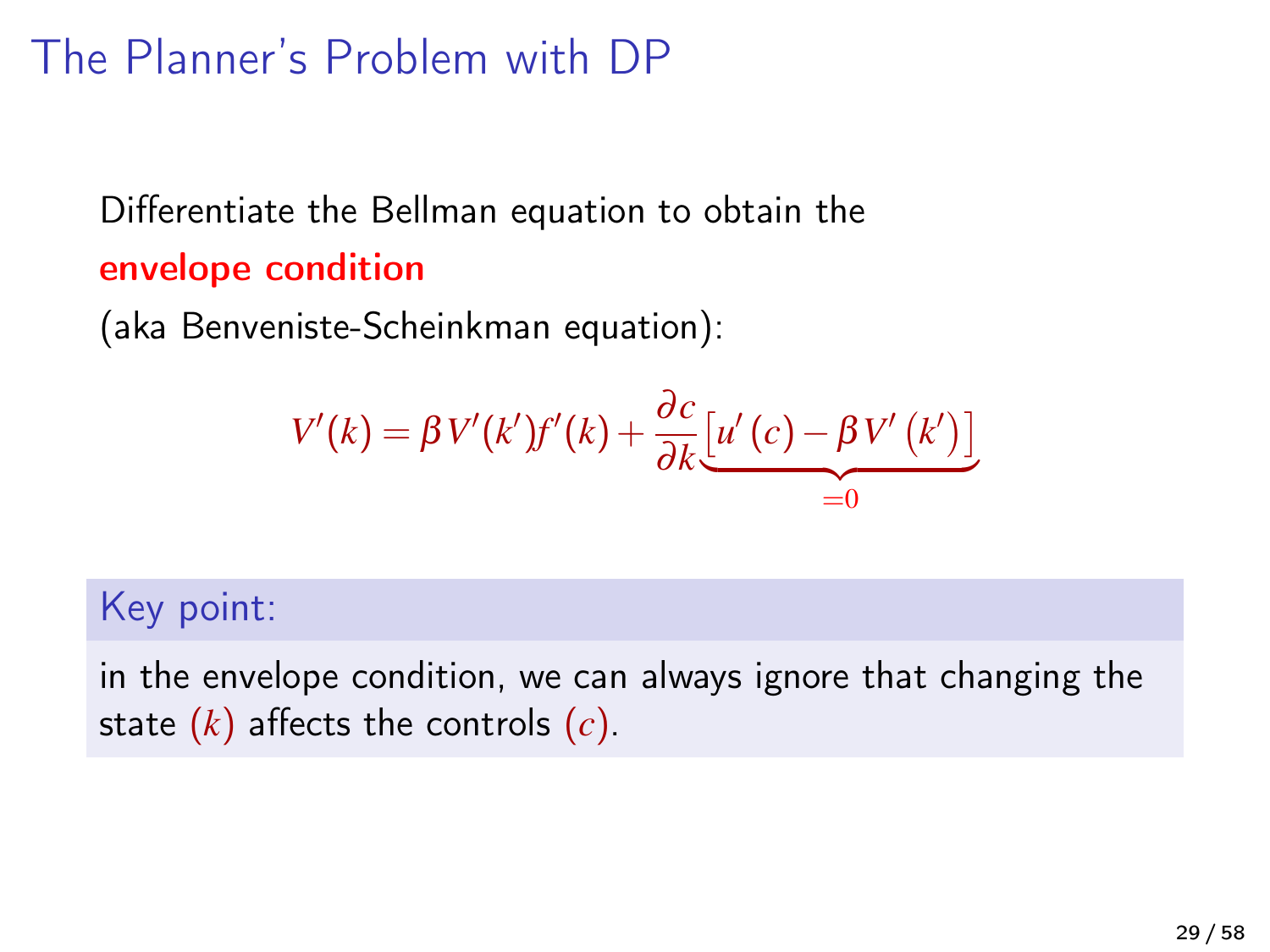### The Planner's Problem with DP

Combine the FOC and the envelope condition to sub out all terms involving  $V'$ :

$$
\beta V'(k') = \beta \beta V'(k'') f'(k')
$$
 (34)  

$$
u'(c) = \beta u'(c') f'(k')
$$
 (35)

We obtain the same Euler equation as from the Lagrangian approach (of course).

DP also tells us that the optimal *c* is a function only of *k*. Therefore  $k'$  also depends only on  $k$ :

$$
k' = f(k) - \phi(k)
$$
  
= h(k)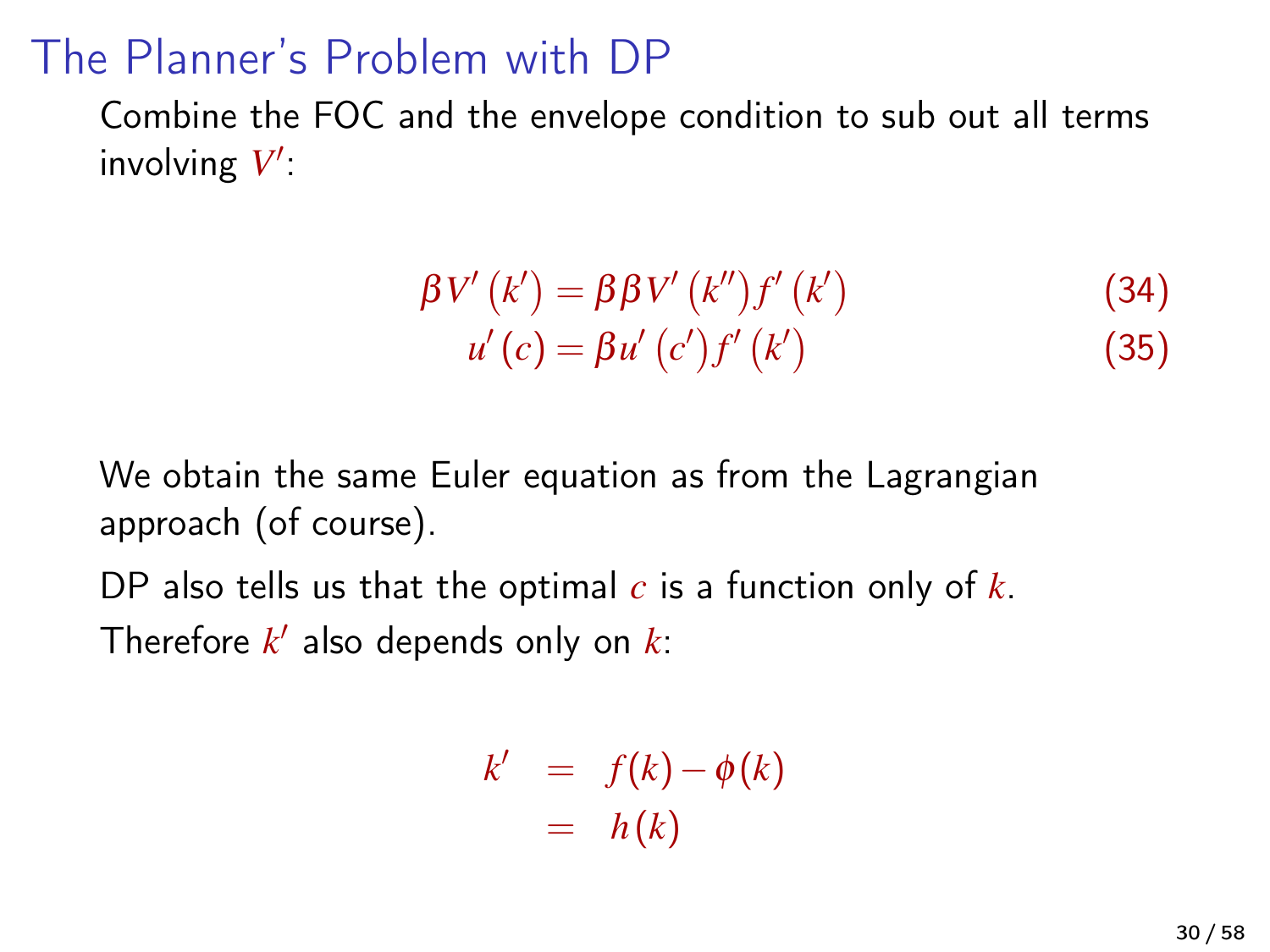# Capital as control variable

There are other ways of setting up the Bellman equation. With capital as the control:

$$
V(k) = \max_{k'} u(f(k) - k') + \beta V(k')
$$

 $FOC$ 

 $u'(c) = \beta V'(k')$ 

Envelope condition

 $V'(k) = u'(c)f'(k)$ 

The general point: We cannot choose the state variables, but we can choose the control variables.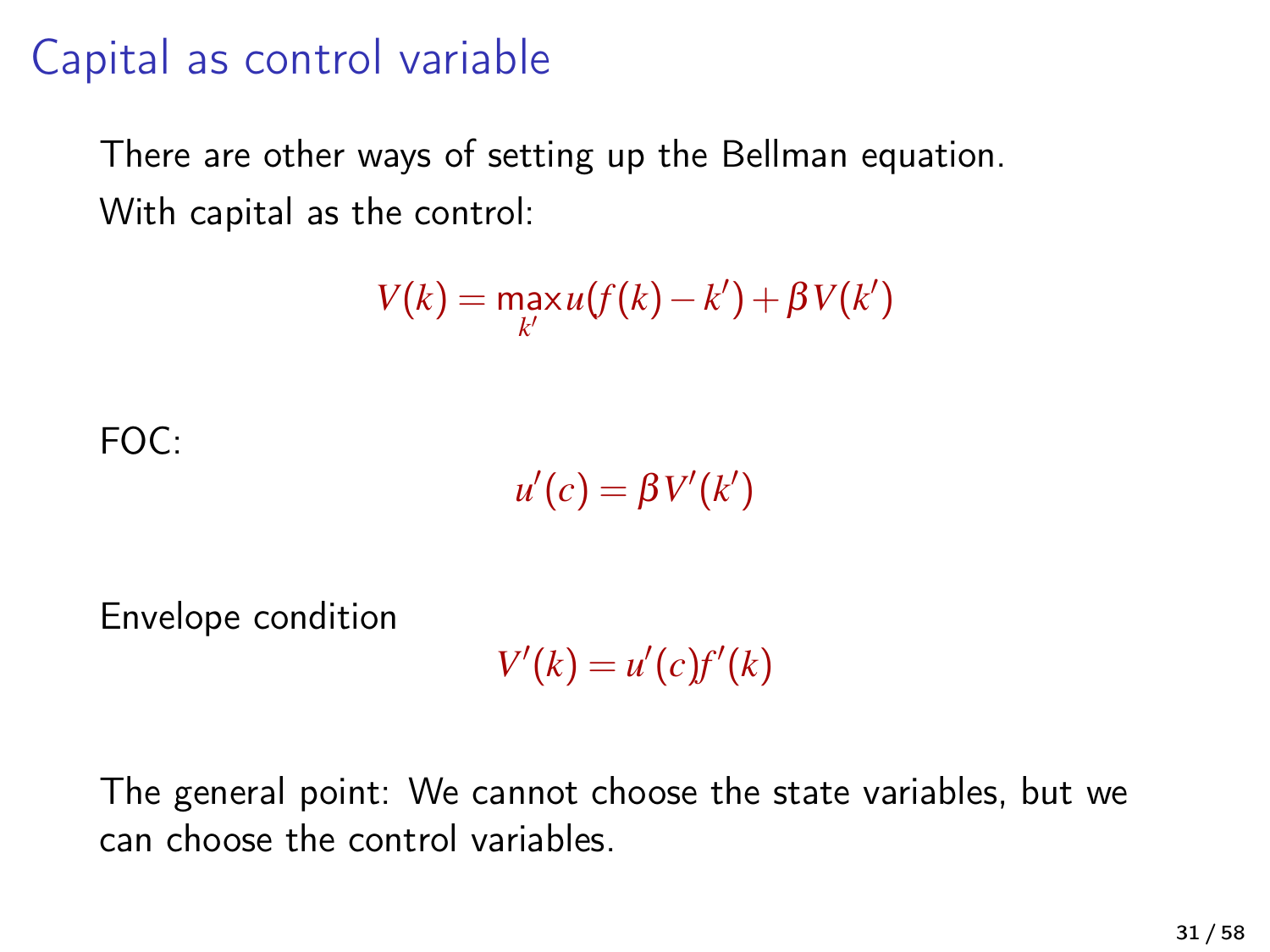It is here where DP has serious advantages over the Lagrangean: one can use results from functional analysis to establish properties of the value function and the policy function.

In our example, it can be shown that the economy converges monotonically from any  $k_0$  to the steady state [\[Sargent \(2009\)](#page-57-1), p. 25, fn. 2]:

Note the difference relative to the OLG economy where much stronger assumptions are needed for this result.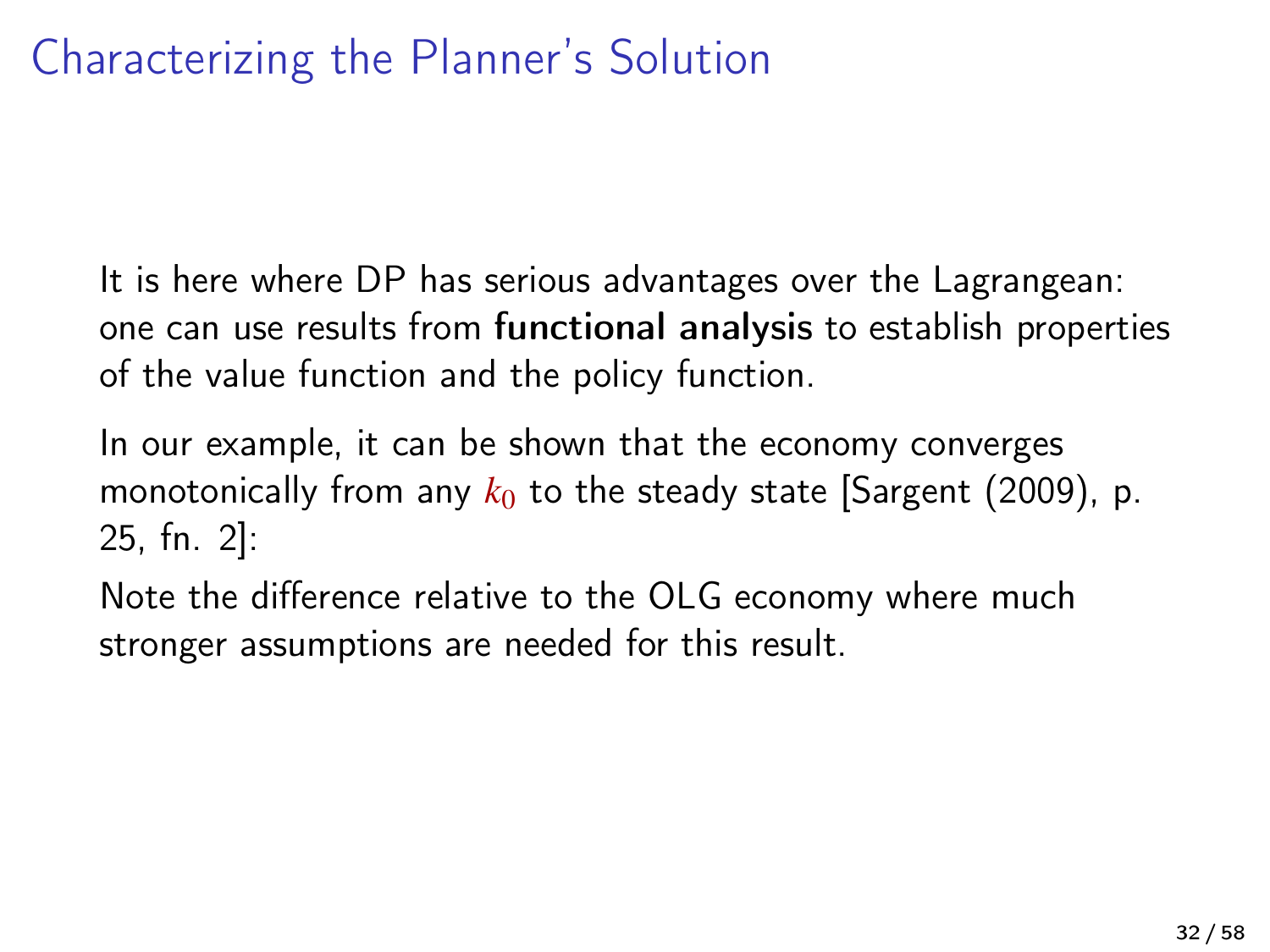# Nonstationary Dynamic Programming

What if time matters?

Case 1: Time matters because of a time-varying state variable.

- Example:  $f(k_t, A_t)$  where  $A_{t+1} = G(A_t)$ .
- $\triangleright$  Solution: Add  $A_t$  as a state variable to the value function.

Case 2: Finite horizon problems.

- Example: the household lives until date  $T$ .
- $\triangleright$  Solution: Add *t* as a state variable to the value function.
- $\triangleright$  We have one value function per date (see below).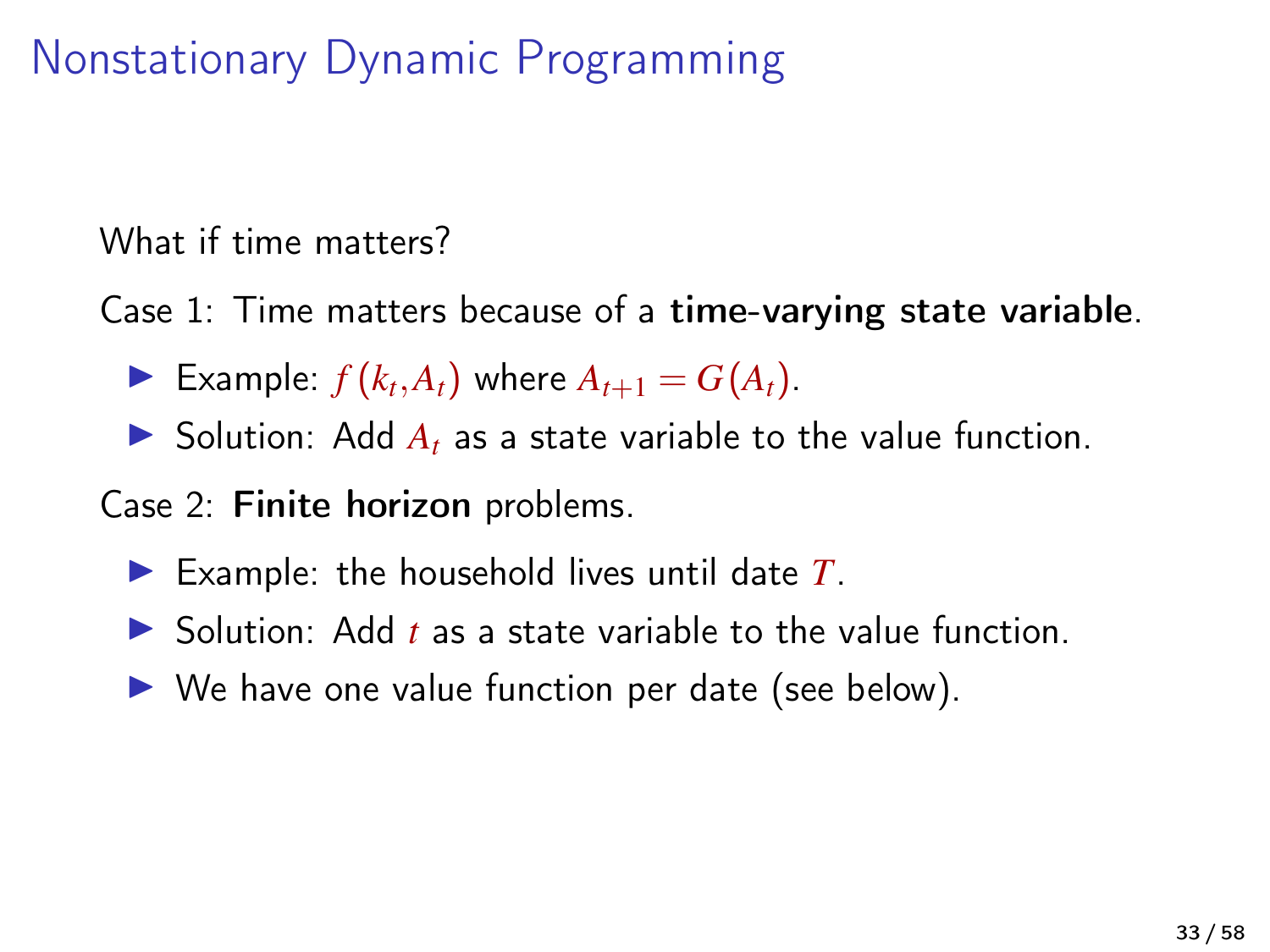### Additional Constraints

Constraints are treated as in any optimization problem.

Example:

 $\max\sum_{t=0}^{\infty}\beta^{t}u(c_{t})$  subject to

 $\blacktriangleright$   $k' = f(k) - c$  $\blacktriangleright k' \geq 0$ 

Bellman equation:

$$
V(k) = \max_{c,k'} u(c) + \beta V(k') + \lambda (f(k) - c - k') + \mu k' \tag{36}
$$

First-order conditions: Kuhn Tucker for k'.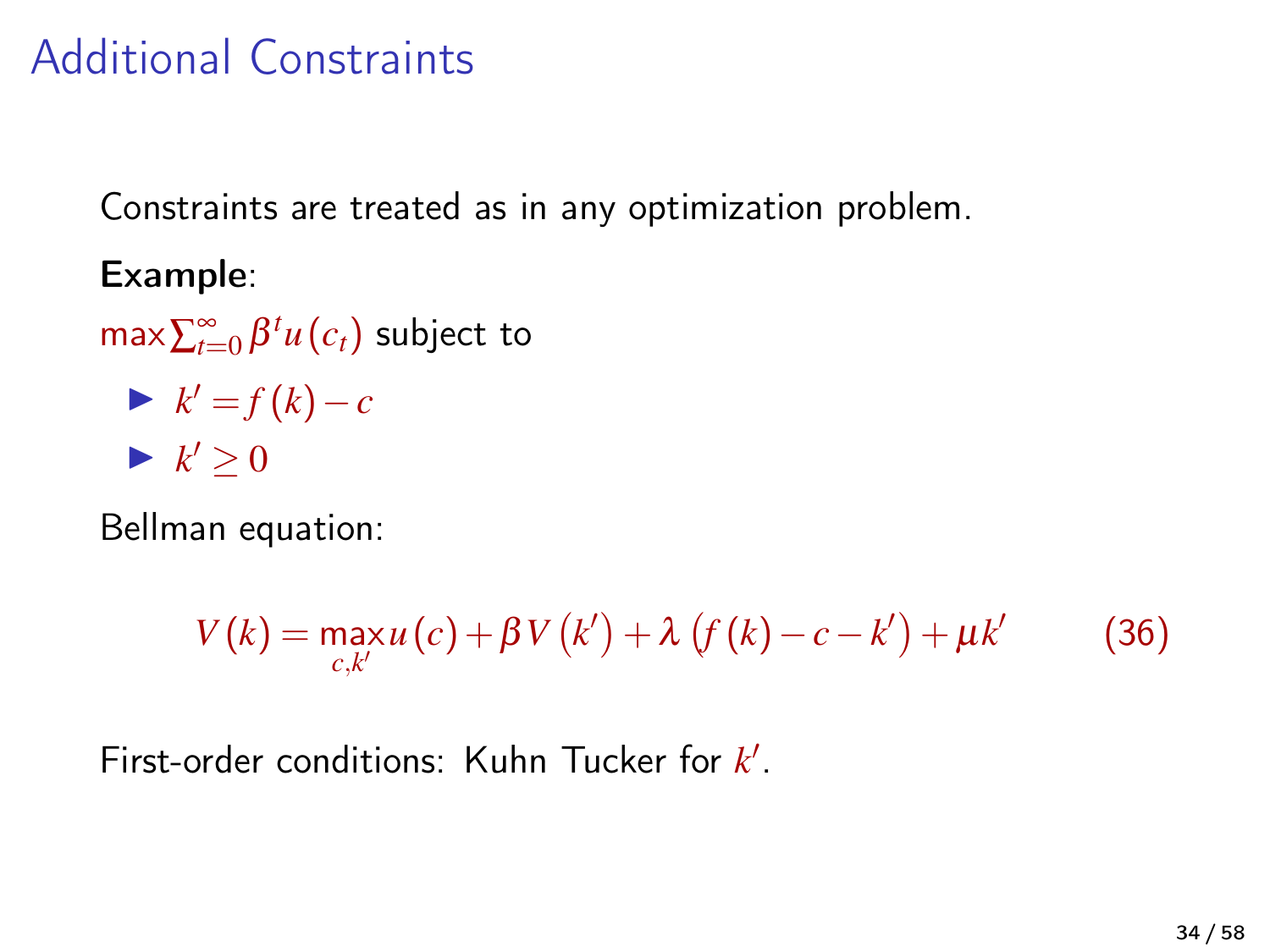# Example: Non-separable Utility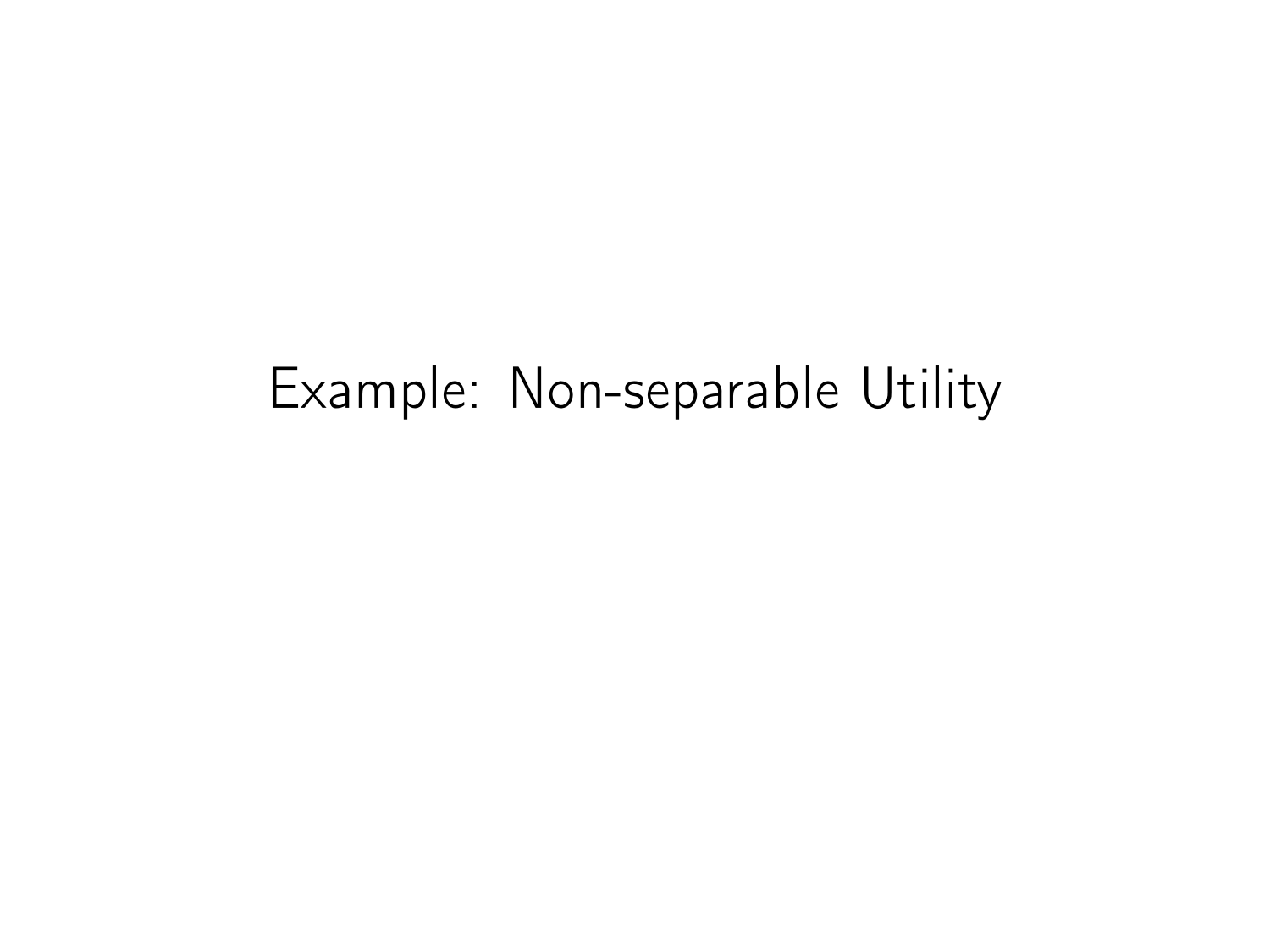# Example: Non-separable Utility

Consider the following growth economy, modified to include habit persistence in consumption.

The social planner solves

$$
\max \sum_{t=0}^{\infty} \beta^t u(c_t, c_{t-1})
$$

subject to the feasibility constraints

$$
k_{t+1} + c_t = f(k_t) \tag{37}
$$

*f* satisfies Inada conditions.

Compute and interpret the first-order necessary conditions for the planner's problem.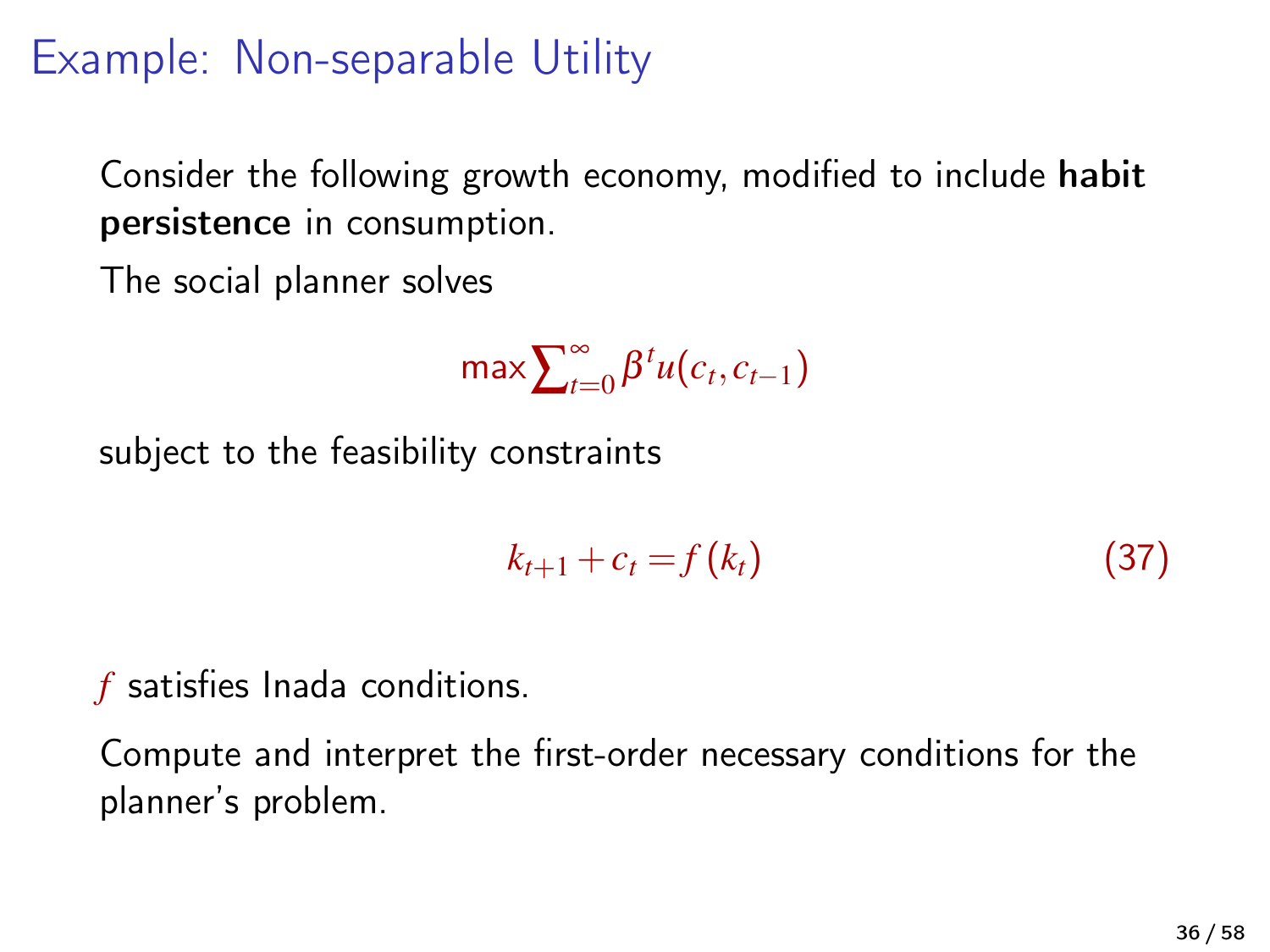### Sequential Solution

This problem does not fit the DP approach without some modification.

We first solve it using a Lagrangian:

$$
\Gamma = \sum_{t=1}^{\infty} \beta^t u \left( f(k_t) - k_{t+1}, f(k_{t-1}) - k_t \right) \tag{38}
$$

First order conditions:

$$
\beta^{t} u_{1}(t,t-1)f'(k_{t}) - \beta^{t-1} u_{1}(t-1,t-2) +\beta^{t+1} u_{2}(t+1,t)f'(k_{t}) - \beta^{t} u_{2}(t,t-1) = 0
$$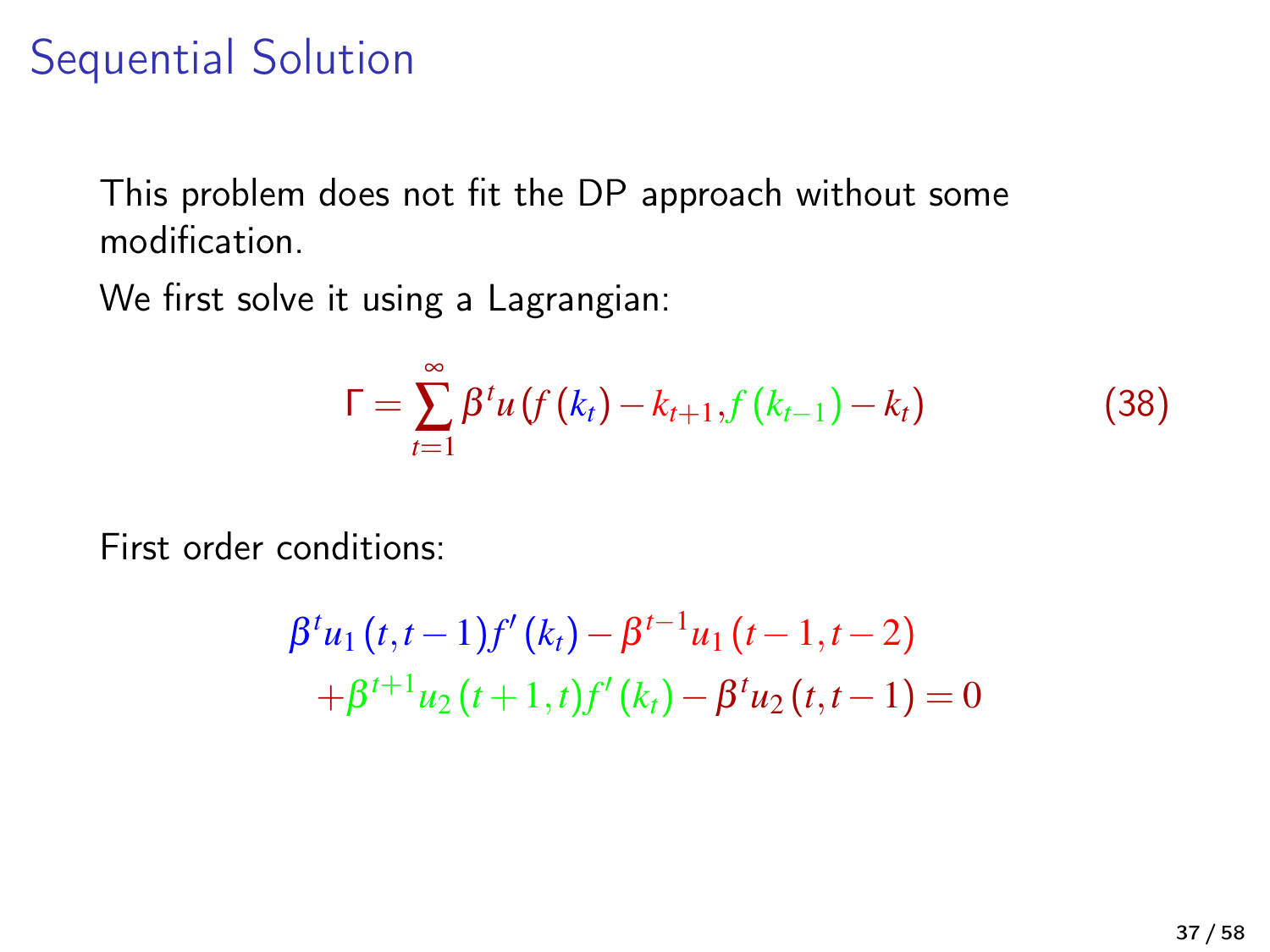#### Sequential Solution

Define the total marginal utility of consumption as

$$
U'(c_{t-1}) = \beta^{t-1}u_1(t-1,t-2) + \beta^t u_2(t,t-1)
$$

The Euler Equation then becomes:

$$
U'(c_{t-1}) = U'(c_t) f'(k_t)
$$
\n(39)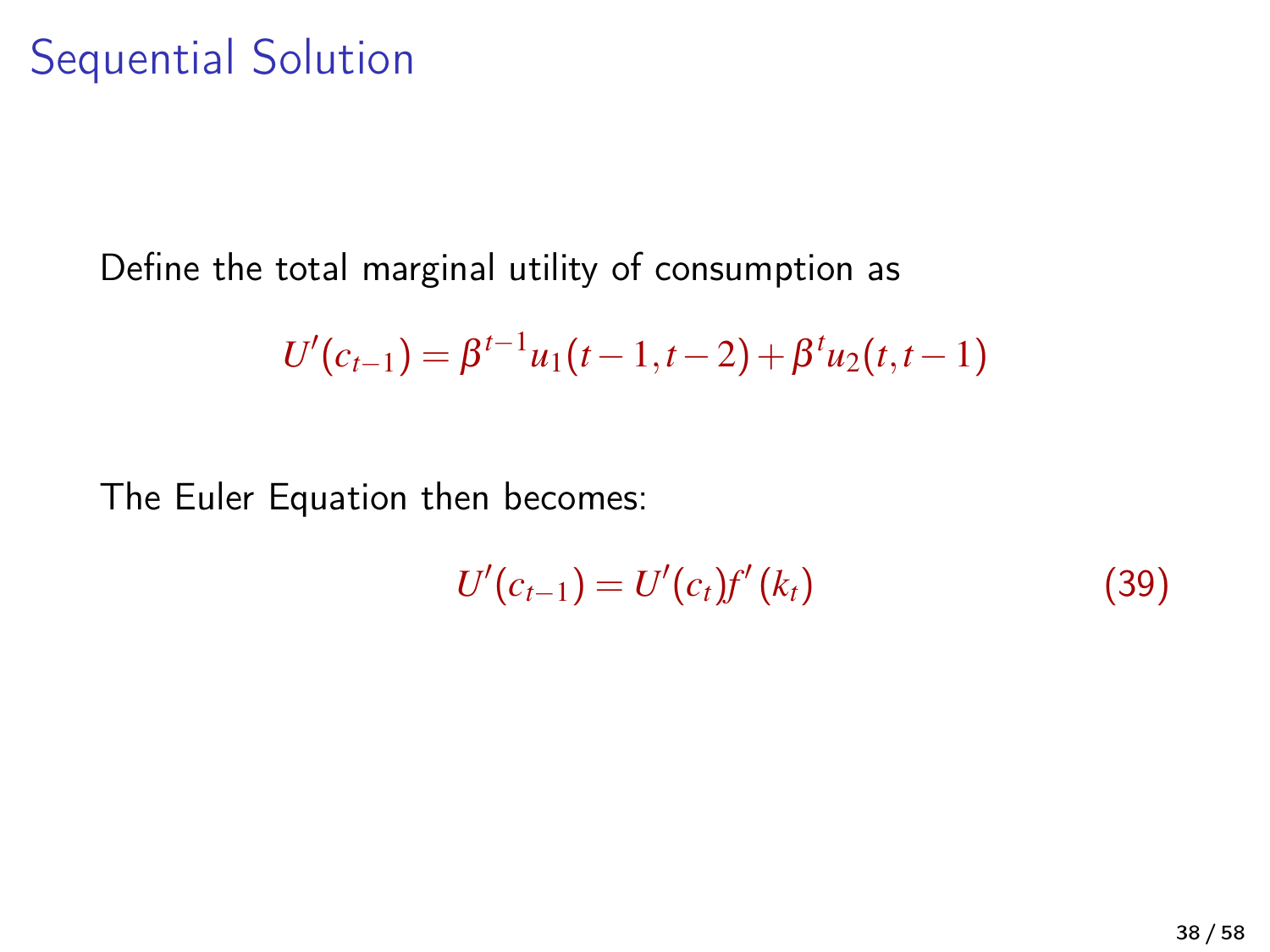#### Interpretation

$$
U'(c_{t-1}) = U'(c_t)f'(k_t)
$$
\n(40)

- ► Give up one unit of  $c_{t-1}$ . This costs  $U'(c_{t-1})$ .
- $\triangleright$  We can increase  $x_{t-1}$  by 1 and raise  $k_t$  by 1.
- $\blacktriangleright$  We eat the results next period at marginal utility  $U'(c_t)$ .
- $\blacktriangleright$  We can eat
	- If the additional output  $f'(k_t)$ ;
	- $\triangleright$  the undepreciated capital  $1-\delta$ ; (zero, in this case)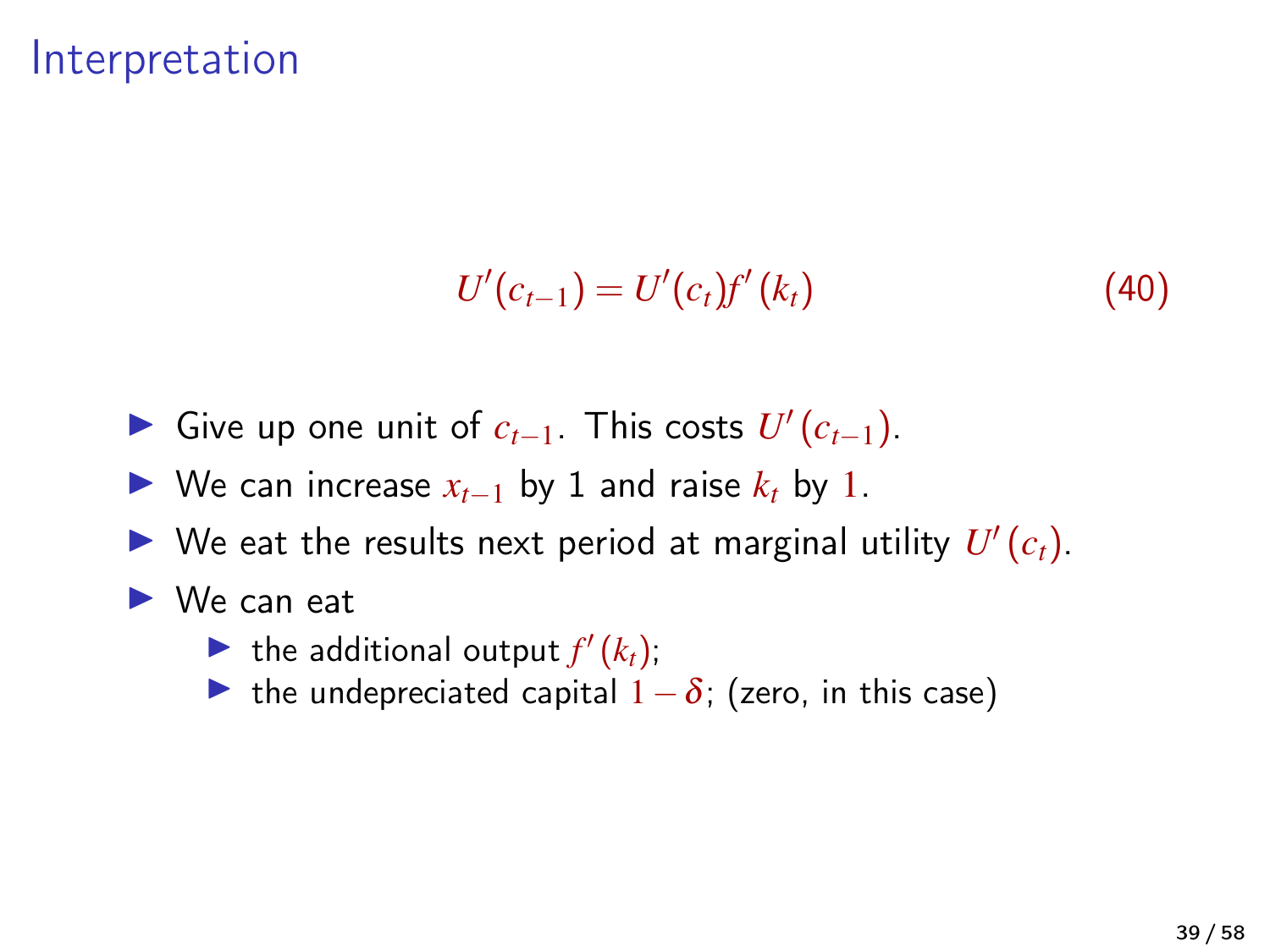# Sequential Solution

A solution of the hh problem is:

Sequences  $\{c_t, k_t\}$  that satisfy

- 1. the EE
- 2. the flow budget constraint.
- 3. The boundary conditions  $k_1$  given and a TVC:

 $\lim_{t\to\infty}$ *U*<sup> $\prime$ </sup>(*c*<sub>*t*</sub>)*k*<sub>*t*</sub> = 0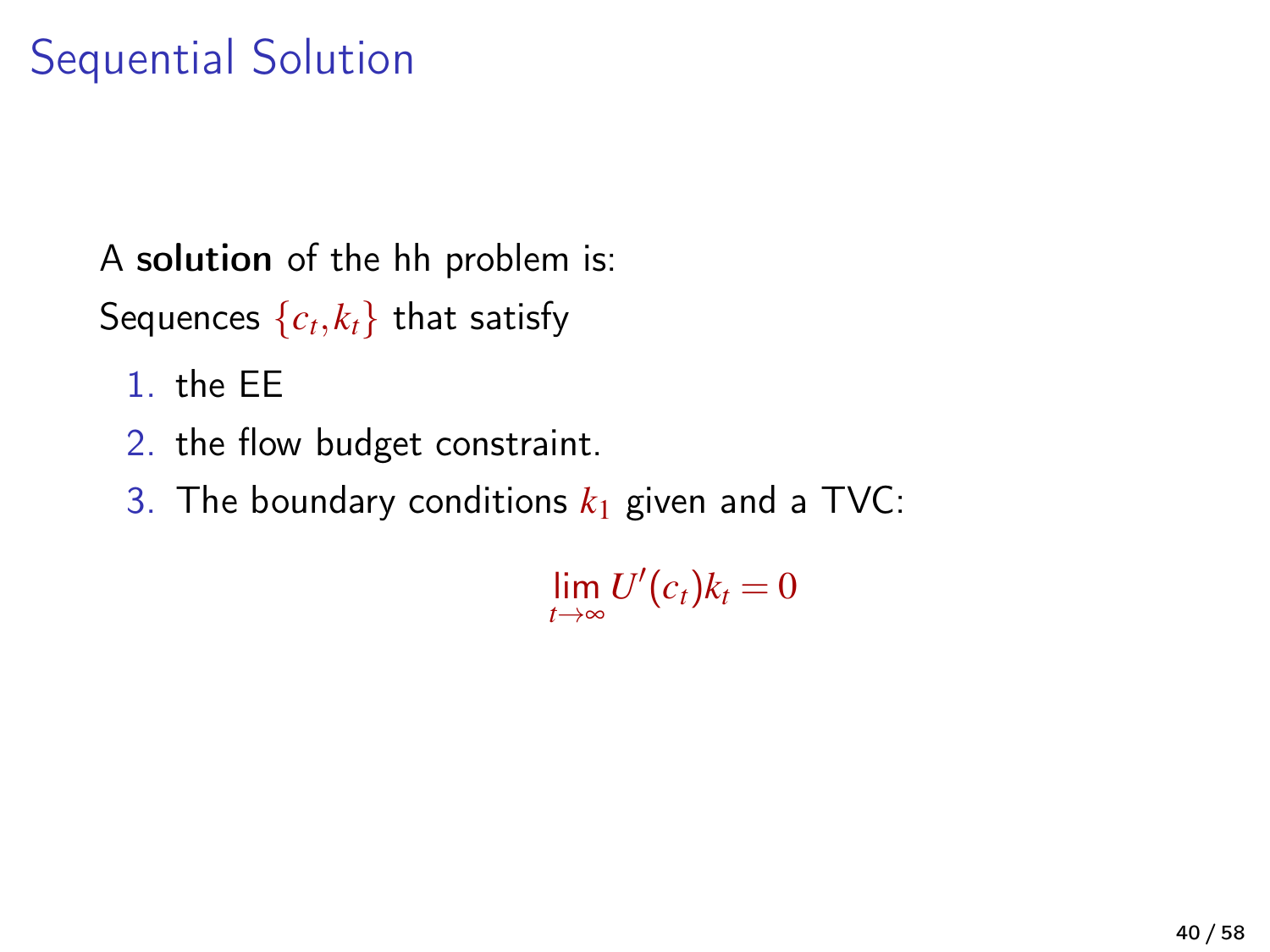### DP Solution

For DP to work, it must be possible to write the problem as

$$
V(s) = \max_{c} u(s, c) + \beta V(s')
$$

subject to  $s' = g(s, c)$ 

where *s* is the state and *c* is the control.

The current problem does not fit that pattern:

$$
V(k) = \max u(c, c_{-1}) + \beta V(k')
$$

subject to the law of motion

 $k' = f(k)-c$ 

Nonseparable utility is the problem.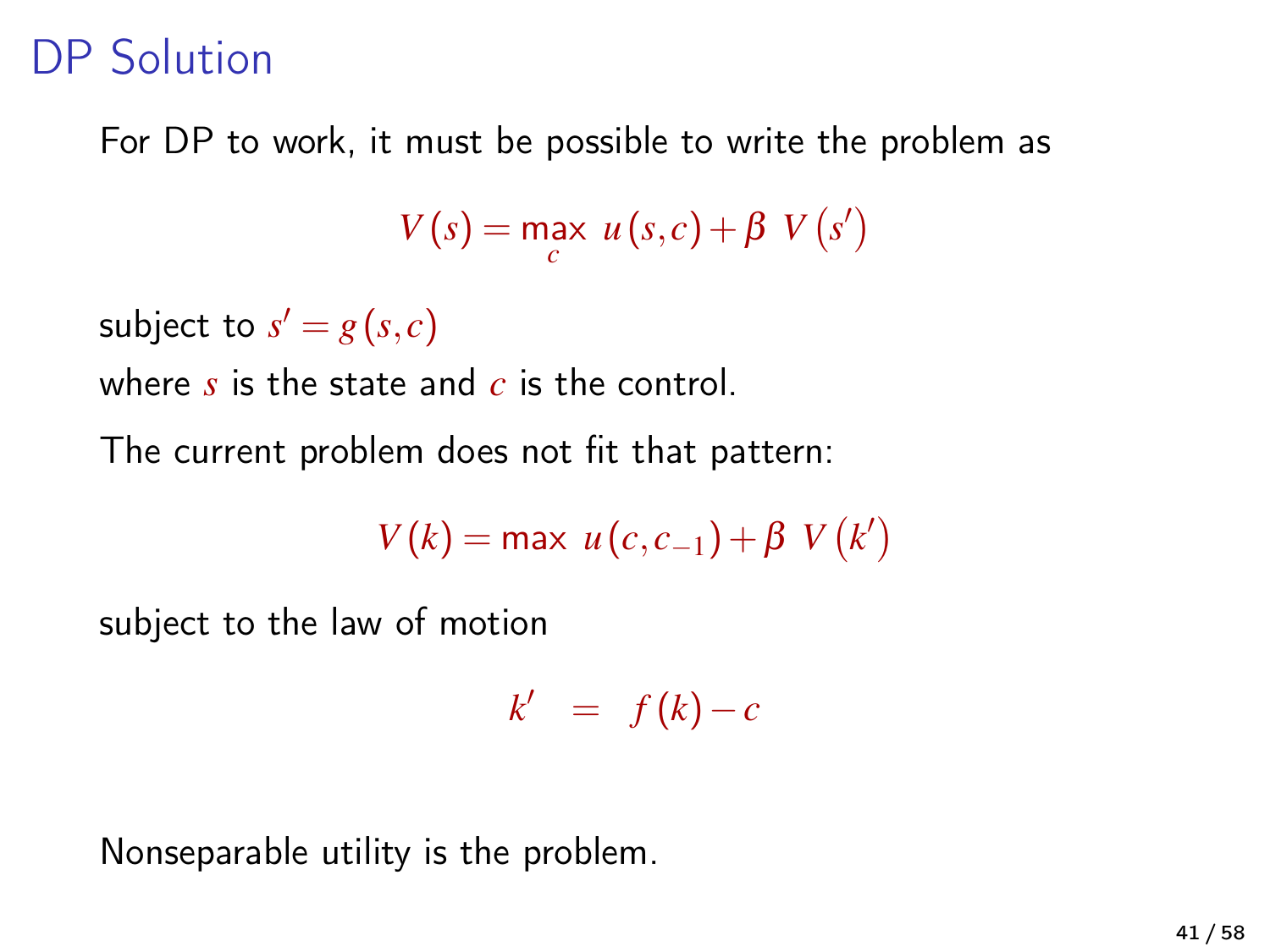### Adding a State Variable

The solution is to define an additional state variable

 $z = c_{-1}$ 

or

$$
z' = c = f(k) - k'
$$
\n(41)

Then the Bellman equation is

$$
V(k, z) = \max_{k'} u(f(k) - k', z) + \beta V(k', f(k) - k')
$$

Note that this looks "wrong" b/c *z* appears only once on the RHS, but everything is fine...

FOC

$$
u_1(c,z) = \beta V_k(k',z') - \beta V_z(k',z')
$$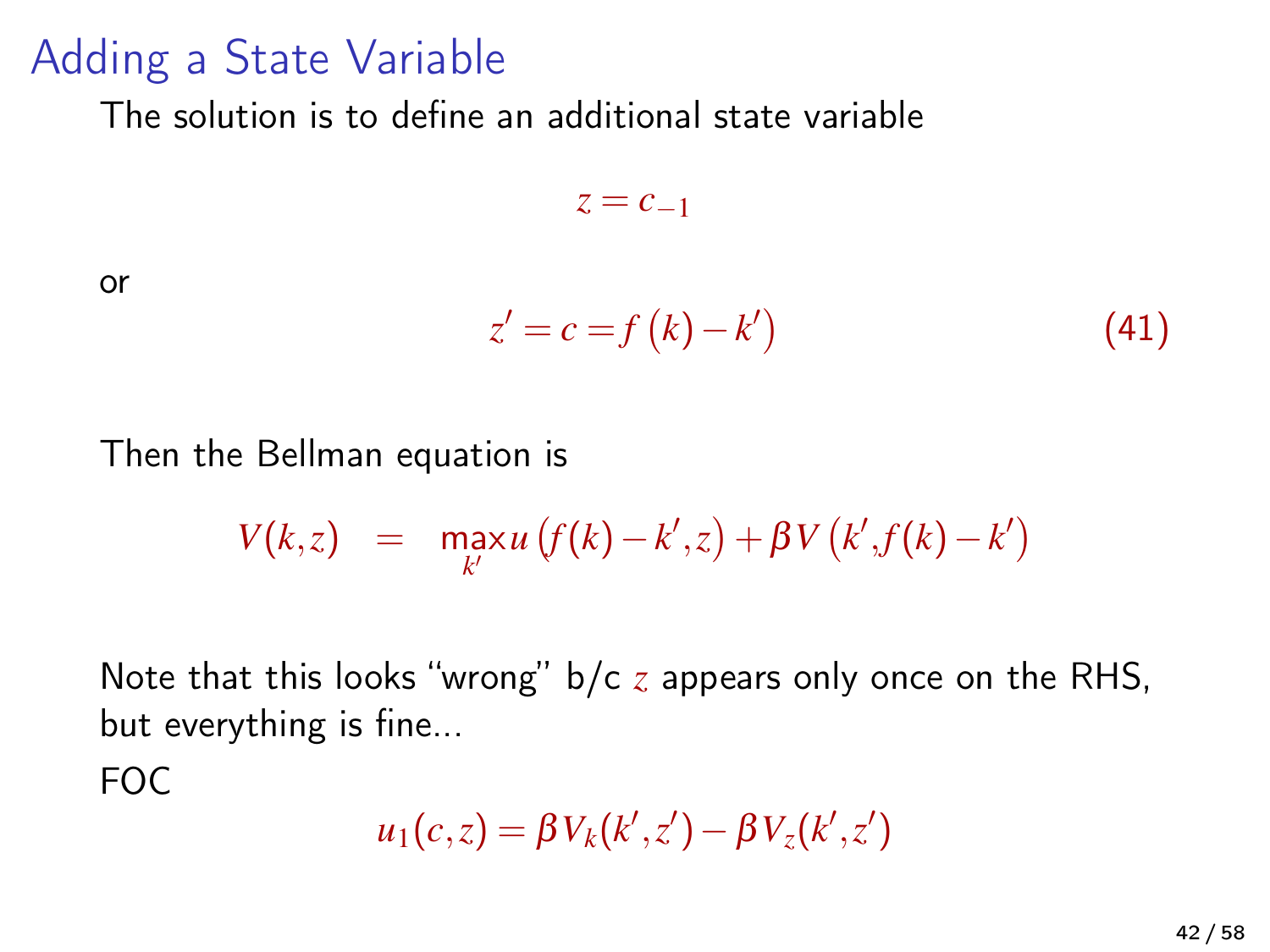### Adding a state variable

The envelope conditions are

$$
V_z = u_2(c, z)
$$
  
\n
$$
V_k = u_1(c, z)f'(k) + \beta V_z(\cdot')f'(k)
$$

Now define

$$
U'(c) = u_1(c,z) + \beta u_2(c',z')
$$

Then substitute out the  $V_z$  terms:

$$
U'(c) = \beta V_k(.)
$$
  

$$
V_k = U'(c)f'(k)
$$

Substitute out the  $V_k$  terms and we get the same EE as with the Lagrangean.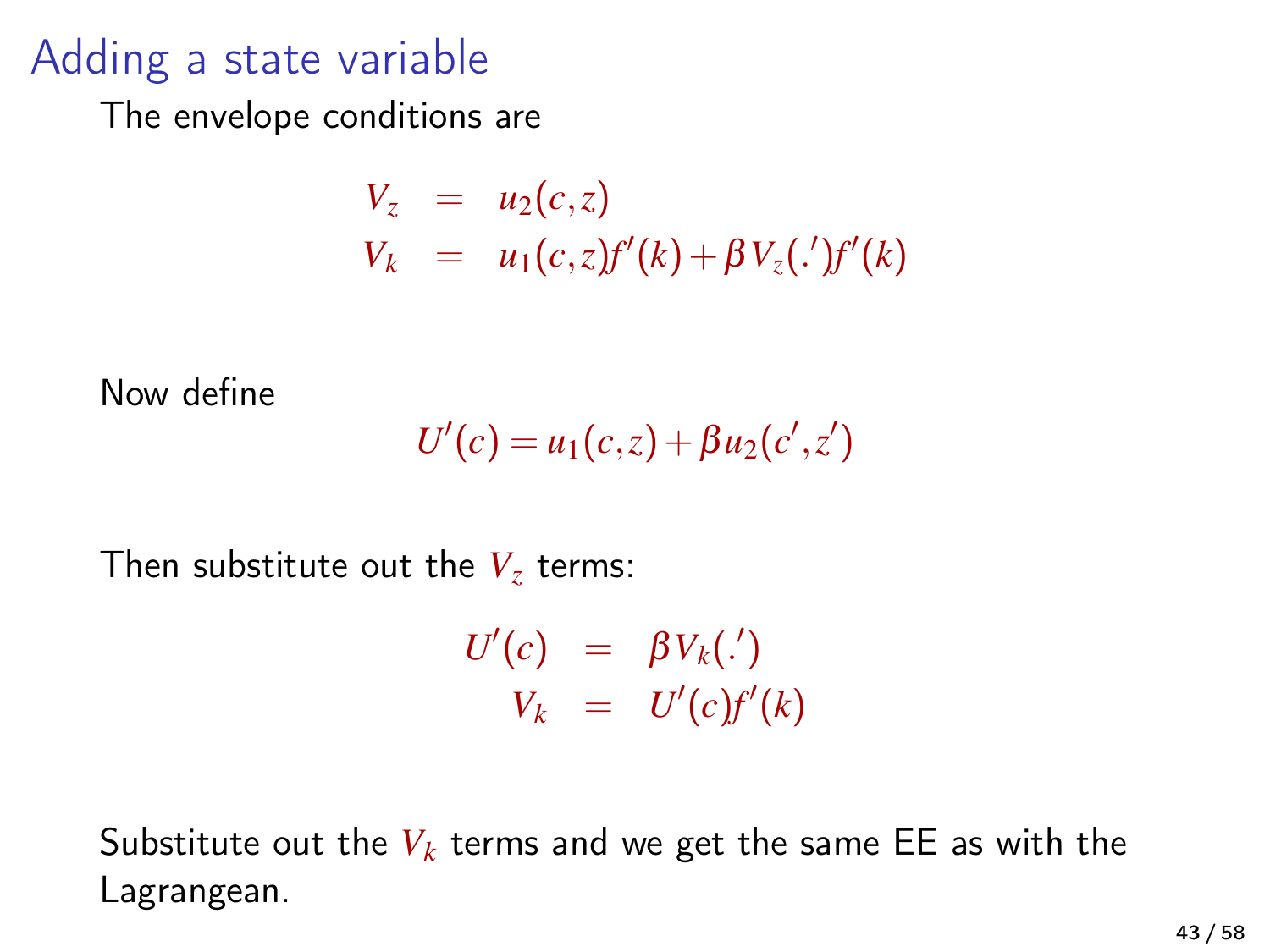# The key point

If lagged variables occur in the problem, simply define new variables for date  $t: z_t = c_{t-1}$ .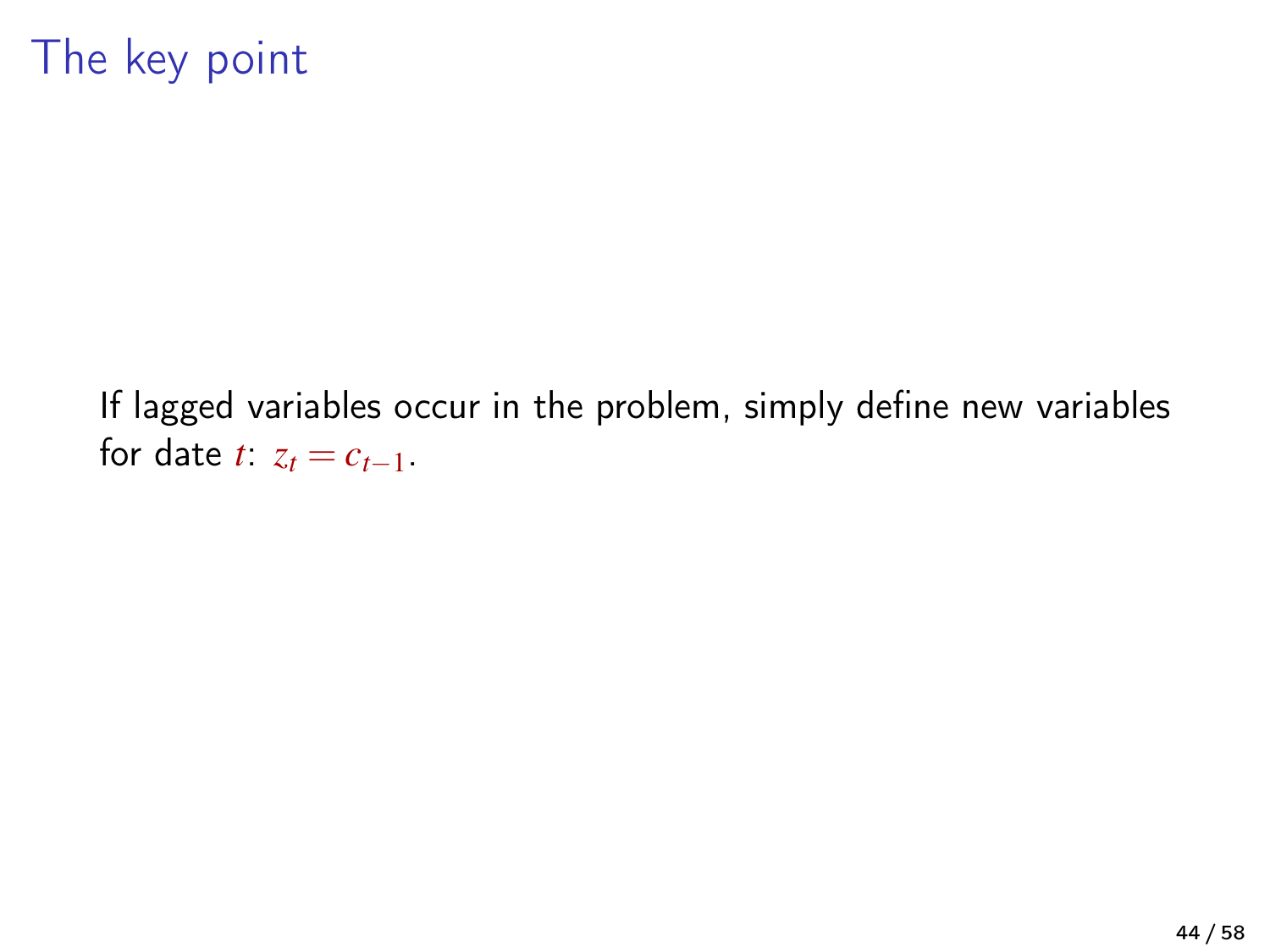# Guess and Verify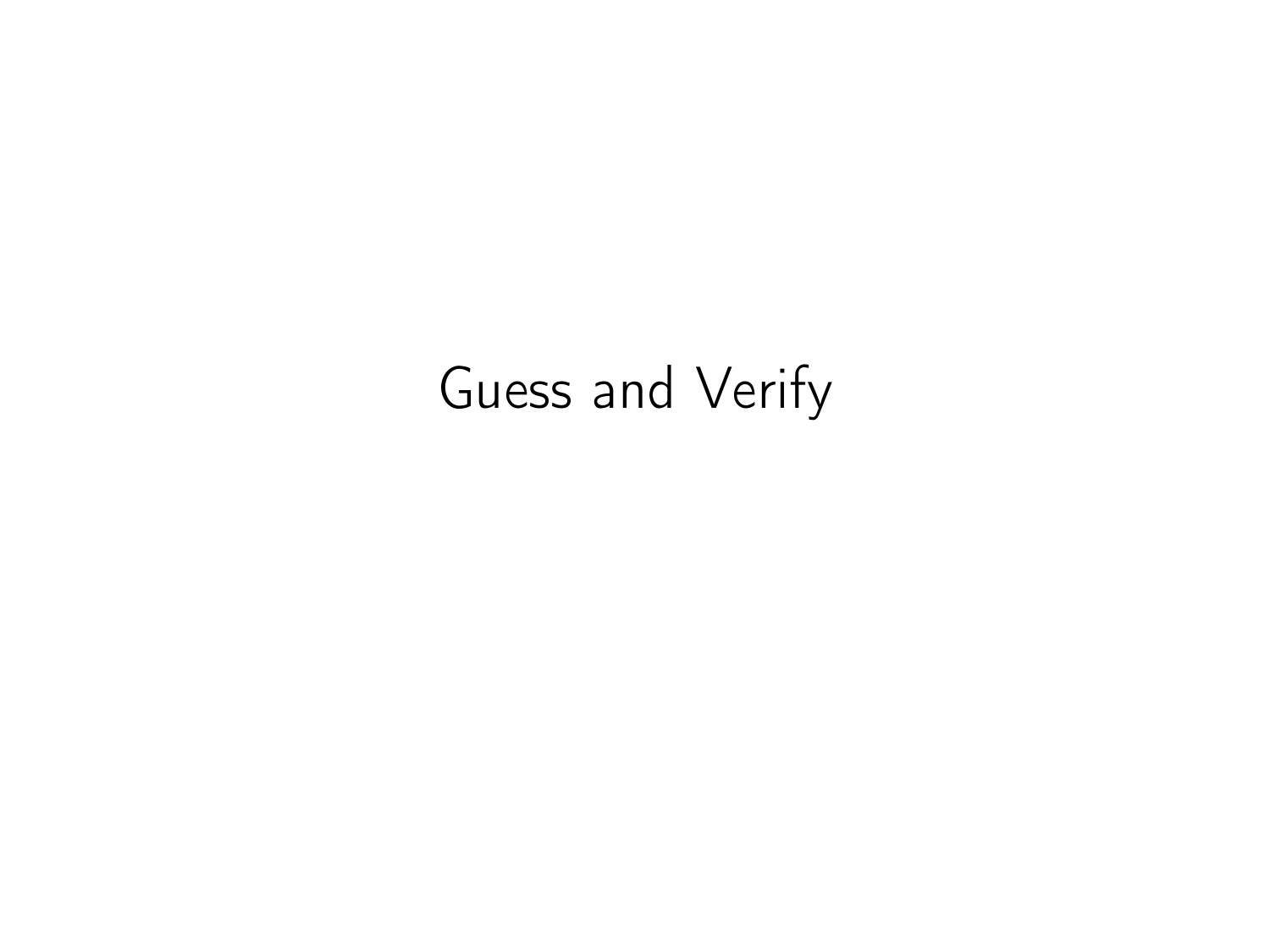In very special cases it is possible to solve for the value function in closed form.

A common case is

 $\triangleright$  log utility,  $u(c) = \ln(c)$ , and

► Cobb-Douglas technology with full depreciation:  $f(k) = Ak^{\theta}$ .

Then we can use the "guess and verify" method.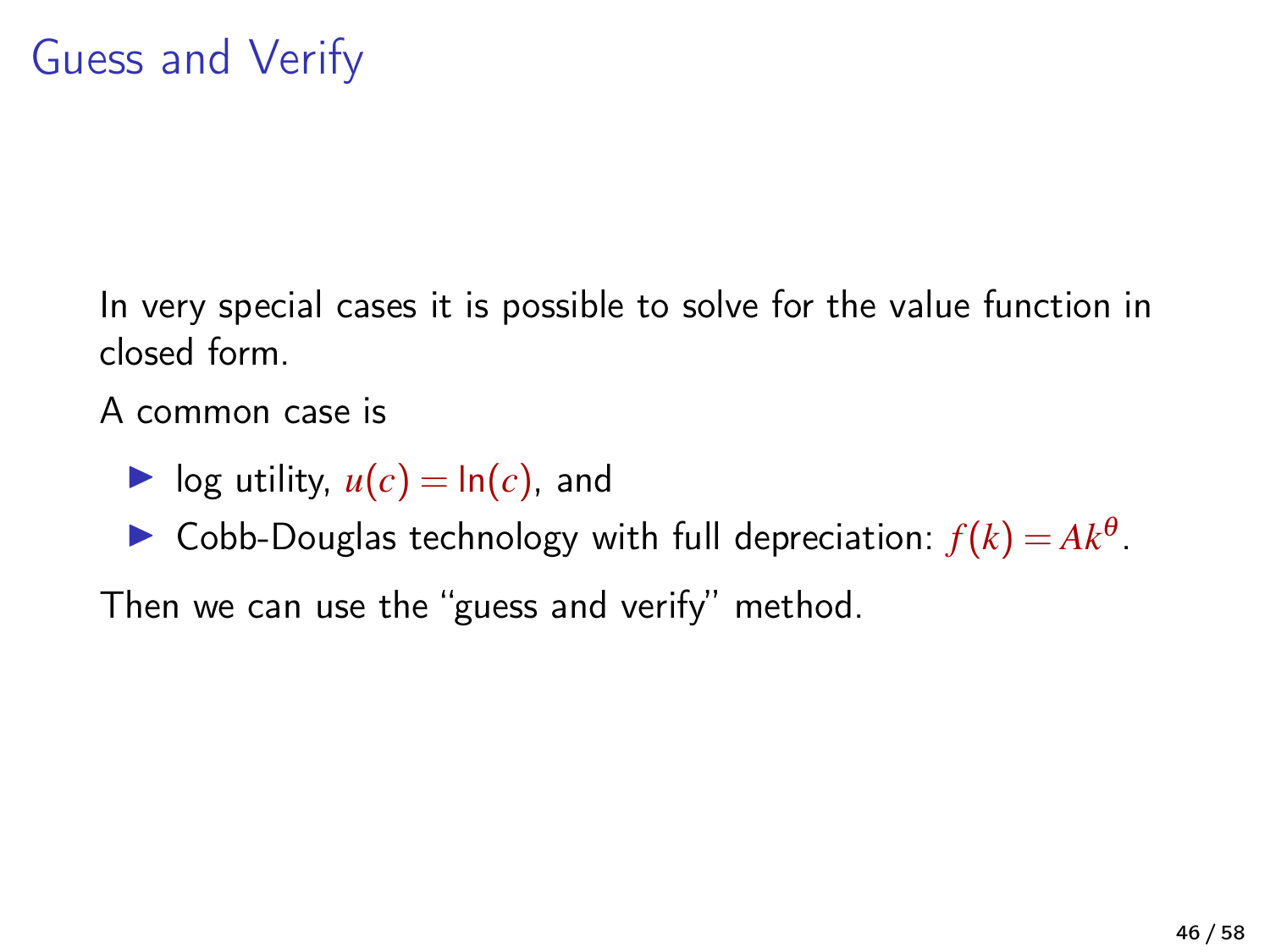# Guess and Verify

The general approach is:

- 1. Guess a functional form for *V*. Stick this into the right-hand-side of the Bellman equation.
- 2. Solve the max problem given the guess for *V*. The result is on the left hand side a new value function, *V* 1 .

3. If 
$$
V = V^1
$$
 the guess was correct.

This nicely illustrates what defines a solution to the Bellman equation.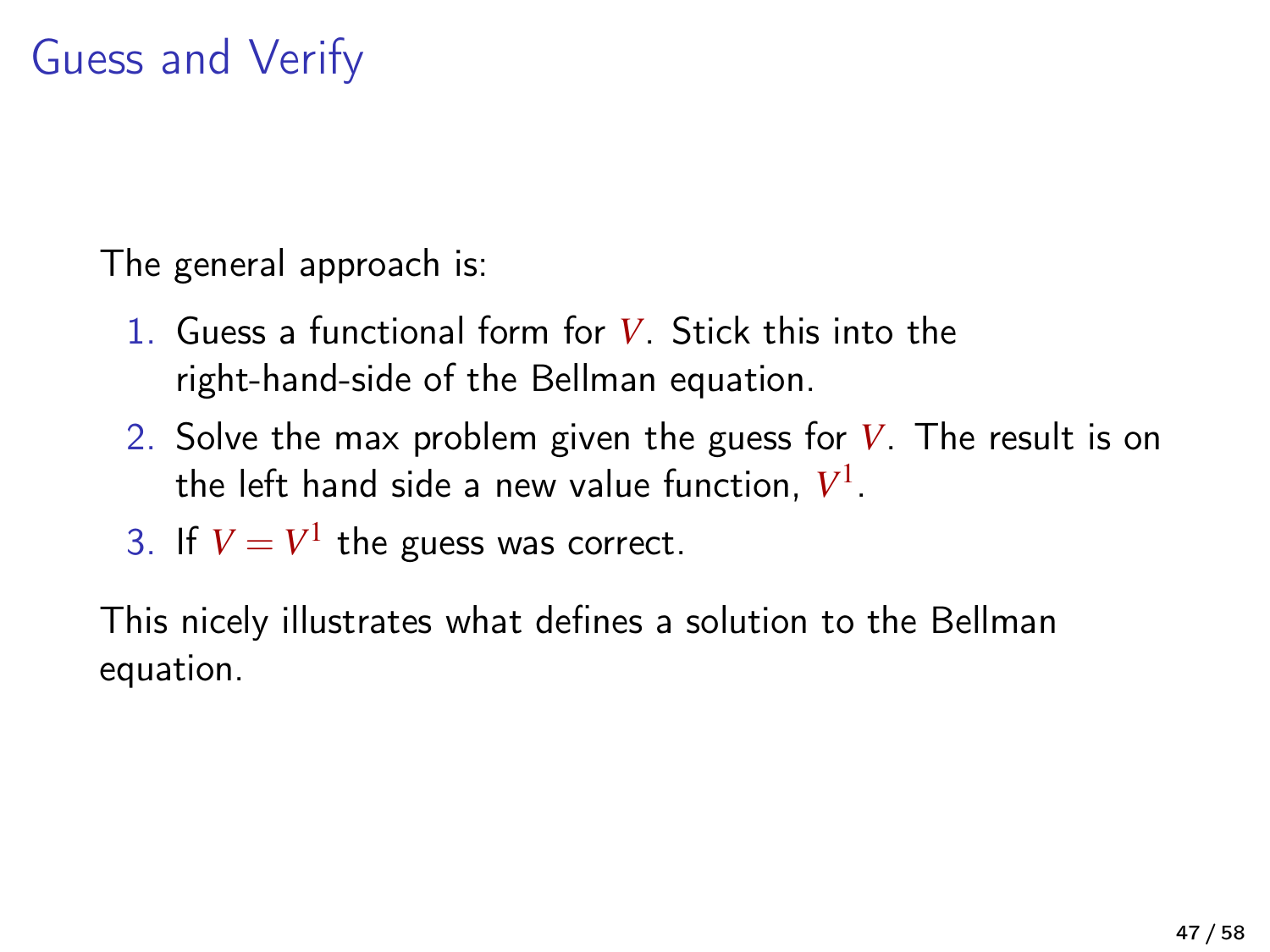Consider the growth model with log utility and Cobb-Douglas production / full depreciation.

The planner solves:

$$
\max \sum_{t=0}^{\infty} \beta^t \ln(c_t)
$$
  
s.t.  $k_{t+1} = A k_t^{\theta} - c_t$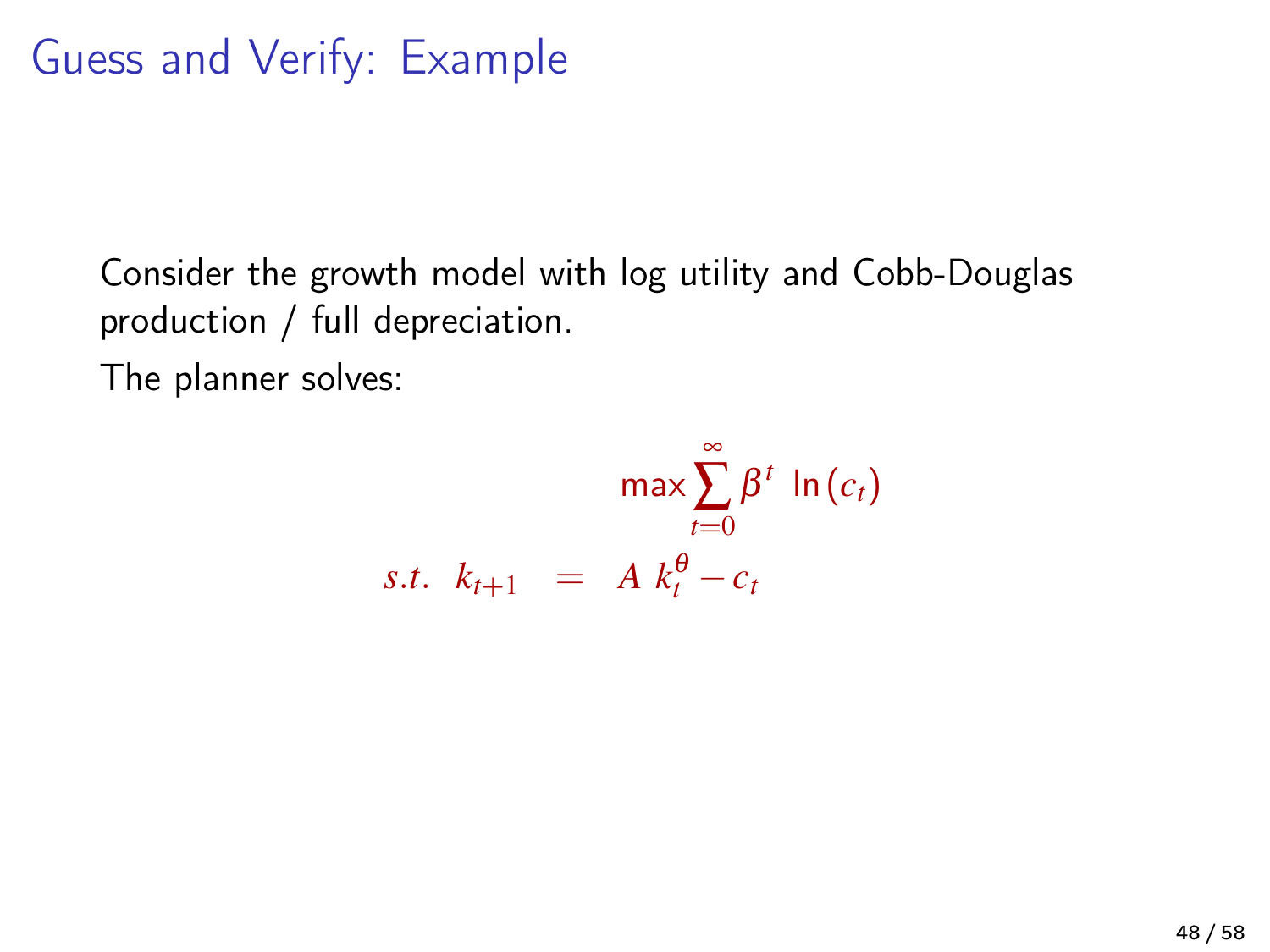#### Guess

Guess

$$
V(k) = E + F \ln(k)
$$

This is inspired by the hope that *V* should inherit the form of *u*. Having capital stock *k* amounts to having output *Ak*<sup>θ</sup> , which would suggest

> *V*(*k*)  $\cong$  ln(*Ak*<sup>θ</sup>)  $=$   $\ln(A) + \theta \ln(k)$

Note that the guess for *V* contains some unknown constants (*E*,*F*) which we determine as we go along.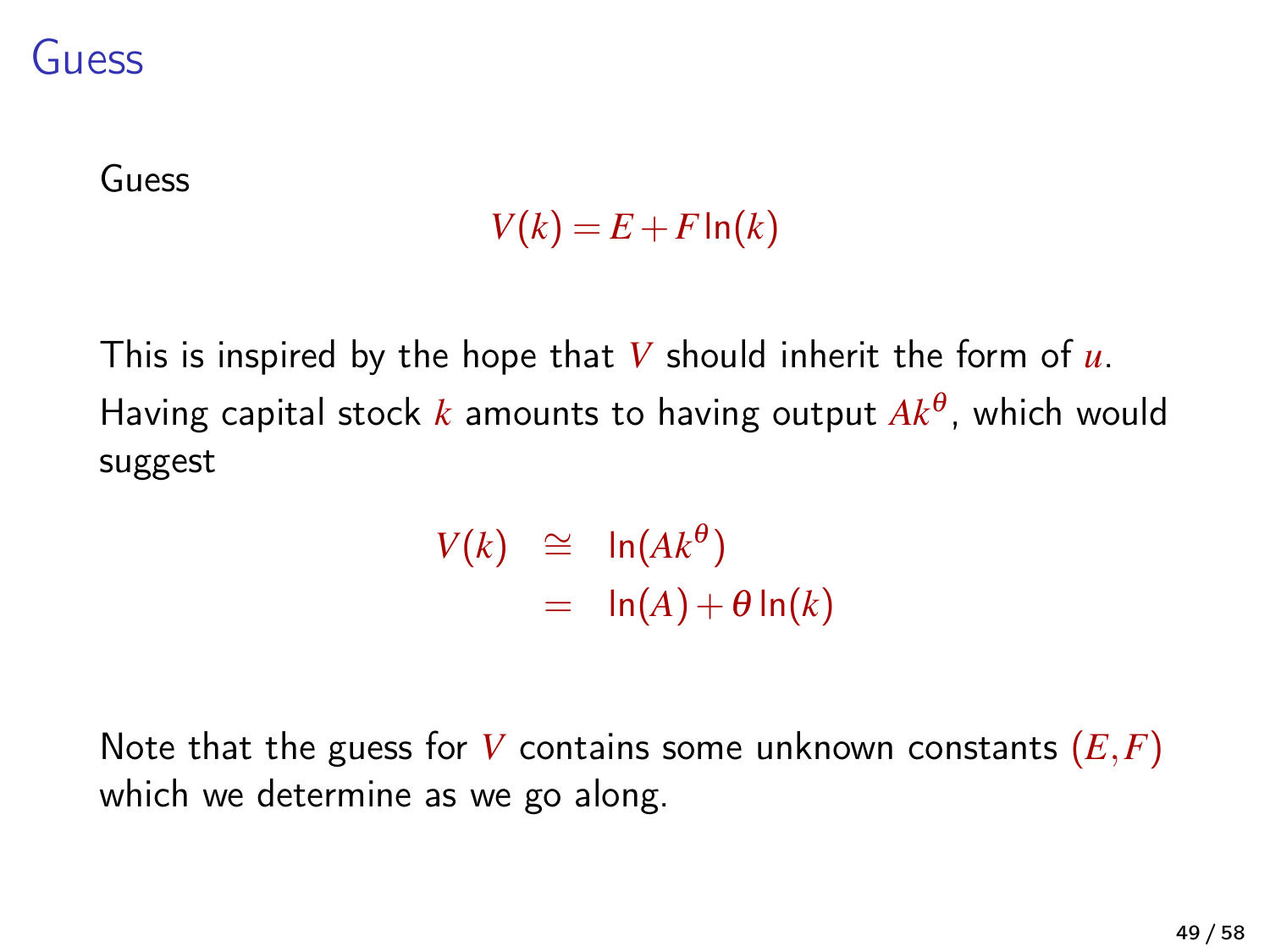#### First-order Conditions



Envelope condition

or

 $V'(k) = u'(c)f'(k)$  $F/k = f'(k)/c$  (43)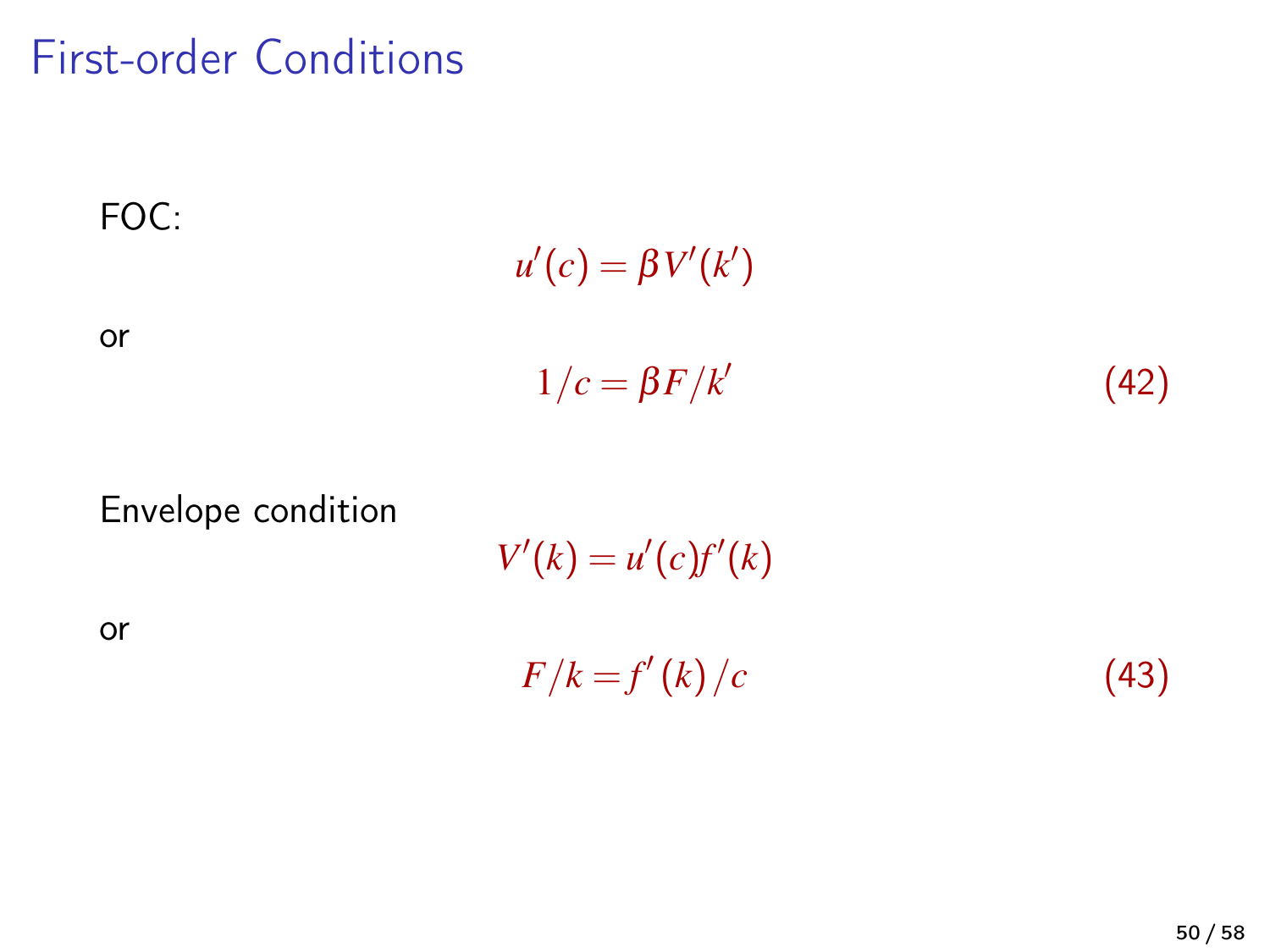# Policy Function

We can use the FOC to obtain the policy function in terms of the unknown parameters.

$$
Fc = k'/\beta = f'(k)k
$$
\n(44)

Note that

$$
f'(k)k = \theta f(k) \tag{45}
$$

Here, we are lucky and the *F* drops out

$$
k' = h(k) = \beta \theta f(k)
$$
\n
$$
c = (1 - \beta \theta) f(k)
$$
\n(46)\n(47)

Result (as expected): the saving rate is constant.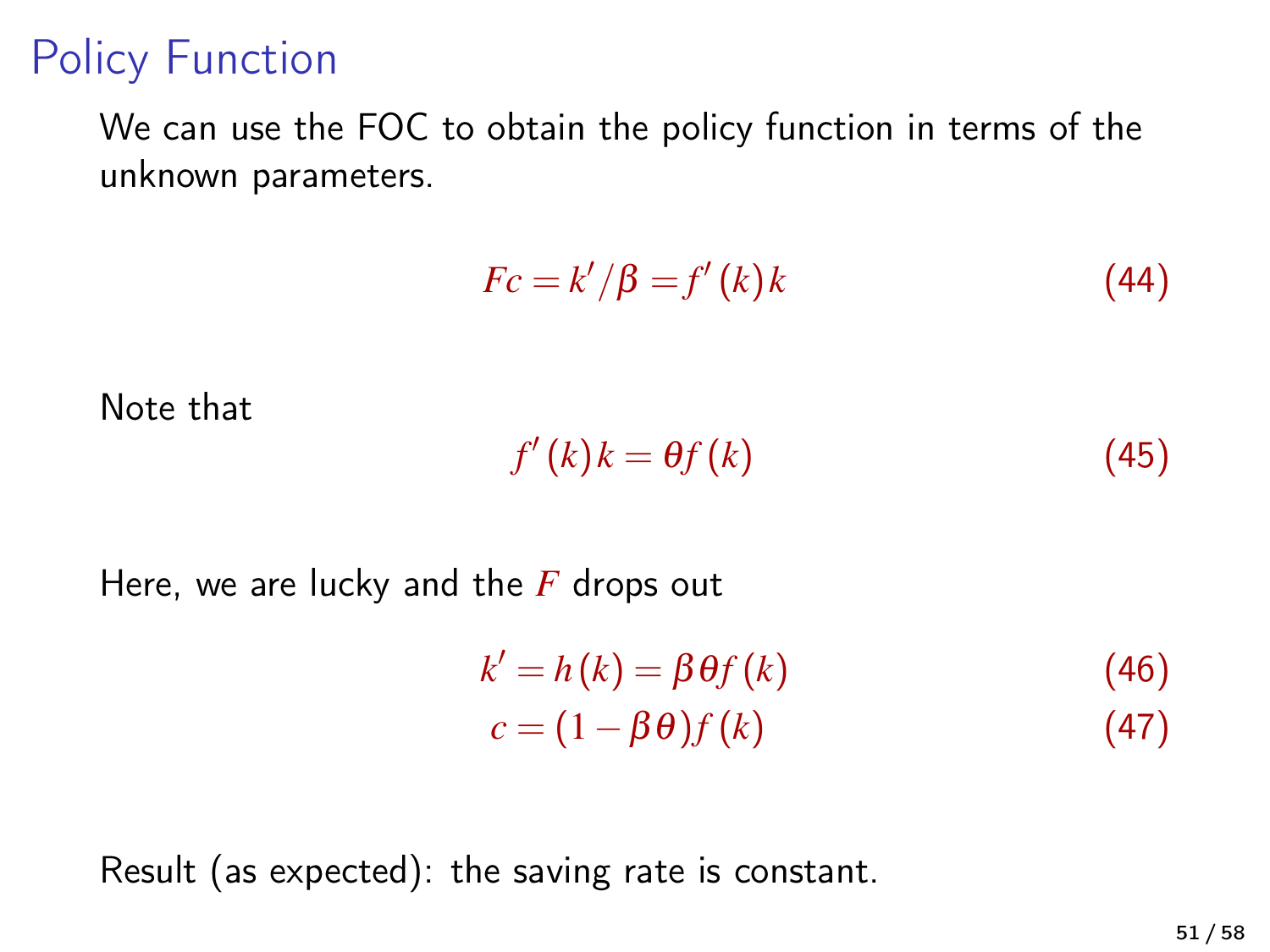#### Recover *F*

Now we need to recover *E* and *F* (and make sure they are indeed constants) We know:

$$
Fc = k'/\beta \tag{48}
$$
  

$$
c/k' = F/\beta \tag{49}
$$

From the policy rules:

$$
c/k' = (1 - \beta \theta) / \theta \tag{50}
$$

Therefore

$$
F = \frac{\theta}{1 - \theta \beta} \tag{51}
$$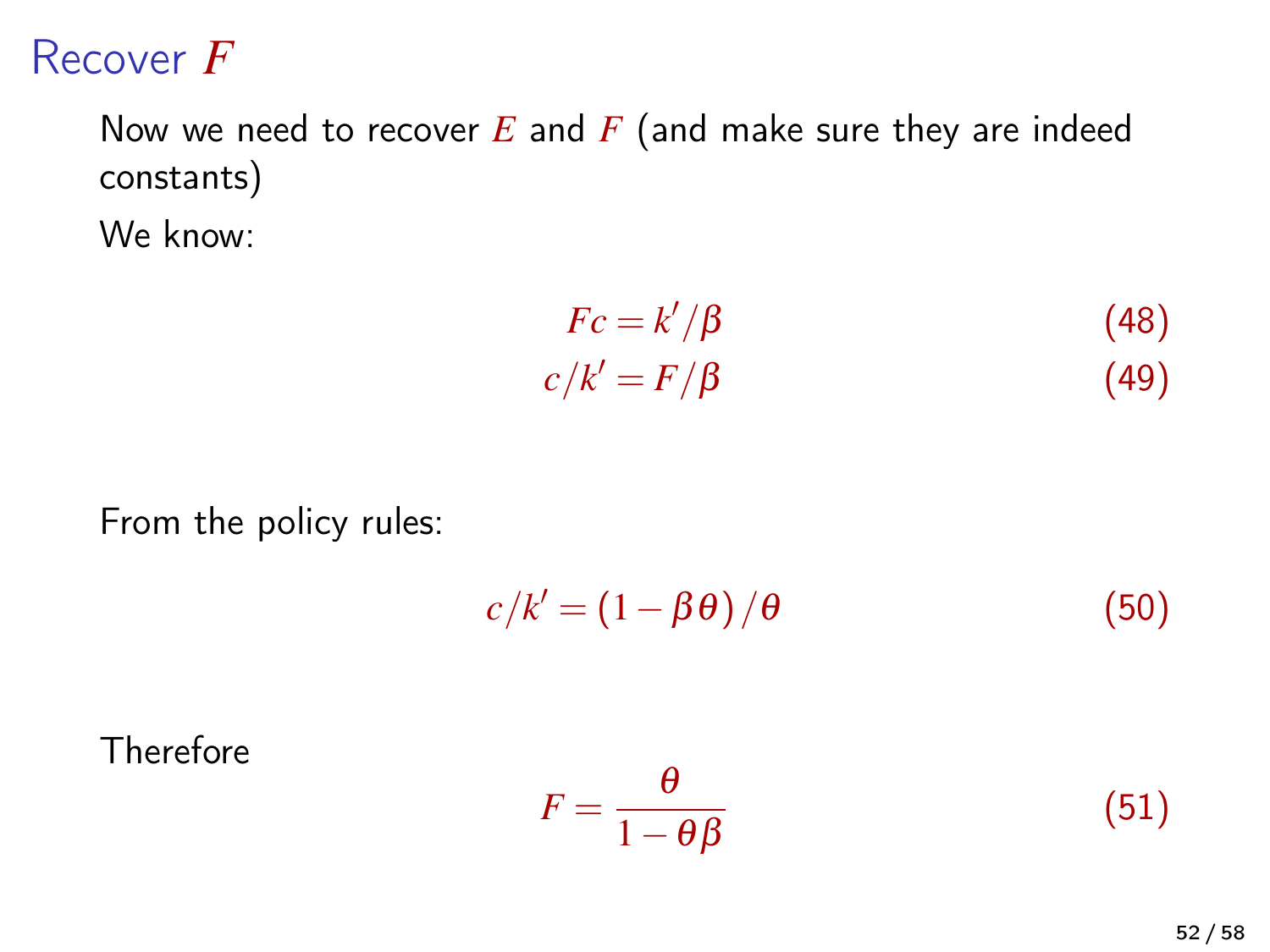#### Recover *E*

Substitute everything we know into the Bellman equation:

*E* + *F* ln (*k*) = ln ((1 – β θ)  $f(k)$ ) + β {*E* + *F* ln (β θ $f(k)$ )} (52)

Note that  $\ln(f(k)) = \ln(A) + \theta \ln(k)$ . Collect all the constant terms to solve for *E*

 $E = \ln(1 - \theta \beta) + \ln(A) + \beta E + \beta F \ln(\theta \beta) + \beta F A$  (53)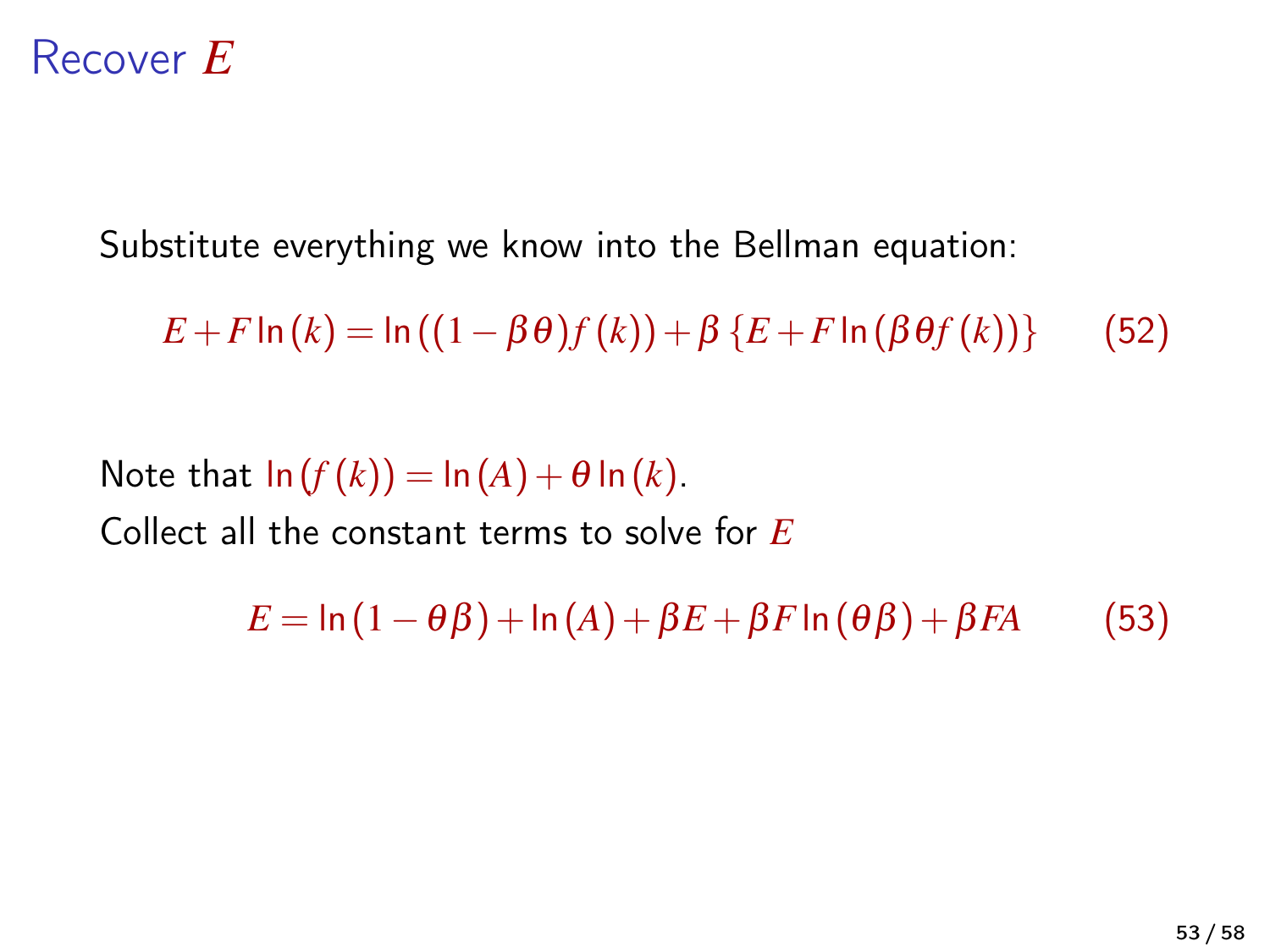# Summary: Guess and Verify

- 1. Guess a value function (including unknown parameters).
- 2. Write first-order and Envelope conditions using the guess.
- 3. Solve for policy function.
- 4. Substitute policy function into Bellman equation to recover unknown parameters (and check the guess).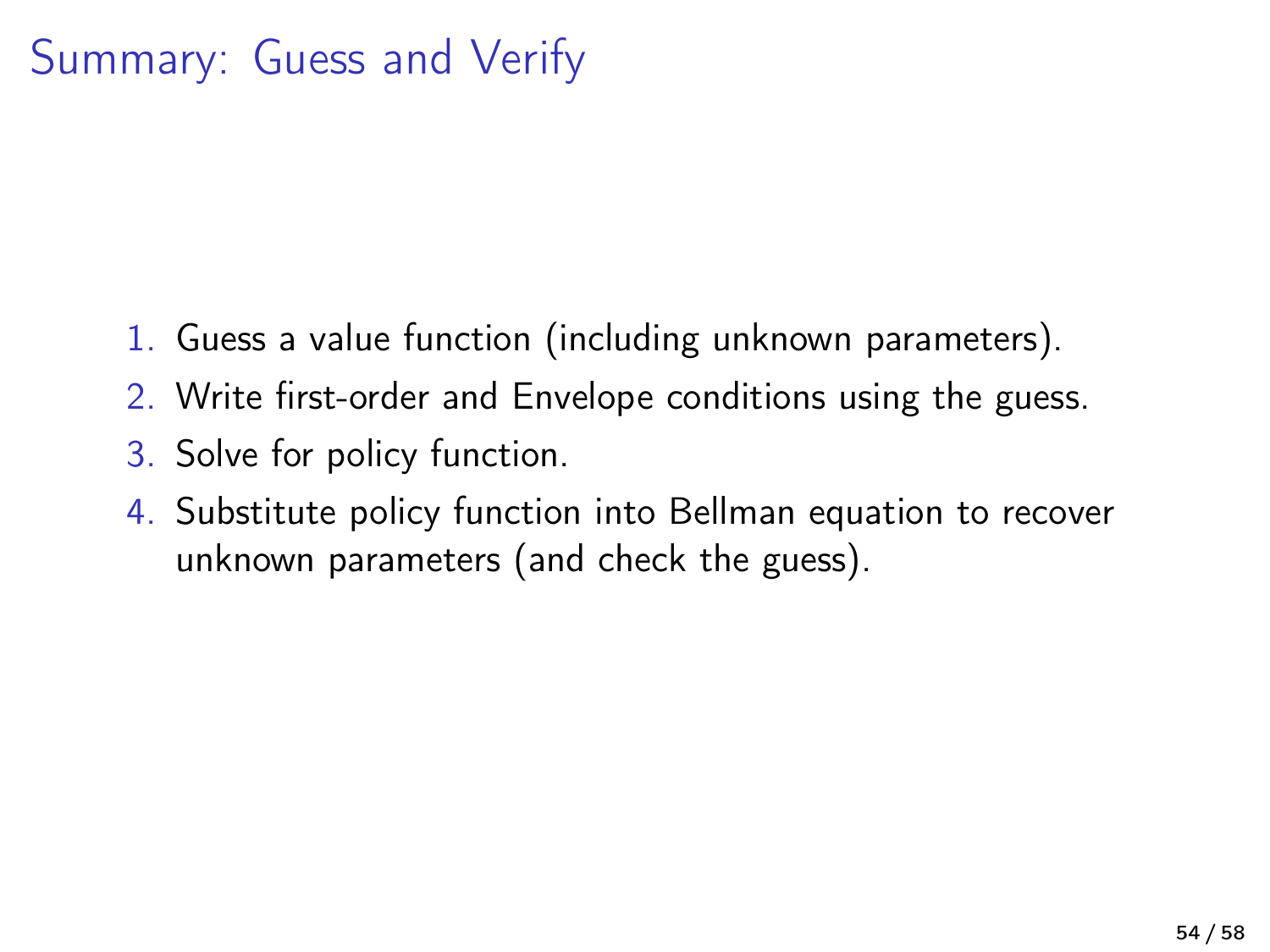Examples where guess  $+$  verify is used:

[Huggett et al. \(2006\)](#page-57-0), [Huggett et al. \(2011\)](#page-57-2), [Manuelli and Seshadri](#page-57-3) [\(2014\)](#page-57-3)

(all models of human capital accumulation)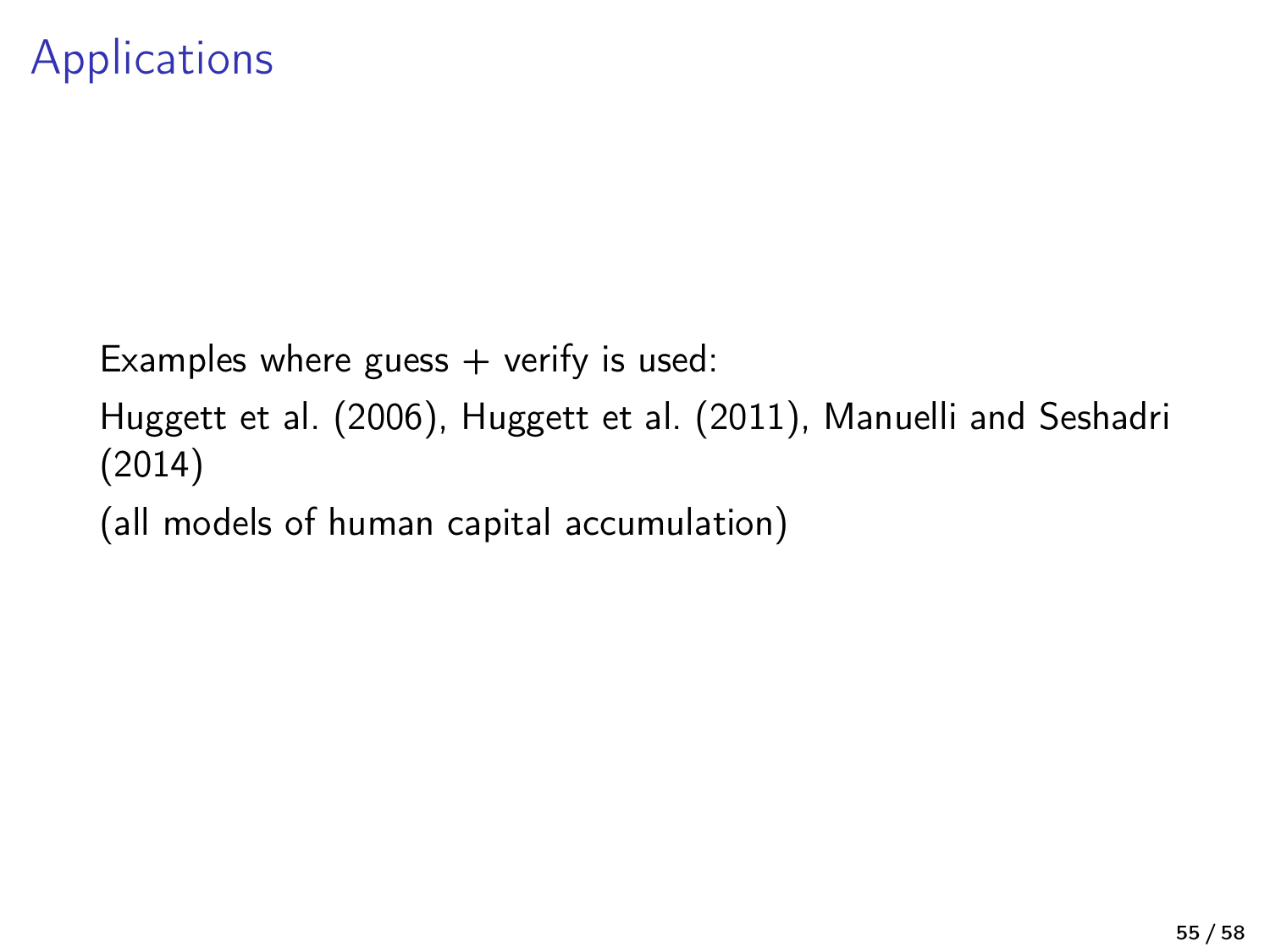What does DP buy us compared with a Lagrangian?

- $\triangleright$  With uncertainty, DP tends to be more convenient than a Lagrangian.
- $\triangleright$  Results from functional analysis can often be used to find properties of the optimal policy function such as monotonicity, continuity, and existence.
- $\triangleright$  DP can have computational advantages. There are methods for numerically approximating policy functions.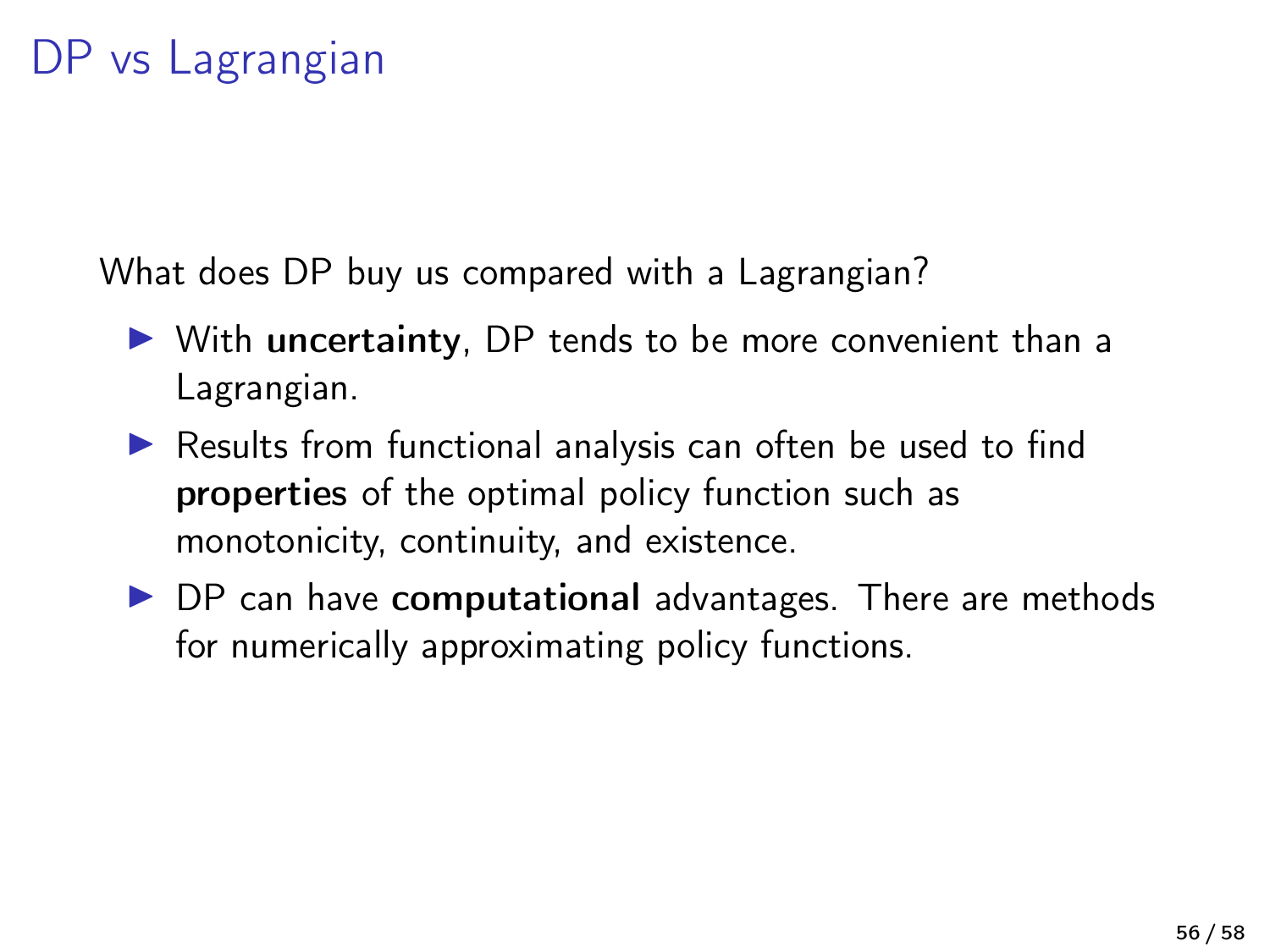# Reading

- ▶ [Acemoglu \(2009\)](#page-57-4), ch. 6. Also ch. 5 for background material we will discuss in detail later on.
- ▶ [Ljungqvist and Sargent \(2004\)](#page-57-5), ch. 3 (Dynamic Programming), ch. 7 (Recursive CE).
- Stokey et al.  $(1989)$ , ch. 1 is a nice introduction.